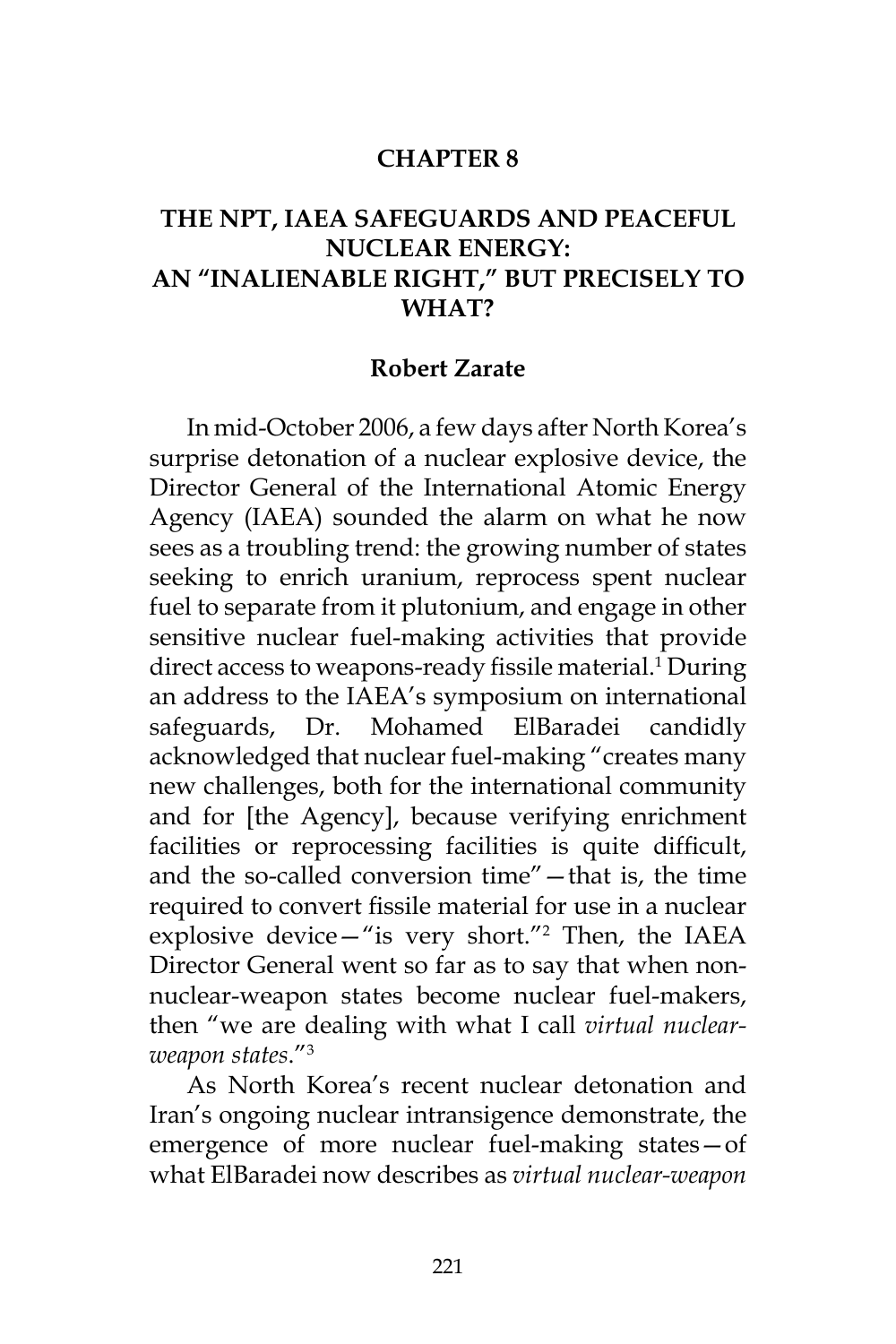*states*—not only challenges the continuing relevance of the *Treaty on the Nonproliferation of Nuclear Weapons* (Nuclear Nonproliferation Treaty or NPT)4 and the IAEA safeguards system, but also threatens the security of the many nuclear-weapon states and nonnuclear-weapon states that participate in the NPT-IAEA safeguards system. For if a non-nuclear-weapon state has acquired fuel-making capabilities sufficient to accumulate stocks of fissile material (principally in the form of highly enriched uranium or separated plutonium), then that state has cleared *the* most difficult obstacle on the path to its first nuclear explosive. This is why, during the May 2005 quadrennial NPT review conference, then-Secretary-General of the United Nations Kofi Annan called attention to what he called the "Janus-like character" of nuclear fuel-making:

The [nonproliferation] regime will not be sustainable if scores more States develop the most sensitive phases of the fuel cycle and are equipped with the technology to produce nuclear weapons on short notice—and, of course, each individual State which does this only will leave others to feel that they must do the same. This would increase all the risks—of nuclear accident, of trafficking, of terrorist use, and of use by States themselves.<sup>5</sup>

The extent to which the Nuclear Nonproliferation Treaty precludes—or should be interpreted as precluding—"the most sensitive phases of the fuel cycle" remains unclear, however. On the one hand, the NPT's Articles I and II articulate the fundamental, corresponding, and overriding responsibilities of the legally-recognized nuclear-weapon signatories and non-nuclear-weapon signatories, the *sine qua non*  obligations that make this treaty a *non*proliferation treaty.6 On the other hand, the NPT's Article IV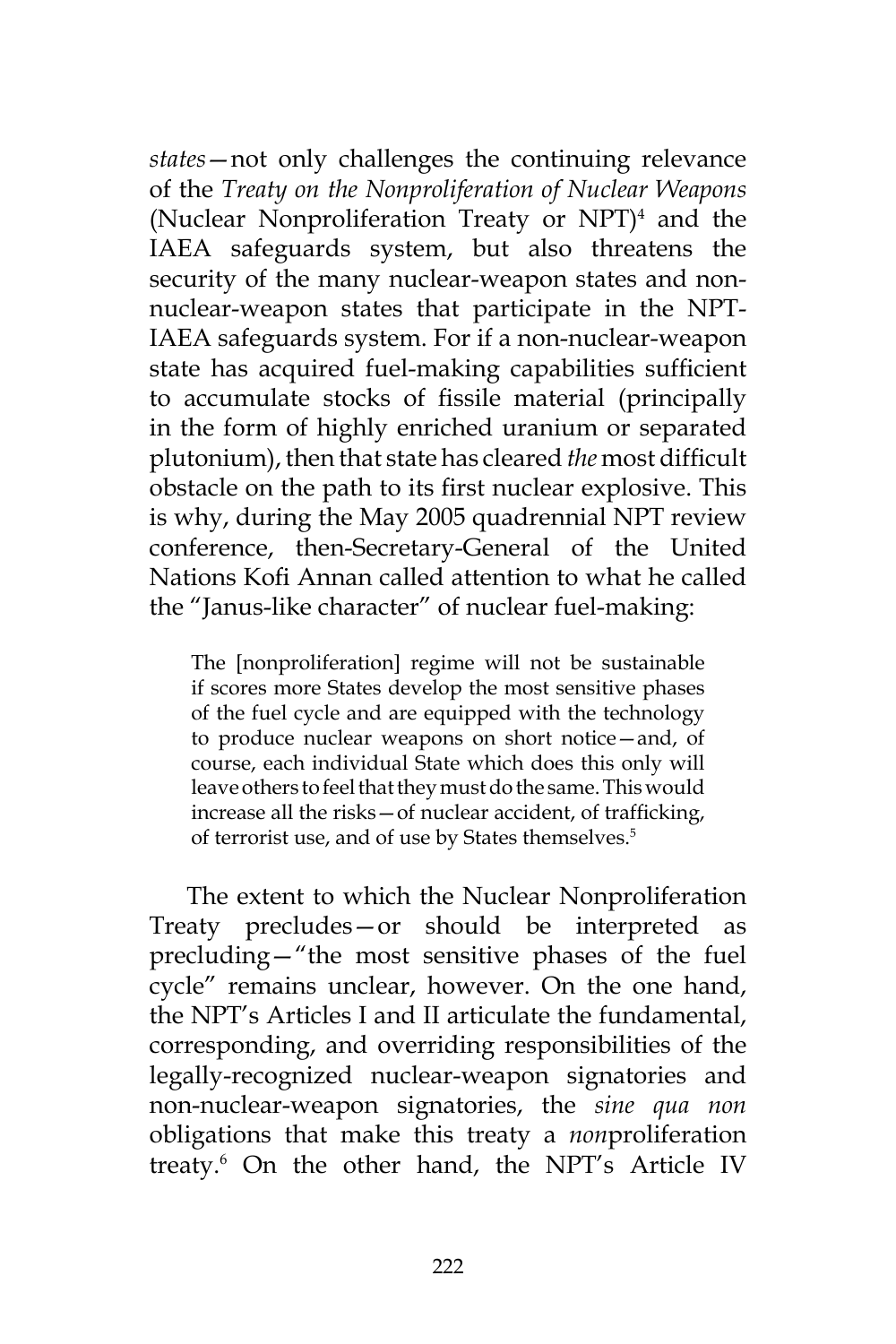recognizes both the "inalienable right" of signatories "to develop research, use, and production of nuclear energy for peaceful purposes without discrimination and in conformity with articles I and II"; and the right of signatories "to participate" in the "fullest possible exchange of equipment, materials, and scientific and technological information for the peaceful uses of nuclear energy."7 Precisely what Articles I and II should prohibit, and when and how these prohibitions should apply to Article IV and the most weapons-relevant civilian applications of nuclear technology, continue to be a matter of heated debate.

Article IV never explicitly mentions enrichment, reprocessing, and other nuclear fuel-making technologies, yet some governments nevertheless interpret Article IV as implicitly recognizing the specific or per se right of signatories to any nuclear technological activities that can be conceivably labeled "peaceful," short of actually inserting fissile material into a nuclear explosive device.<sup>8</sup> Under this interpretation, all that is required is that a non-nuclear-weapon signatory conclude, in accordance with the NPT's Article III, a comprehensive safeguards agreement with the IAEA; that the IAEA administer safeguards on the nuclear materials involved in the civilian nuclear activities of the signatory; and that the signatory be in full compliance with its NPT and IAEA safeguards obligations.

The Islamic Republic of Iran has pushed the per se right interpretation of Article IV much, much further, however. In 2003, the IAEA became aware of the broad range of sensitive nuclear materials and technologies that the Iranian government had concealed from it for nearly two decades.<sup>9</sup> Over the next two years, Tehran failed to cooperate fully and transparently as IAEA inspectors attempted to reconstruct the shrouded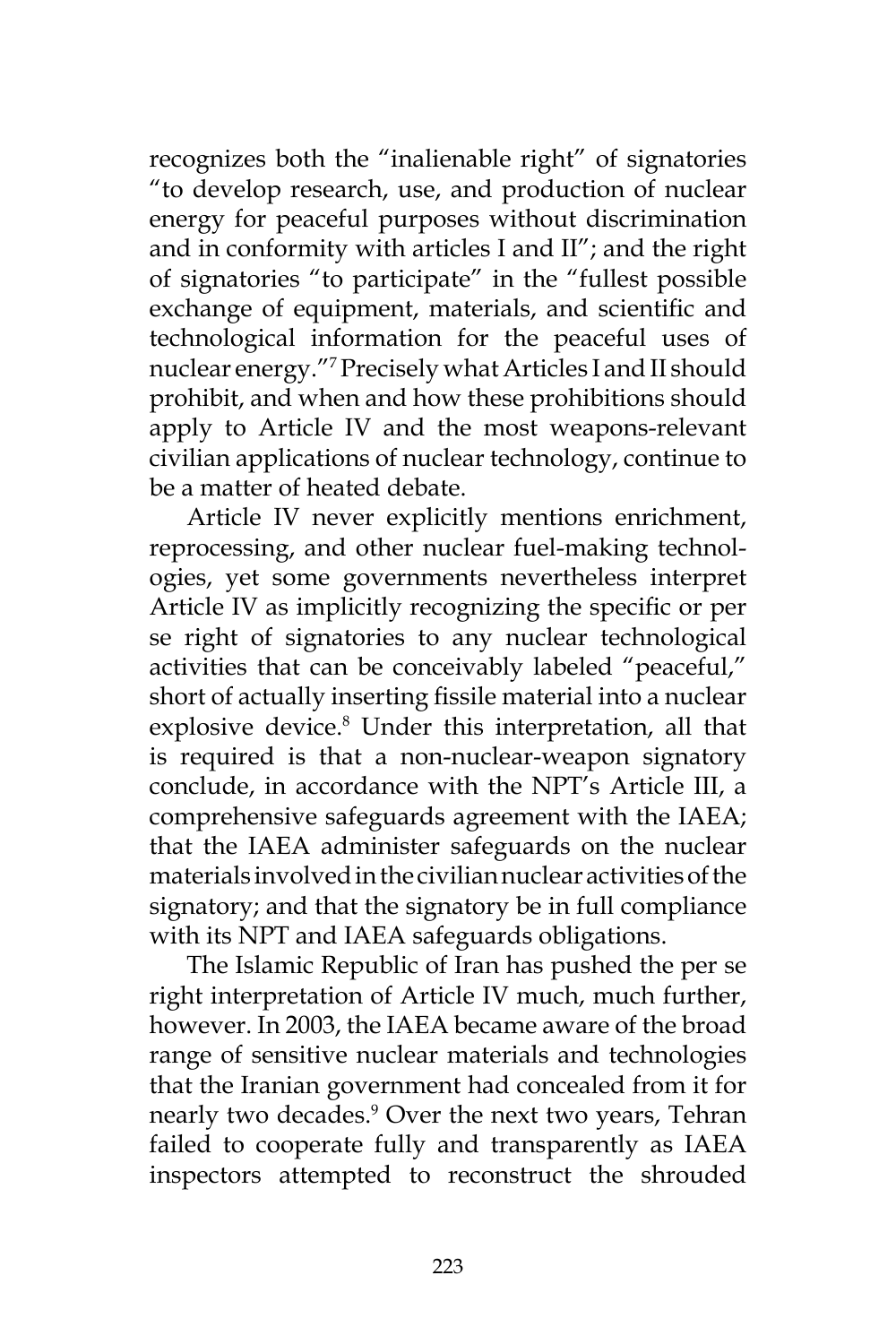history of the Islamic Republic's nuclear program and ensure the absence of undeclared nuclear activities in Iranian territory in order to verify both the correctness and completeness of Iran's declarations to the Agency.10 In September 2005, the IAEA Board of Governors responded to Tehran's lack of cooperation by finding Iran to be in non-compliance with its NPT and IAEA safeguards obligations. $11$  As a consequence, the IAEA Board declared—and subsequently the Security Council of the United Nations decided in a legallybinding manner—that Iran should suspend all nuclear fuel-making activities *until* the IAEA fully resolves the many serious issues surrounding Iran's history of non-compliance.12 In rejecting any suspension, though, Iranian officials have argued that absolutely no circumstance whatsoever—not even a finding of noncompliance by the IAEA Board or a legally-binding resolution from the UN Security Council—can limit what they interpret to be their government's "specific and undeniable right" to enrichment, reprocessing, and other sensitive nuclear fuel-making activities under the NPT. $13$  In short, the Iranian government claims that Article IV recognizes not merely the per se right, but rather the per se right without any qualification whatsoever, of signatories to nuclear fuel-making.

Given the many challenges that the spread of enrichment, reprocessing, and other sensitive nuclear fuel-making technologies pose to the NPT-IAEA safeguards system, this chapter addresses two related questions:

1. To what extent can the IAEA, given its own safeguarding goals, effectively safeguard nuclear materials—especially weapons-ready nuclear materials involved in nuclear fuel-making and other sensitive activities?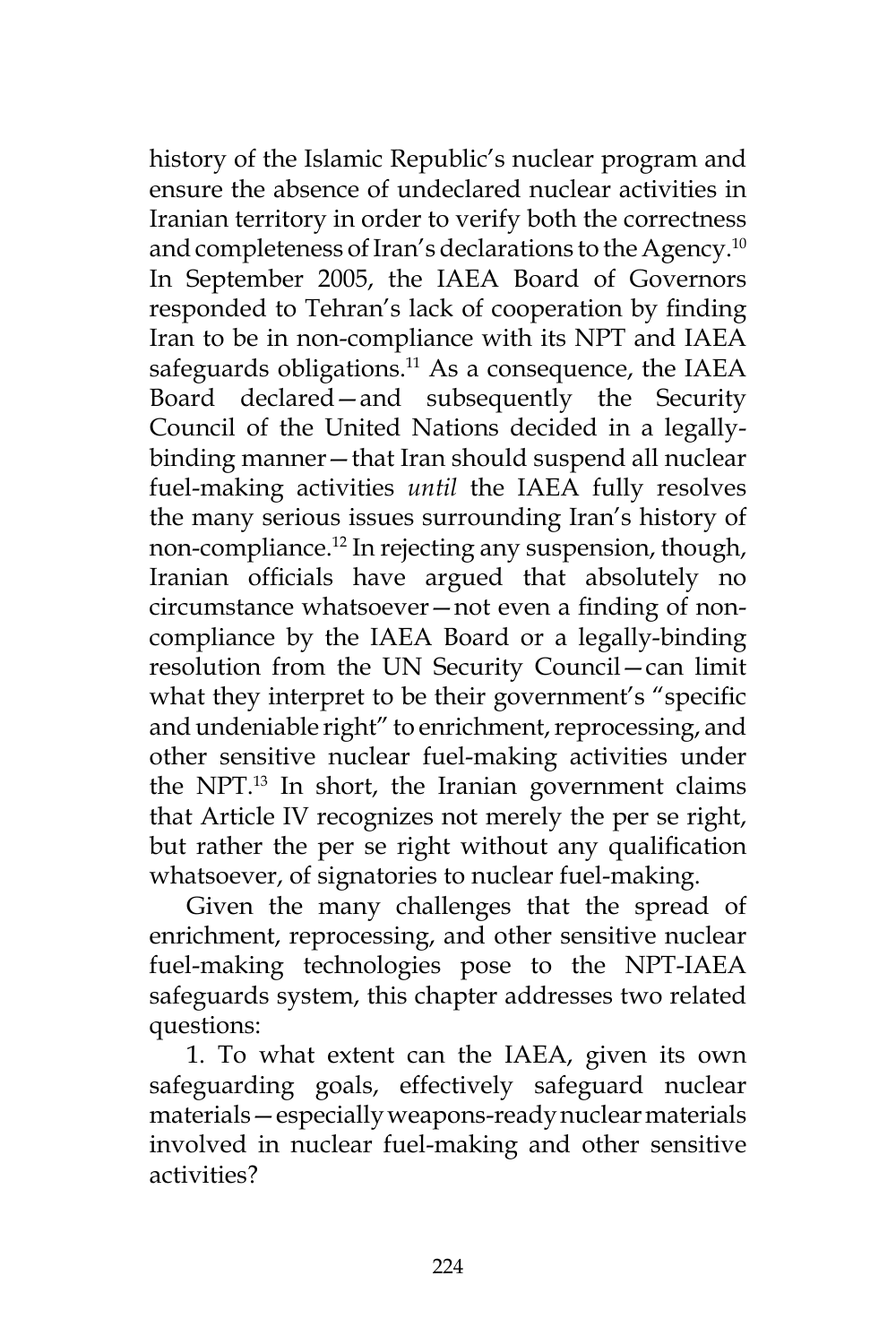2. Does the NPT recognize the right of signatories to develop, access, or use nuclear materials and technologies that the IAEA cannot effectively safeguard, even if these unsafeguardable materials and technologies are claimed to be "for peaceful purposes"?

Answers to these questions have far-reaching implications for the nuclear energy and nonproliferation policies of individual governments and international organizations. Indeed, these questions go to the very heart of the global nonproliferation system's rationale for sharing widely the civilian uses of nuclear technology. If, in fact, the IAEA actually is capable of safeguarding effectively even the most sensitive nuclear materials and technologies, then this provides a strong warrant for interpretations that view the NPT's Article IV as permitting any and all nuclear activities short of inserting fissile material into a nuclear weapon. However, if the IAEA cannot safeguard effectively all nuclear materials and technologies, then broadly permissive interpretations of Article IV become not only unwarranted, but also perversely detrimental to the NPT's fundamental goal of nuclear *non*proliferation.

With respect to the first question, this chapter argues that the IAEA, given its own safeguarding criteria, remains unable to safeguard effectively a broad range of sensitive nuclear materials, technologies, and activities. In particular, the Agency cannot provide—even in principle—timely warning of a non-nuclear-weapon state's diversion of weaponsready nuclear materials from civilian applications to nuclear weapons or unknown purposes; it must tolerate, under its current accounting methods, large amounts of unaccounted nuclear material at facilities that handle such material in bulk form before even beginning to suspect a diversion; and it appears to lack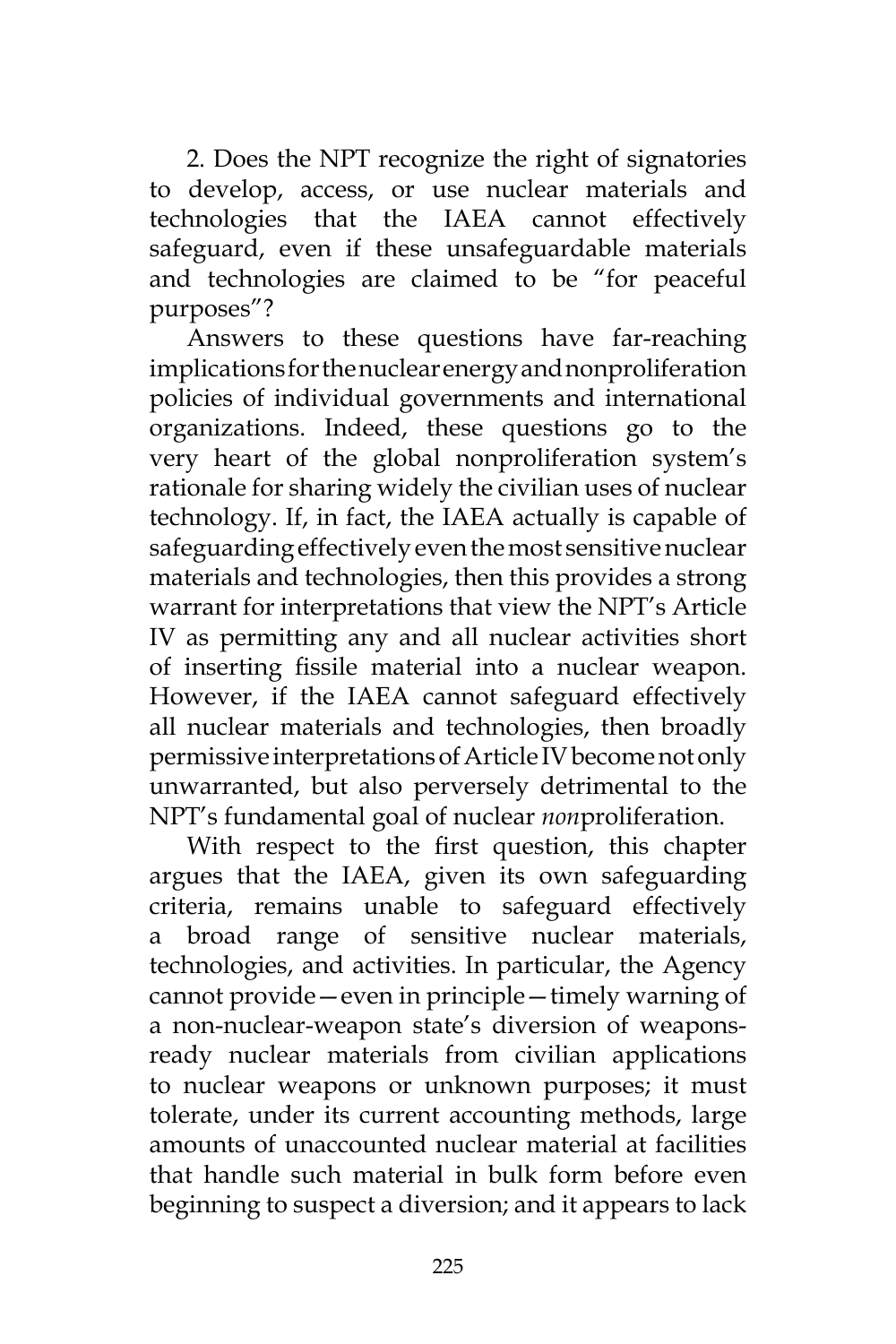adequate financial resources to carry out many of its safeguarding activities effectively.

With respect to the second question, this chapter argues that—in conformity with the generally accepted principles of treaty interpretation that the *Vienna Convention of the Law of Treaties* codifies—the NPT, at a minimum, can be interpreted as not recognizing the "inalienable right" of signatories to nuclear materials, technologies, and activities that the IAEA cannot effectively safeguard. The NPT's Article IV appears to establish three legally-binding qualifications that clarify the scope of the "nuclear energy for peaceful purposes" to which signatories have a "right" to develop and use - a key qualification being the effective safeguardability of civilian application of nuclear technology and related nuclear materials. But while the NPT may be understood as prohibiting non-nuclear-weapon signatories from unsafeguardable nuclear materials, technologies, and activities, the treaty also provides for mechanisms by which nuclear-weapon signatories can provide, individually or through multilateral frameworks, non-nuclear-weapon signatories with the benefits of proscribed, unsafeguardable peaceful applications of nuclear technology in an economicallysound, nondiscriminatory manner. In short, though some governments continue to insist on reading the NPT as implying the per se right—and now in Iran's case, the unqualified per se right—of signatories to nuclear fuel-making, Article IV need not be interpreted as providing *de jure* cover for the *de facto* status of a *virtual nuclear-weapon state*. Indeed, the NPT can be read in a more sustainable way.14

The remainder of this chapter proceeds in three sections. The first section revisits key IAEA safeguards documents in order to unpack the Agency's goals for effective safeguarding, and analyzes the extent to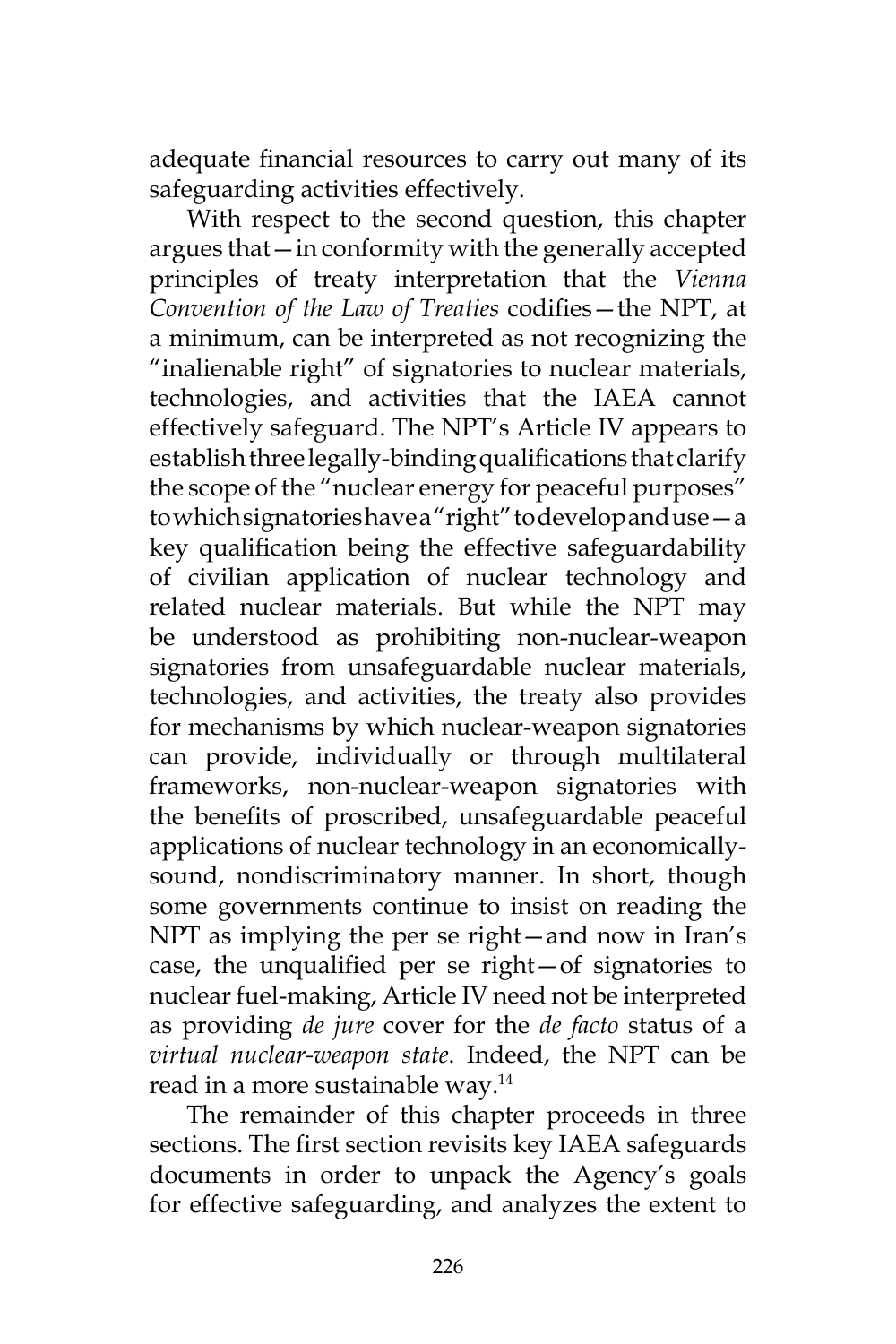which the Agency actually can meet these goals when it administers safeguards. The second section uses the generally accepted principles of treaty interpretation, as codified by the *Vienna Convention of the Law of Treaties*, to explore the extent to which the NPT recognizes the "inalienable right" of signatories to, and prohibits signatories from, sensitive nuclear materials, technologies, and activities—especially those that the IAEA cannot effectively safeguard. Finally, the conclusion considers what the chapter's analysis on the NPT and IAEA safeguards system implies for national and multilateral policies to limit and manage the dangers of nuclear proliferation.

## **ASSESSING THE EFFECTIVENESS OF IAEA SAFEGUARDS**

The Nuclear Nonproliferation Treaty's preamble stresses not only the importance of "the principle of *safeguarding effectively* [emphasis added] the flow of source and special fissionable materials by use of instruments and other techniques at certain strategic points," but also the need for "research, development, and other efforts to further the [principle's] application, within the framework of the International Atomic Energy Agency safeguards system . . . ."15 The extent to which the IAEA today can actually administer effective safeguards on nuclear materials—especially weapons-ready nuclear materials involved in civilian applications of nuclear technology—remains unclear, however.

In accordance with the NPT preamble's principle of effective safeguarding, Article III requires that each nonnuclear-weapon signatory conclude a comprehensive safeguards agreement with the IAEA "for the exclusive purpose of verification of the fulfillment of [the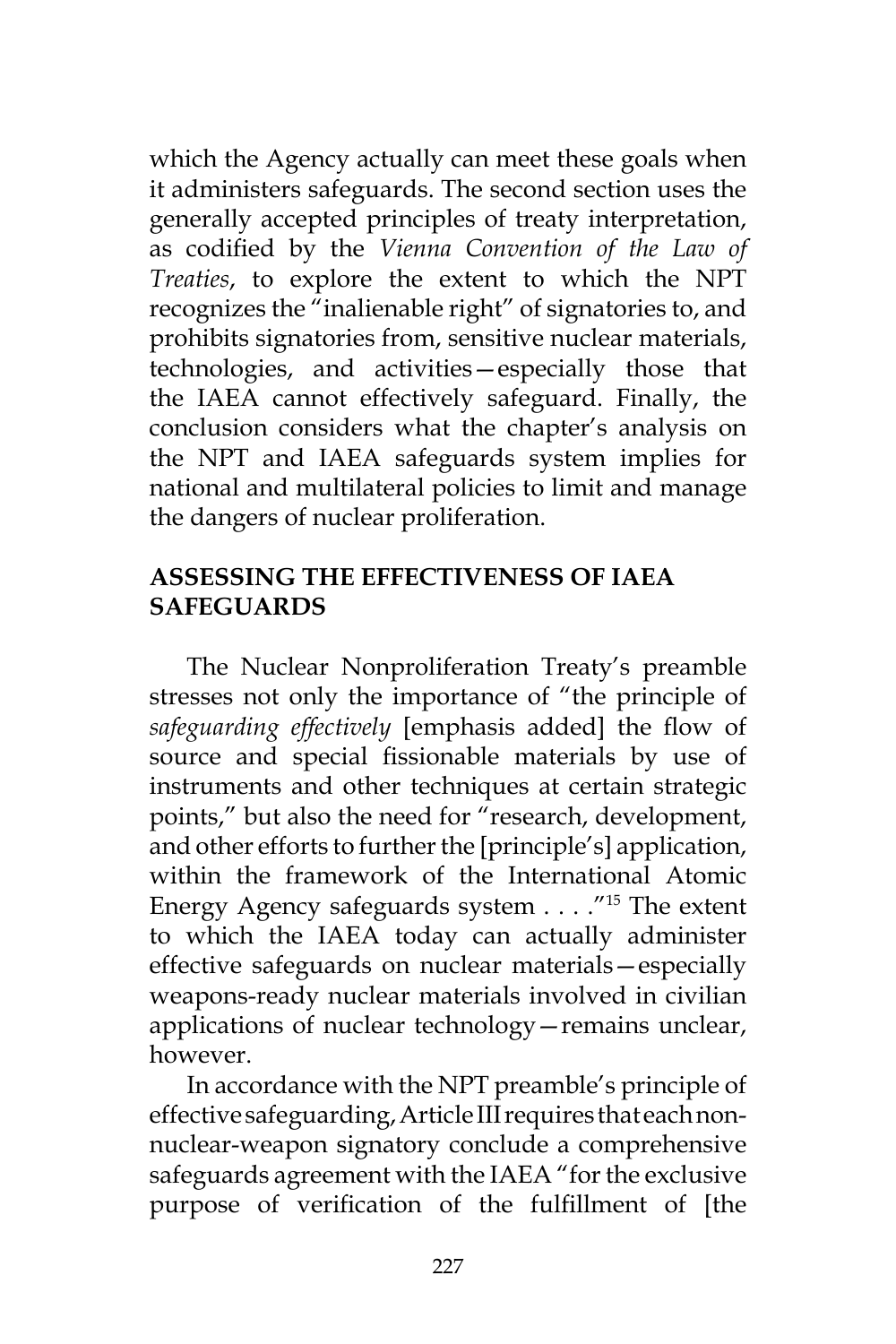signatory's] obligations assumed under this Treaty with a view to preventing the diversion of nuclear energy from peaceful purposes to nuclear weapons and other nuclear explosive devices."16 In 1972, 2 years after the NPT entered into force, the IAEA released *The Structure and Content of Agreements Between the Agency and States Required in Connection with the Treaty on the Non-Proliferation of Nuclear Weapons* ("Model Comprehensive Safeguards Agreement" or "INFCIRC/153"), which defines the technical objective of safeguards as "the timely detection of diversion of significant quantities of *nuclear material* from peaceful nuclear activities to the manufacture of nuclear weapons or of other nuclear explosive devices or for purposes unknown, and deterrence of such diversion by the risk of early detection" (emphasis in the original).<sup>17</sup> To meet this objective, the *Model Comprehensive Safeguards Agreement* identifies the IAEA's means as "the use of material accountancy as a safeguards measure of fundamental importance, with containment and surveillance as important complementary measures."18

When the Agency released INFCIRC/153, it had not yet determined the specific methods and metrics to evaluate the effectiveness of safeguards. In the midto-late 1970s, however, the IAEA's Standing Advisory Group on Safeguards Implementation ("SAGSI") used the numerical estimates of four terms from INFCIRC/153—namely, *significant quantity*, *timely detection*, *risk of detection*, and *probability of raising a false alarm*—to define precisely the Agency's "detection goals" (emphasis added).<sup>19</sup> In theory, these detection goals provide the IAEA with ways to measure the extent to which it is obtaining INFCIRC/153's safeguards objective, and verifying the fulfillment of NPTsignatory obligations. In practice, though, the Agency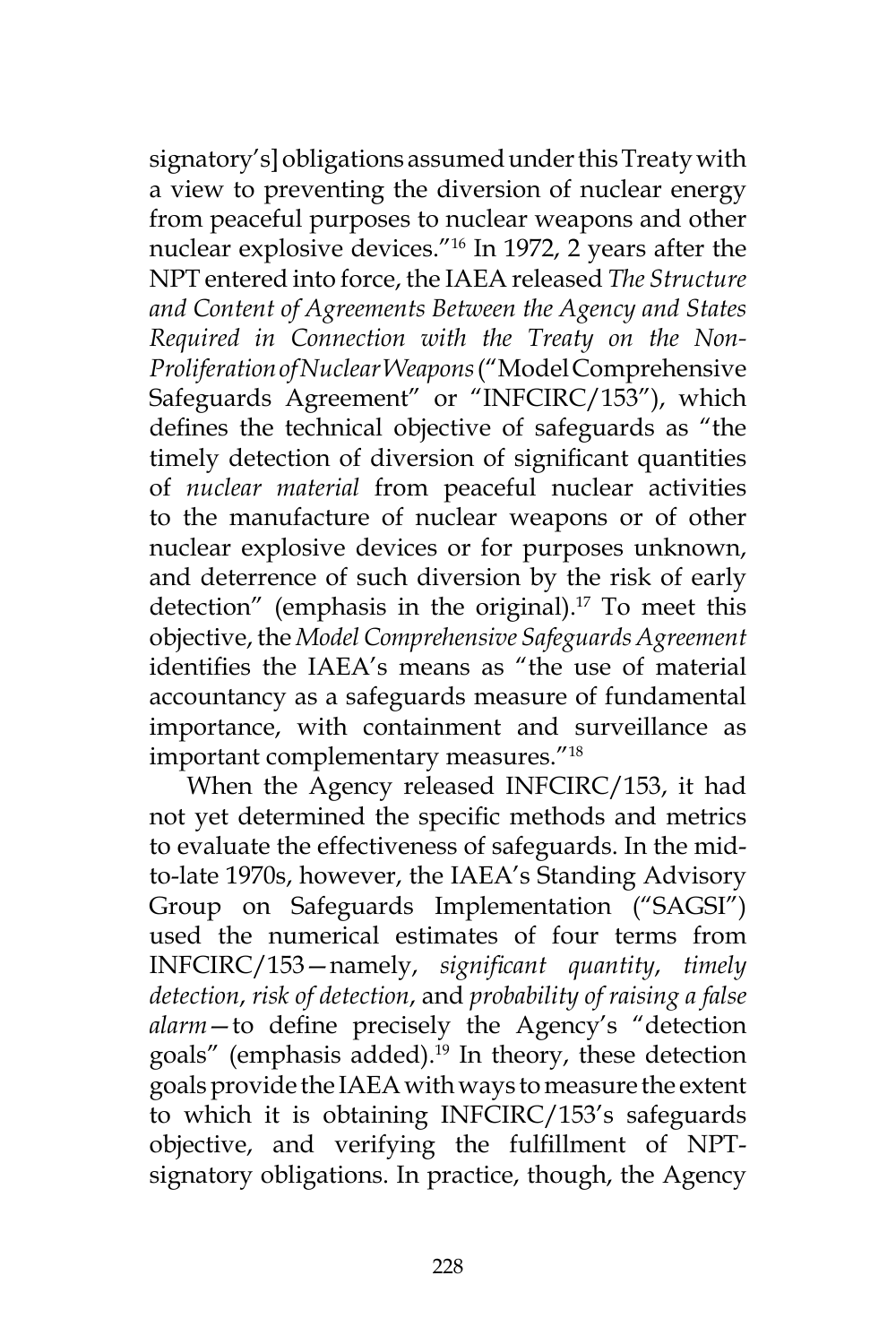cannot meet these goals with respect to a wide range of nuclear materials and civilian applications of nuclear fuel-making technology. Although it is far beyond the scope of this chapter to describe in exhaustive detail every difficulty that the IAEA faces in attempting to safeguard effectively, the sections below summarize representative examples of these difficulties.

#### **Abrupt Diversion of Nuclear Materials: Conversion Time vs. Timely Warning.**

When the IAEA administers safeguards, it aims to account for and inspect declared nuclear materials in civilian applications of nuclear technology frequently enough to detect the diversion of a significant quantity ("SQ") of nuclear material before it has been—or can be—converted into a bomb. A *significant quantity* is defined by the Agency as "the approximate amount of nuclear material for which the possibility of manufacturing a nuclear explosive device cannot be excluded."20 Table 1 gives the SQ values that the IAEA currently uses. Here, it is worth noting that some analysts have concluded that the IAEA's current SQ values are inadequate. For example, in October 2005 Thomas Cochran of the National Resources Defense Council argued that "the IAEA's SQ values for direct use materials are not technically valid or defensible," and that, in some circumstances, "the SQ values for direct use plutonium and high enriched uranium (HEU) [should] be reduced by a factor of about eight."<sup>21</sup>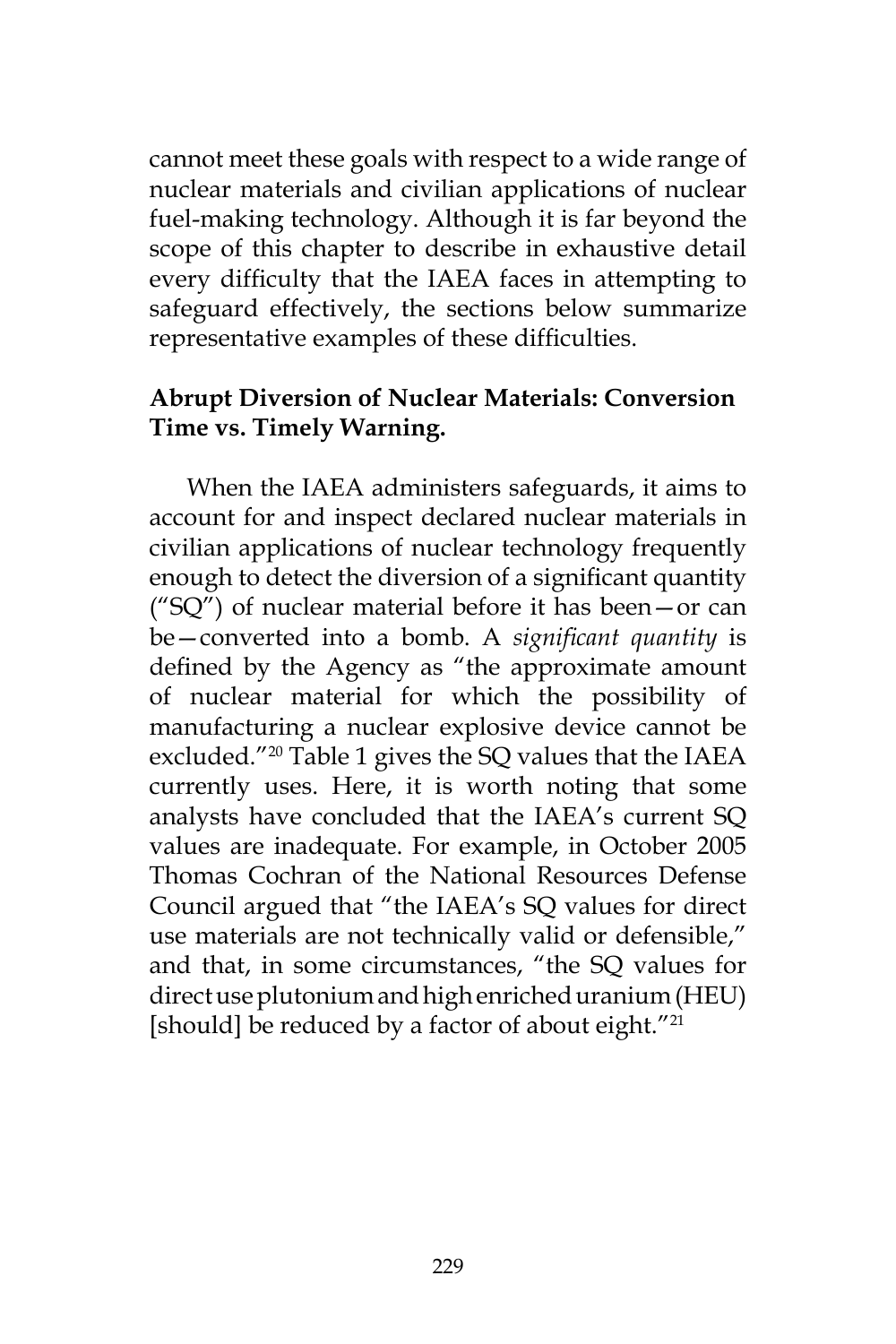| Direct-Use Material                                                                                                                                                   | SQ                                                                  |  |  |
|-----------------------------------------------------------------------------------------------------------------------------------------------------------------------|---------------------------------------------------------------------|--|--|
| Plutonium (containing < 80%<br>$^{238}Pu)$                                                                                                                            | 8 kg Pu                                                             |  |  |
| Uranium-233                                                                                                                                                           | 8 kg <sup>233</sup> U                                               |  |  |
| <b>High Enriched Uranium</b><br>$(235)$ U ≥ 20%)                                                                                                                      | 25 kg <sup>235</sup> U                                              |  |  |
| Indirect-Use Material                                                                                                                                                 | SQ                                                                  |  |  |
| Uranium $(^{235}U < 20\%)^a$                                                                                                                                          | 75 kg <sup>235</sup> U<br>(or 10 t natural U<br>or 20 t depleted U) |  |  |
| Thorium                                                                                                                                                               | 20 t Th                                                             |  |  |
| a. Including low enriched, natural and depleted uranium.                                                                                                              |                                                                     |  |  |
| Data Source: IAEA Safeguards Glossary, 2001 Ed., International Nuclear<br>Verification Series No. 3, Vienna, Austria: IAEA, June 2002, sec. 3, para. 13,<br>Table II. |                                                                     |  |  |

# **Table 1. IAEA's Estimated Values for Significant Quantities.**

To express quantitatively the extent to which a non-nuclear-weapon state in possession of at least one SQ of diverted nuclear material could pose an immediate proliferation threat, the IAEA uses a metric known as *conversion time*, defined as "the time required to convert different forms of nuclear material to the metallic components of a nuclear explosive device."<sup>22</sup> In order to provide *timely warning* of a non-nuclearweapon state's diversion of nuclear material "from peaceful nuclear activities to the manufacture of nuclear weapons or of other nuclear explosive devices or for purposes unknown" *so that* governments can organize diplomatic and other forms of pressure on the diverting state, the numerical value of the IAEA's *timeliness detection goal* for a given category of nuclear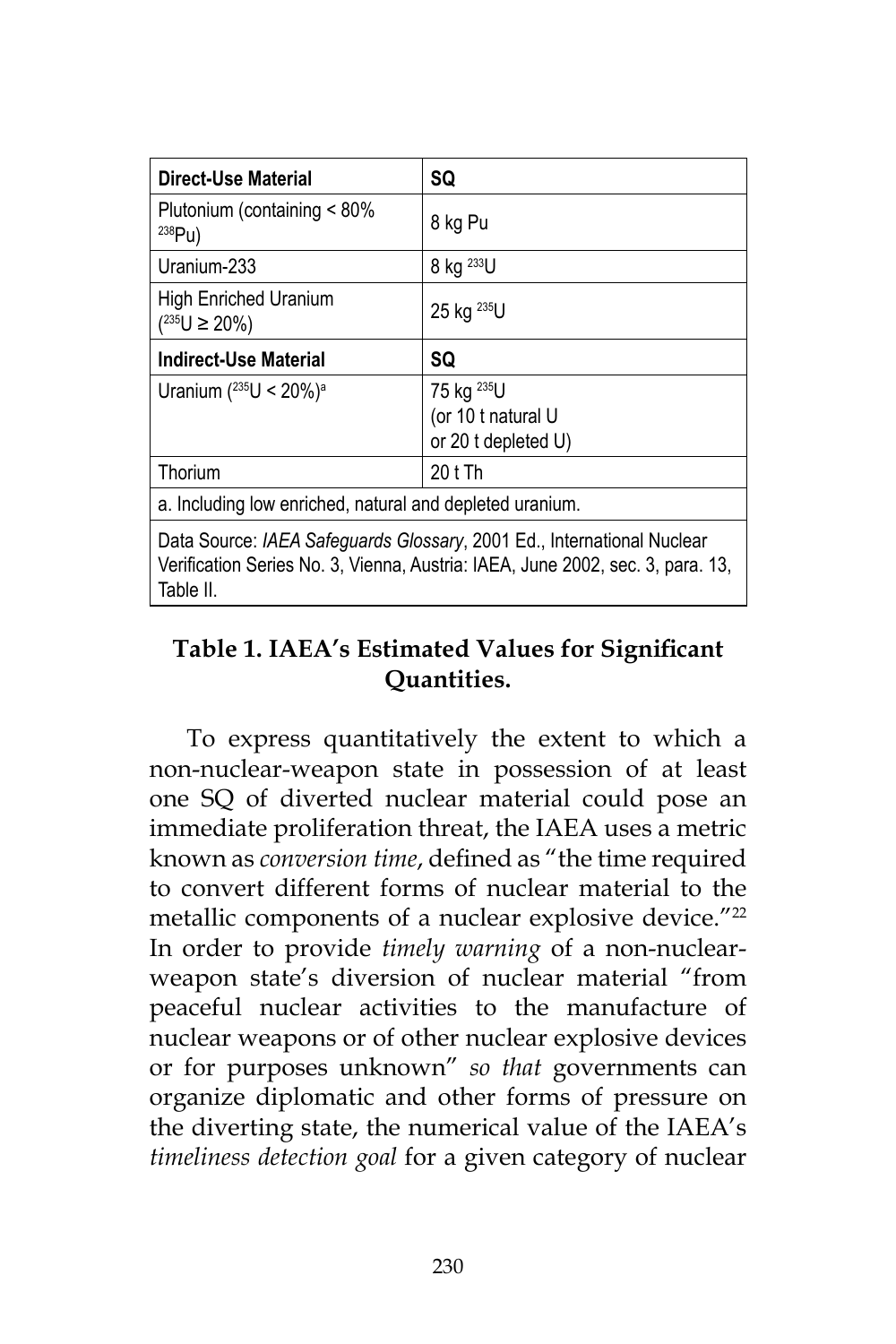material should be, in principle, much less than the value of its estimated *conversion time* for that category of nuclear material.23

Even in principle, though, this is not always the case. Table 2 compares the IAEA's estimated *conversion time* for special and source nuclear materials with its corresponding *timeliness detection goals* in states where either the IAEA's Additional Protocol (a voluntary agreement which grants the Agency greater inspection authority) has not entered into force; or the Agency has not concluded the absence of undeclared nuclear material or activities, and thus has not verified the completeness of the state's declarations.

| <b>Type Nuclear Material</b>                                           | <b>Est. Conversion Time</b> | <b>Timeliness Detection</b><br>Goal |
|------------------------------------------------------------------------|-----------------------------|-------------------------------------|
| Unirradiated Direct-Use (Metallic Form) <sup>a</sup>                   | $7 - 10$ days               | 1 month                             |
| Unirradiated Direct-Use (Chemical<br>Compounds/ Mixtures) <sup>b</sup> | 7 – 21 days                 | 1 month                             |
| Irradiated Direct-Use <sup>c</sup>                                     | $1 - 3$ months              | 3 months                            |
| Indirect Use <sup>d</sup>                                              | $3 - 12$ months             | 12 months                           |

a*.* Pu, HEU or 233U metal.

b. PuO<sub>2</sub>, Pu(NO<sub>3</sub>)<sub>4</sub> or other pure Pu compounds; HEU or <sup>233</sup>U oxide or other pure U compounds; MOX or other non-irradiated pure mixtures containing Pu, U ( $^{233}$ U +  $^{235}$ U  $\ge$ 20%); Pu, HEU and/or <sup>233</sup>U in scrap or other miscellaneous impure compounds. c*.* Pu, HEU or 233U in irradiated fuel. d*.* U containing <20% 233U and/or 235U; Th.

Data Source: *IAEA Safeguards Glossary*, 2001 Ed., International Nuclear Verification Series No. 3, Vienna, Austria: IAEA, June 2002, sec. 3, paras. 13 and 20.

# **Table 2. IAEA's Estimated Conversion Time vs. Timeliness Detection Goal**.

To take the most time-sensitive proliferation scenario, if a non-nuclear-weapon state has acquired at least one SQ of highly enriched uranium, uranium-233, or separated plutonium in metallic form, then the IAEA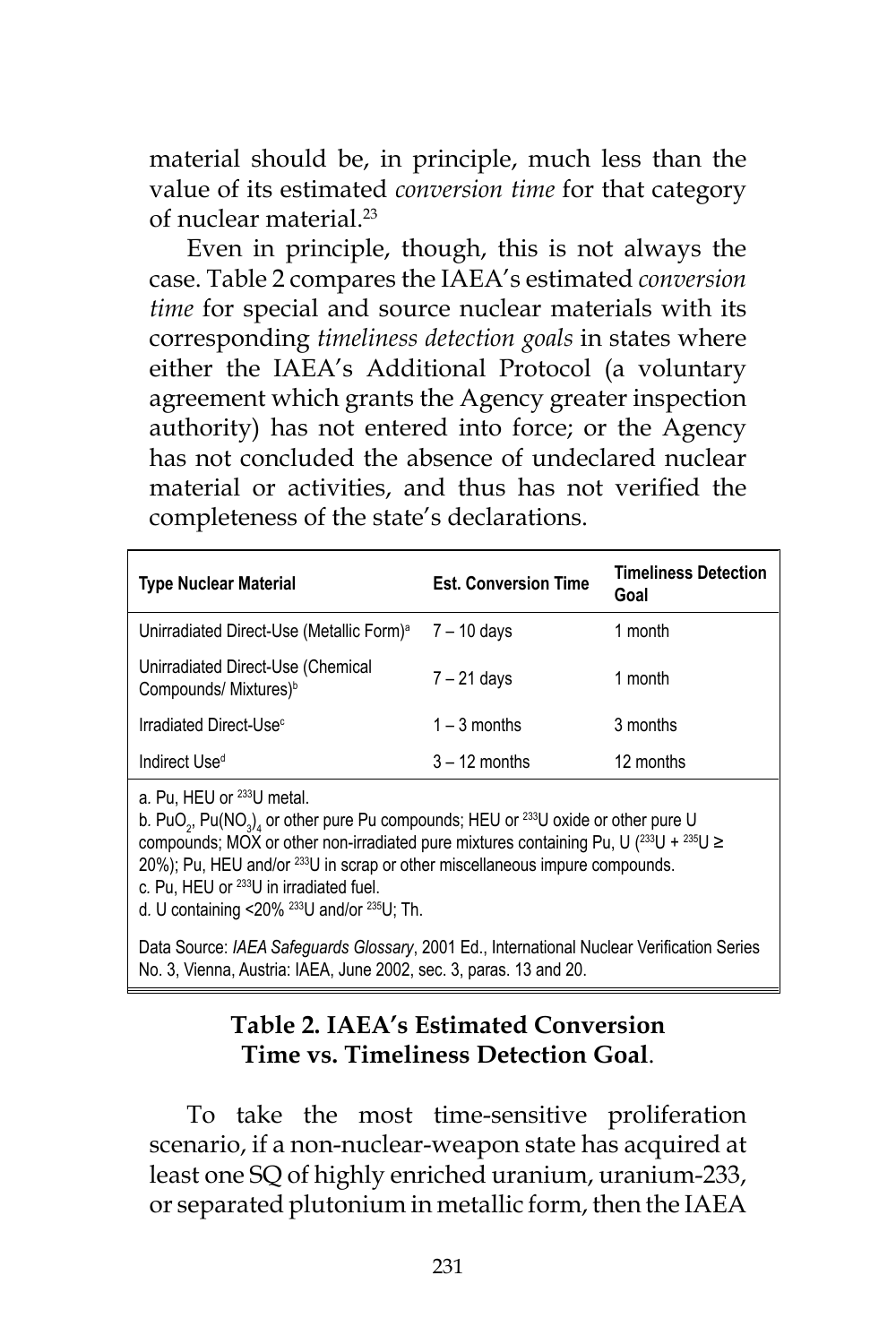estimates that this state requires roughly seven-toten days to prepare its unirradiated, direct-use fissile material for insertion into a nuclear weapon.<sup>24</sup> Yet in terms of detecting a non-nuclear-weapon state's diversion of such material, the IAEA sets its *timeliness detection goal* as one month.25

Other plausible proliferation scenarios raise alarms because they illustrate just how easily nonnuclear-weapon states, through the possession of overt or covert nuclear fuel-making technologies, can clandestinely acquire weapons-ready nuclear material long before the IAEA is able to detect the acquisition. For example, reprocessing experts from Oak Ridge National Laboratory showed in an August 1977 technical brief how a non-nuclear-weapon state which possesses irradiated direct-use materials, such as the sort of plutonium-laden spent nuclear fuel generated by light water reactors (LWRs)—could build, using simple industrial tools and a compact facility, a concealed "quick and dirty" reprocessing plant.<sup>26</sup> To take another example, former Nuclear Regulatory Commissioner Victor Gilinsky, MIT professor Marvin Miller, and former weapons-lab physicist Harmon Hubbard described in a 2004 report the relative ease and rapidity with which a state that possesses declared or clandestine centrifuge enrichment capability as well as nuclear fuel containing low enriched uranium (LEU), an "indirect-use" material used in LWRs, could enrich without detection this LEU to weaponsusable HEW.<sup>27</sup> "It is now generally appreciated that gas centrifuge plants for LEU can fairly easily be turned into plants for HEU," Gilinsky and company explained. "It is less appreciated that LEU at, say, 4 percent enrichment, is about 80 percent of the way to HEU. It takes comparatively little additional 'separative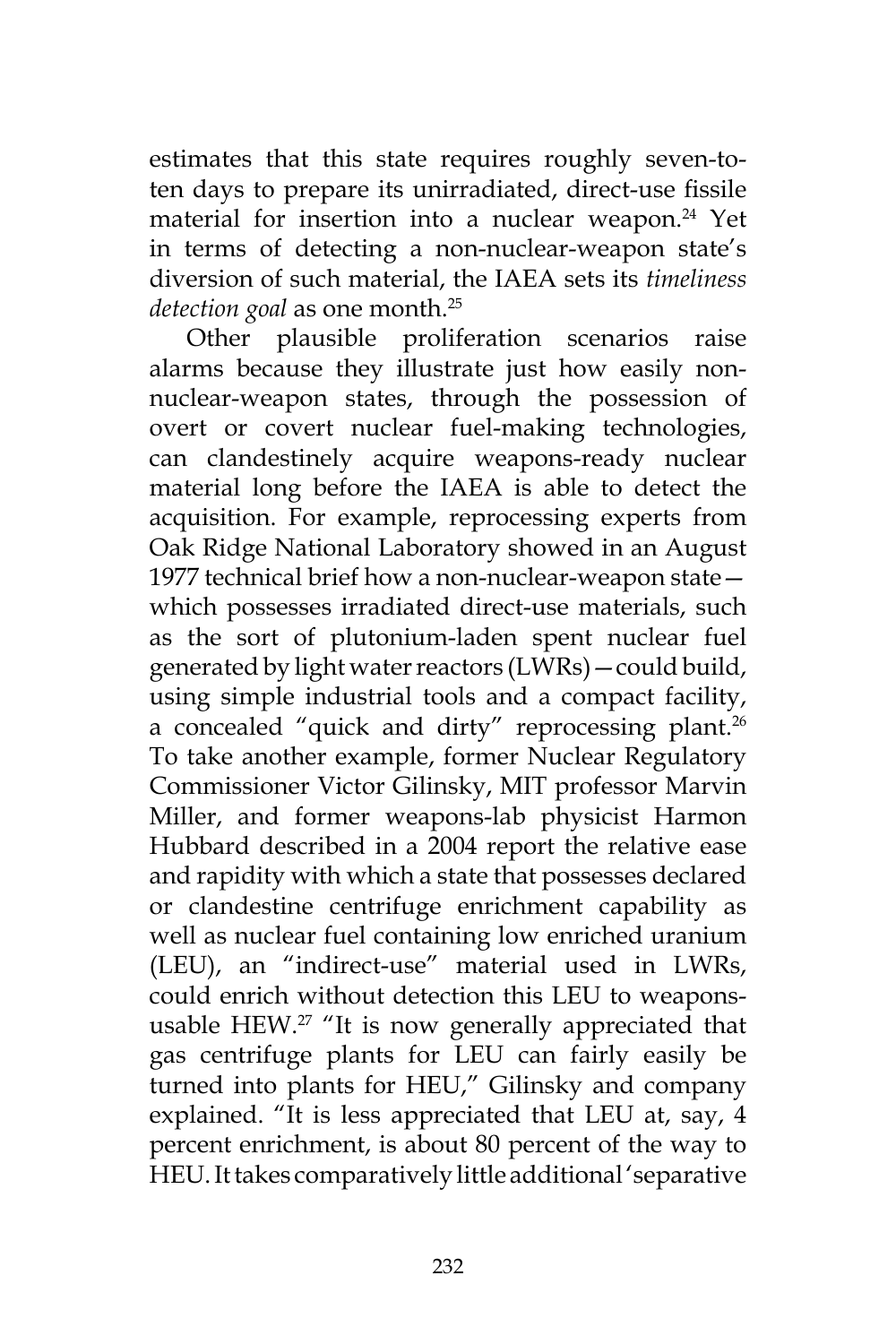work' to upgrade LEU to HEU. It would be difficult for the IAEA to keep close enough track of all the LEU to stay ahead of any such conversion."28

# **Nuclear Facilities: Detecting Abrupt and Protracted Diversions.**

When administering safeguards on nuclear material at facilities, the Agency has further translated its detection goals into what it now terms the *IAEA inspection goal*, defined as "[p]erformance targets specified for IAEA verification activities at a given facility as required to implement the facility safeguards approach."<sup>29</sup> To determine the IAEA inspection goal, the Agency uses the concept of a "material balance period"—that is, the amount of time between inventory accounts of declared nuclear materials at a given  $facility<sup>30</sup> - to clarify the two sorts of diversions-over$ time that can occur at facilities: *abrupt diversions*, which occur when "the amount diverted is 1 SQ or more of nuclear material in a short time (i.e., within a period that is less than the material balance period)"; and *protracted diversions*, which occur when "the diversion of 1 SQ or more occurs gradually over a material balance period, with only small amounts removed at any one time."31 The IAEA inspection goal at facilities thus consists of two corresponding components: the *timeliness component*, which "relates to the periodic activities that are necessary for the IAEA to be able to draw the conclusion that there has been no *abrupt diversion* of 1 SQ or more at a facility during a calendar year";32 and the *quantity component*, which "relates to the scope of the inspection activities at a facility that are necessary for the IAEA to be able to draw the conclusion that there has been no [*protracted*] *diversion*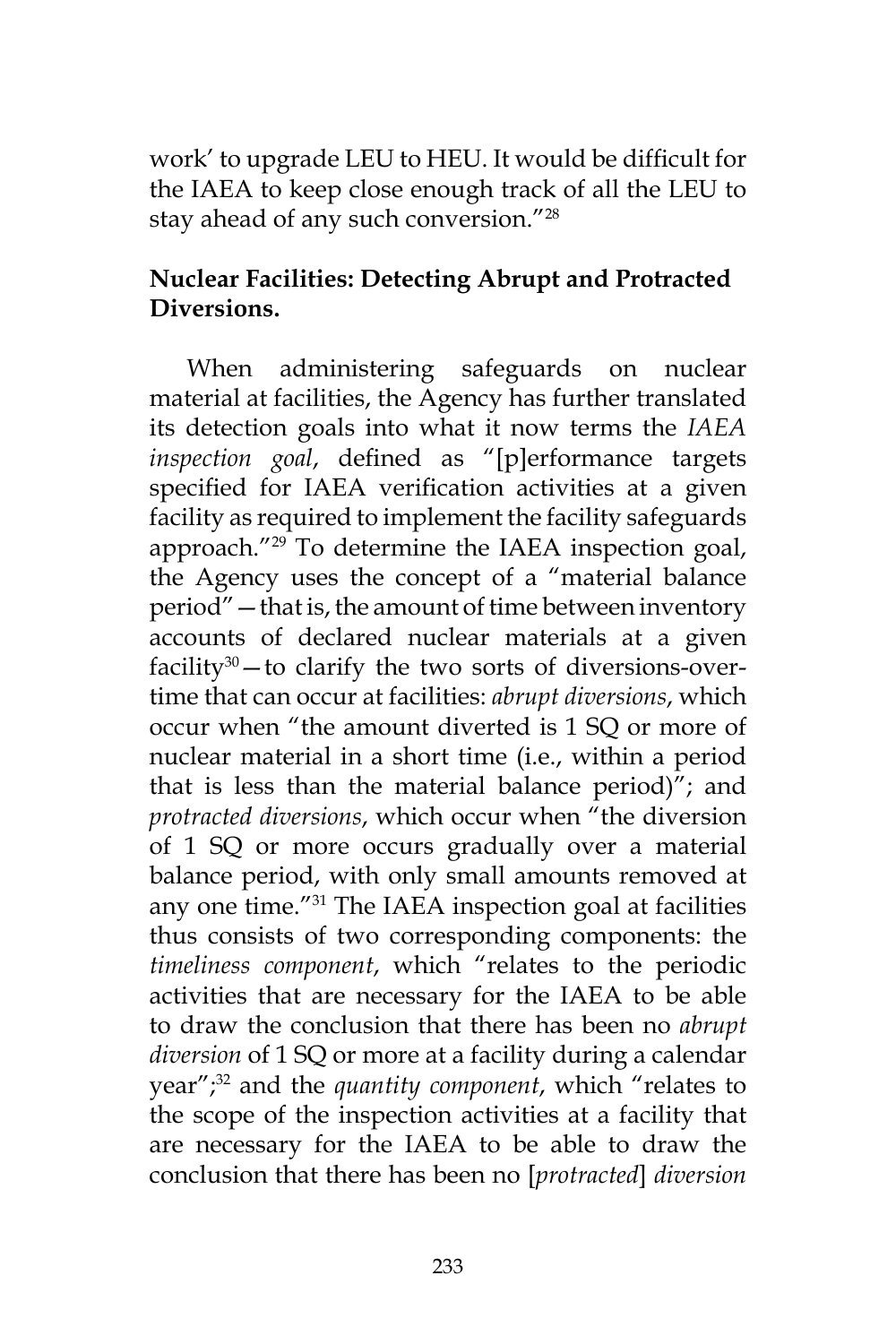of 1 SQ or more of nuclear material over a material balance period and that there has been no undeclared production or separation of direct use material at the facility over that period."33

However, when the Agency administers safeguards on nuclear material at so-called "bulk-handling" facilities—such as "plants for conversion, enrichment (or isotope separation), fuel fabrication and spent fuel reprocessing, and storage facilities for bulk material,"34 it sometimes faces difficulties in meeting the IAEA inspection goal. In using materials accountancy to establish the timeliness and quantity components of the IAEA inspection goal at facilities, the Agency generally assumes a "detection probability" of 95 percent, a corresponding "false alarm probability" of 5 percent, and a measurement error of  $\pm$  1 percent. The *false alarm probability*, which the IAEA defines as "[t]he probability . . . that statistical analysis of accountancy verification data would indicate that an amount of nuclear material is missing when, in fact, no diversion has occurred,"35 depends on both the estimated total amount of nuclear material going through the facility during an interval of time, and the threshold amount of the facility's nuclear material that the Agency must measure as missing during this time interval before it will begin suspecting a diversion.

The serious risks raised by abrupt diversion were outlined in the section discussing the gap between the conversion times of various nuclear materials and the respective IAEA's *timeliness detection goal* metrics for such materials. With respect to protracted diversions at facilities, the Agency faces even more serious difficulties in determining whether or not the "measured" missing nuclear material is explained by simply a measurement error or, since the quantity diverted from the facility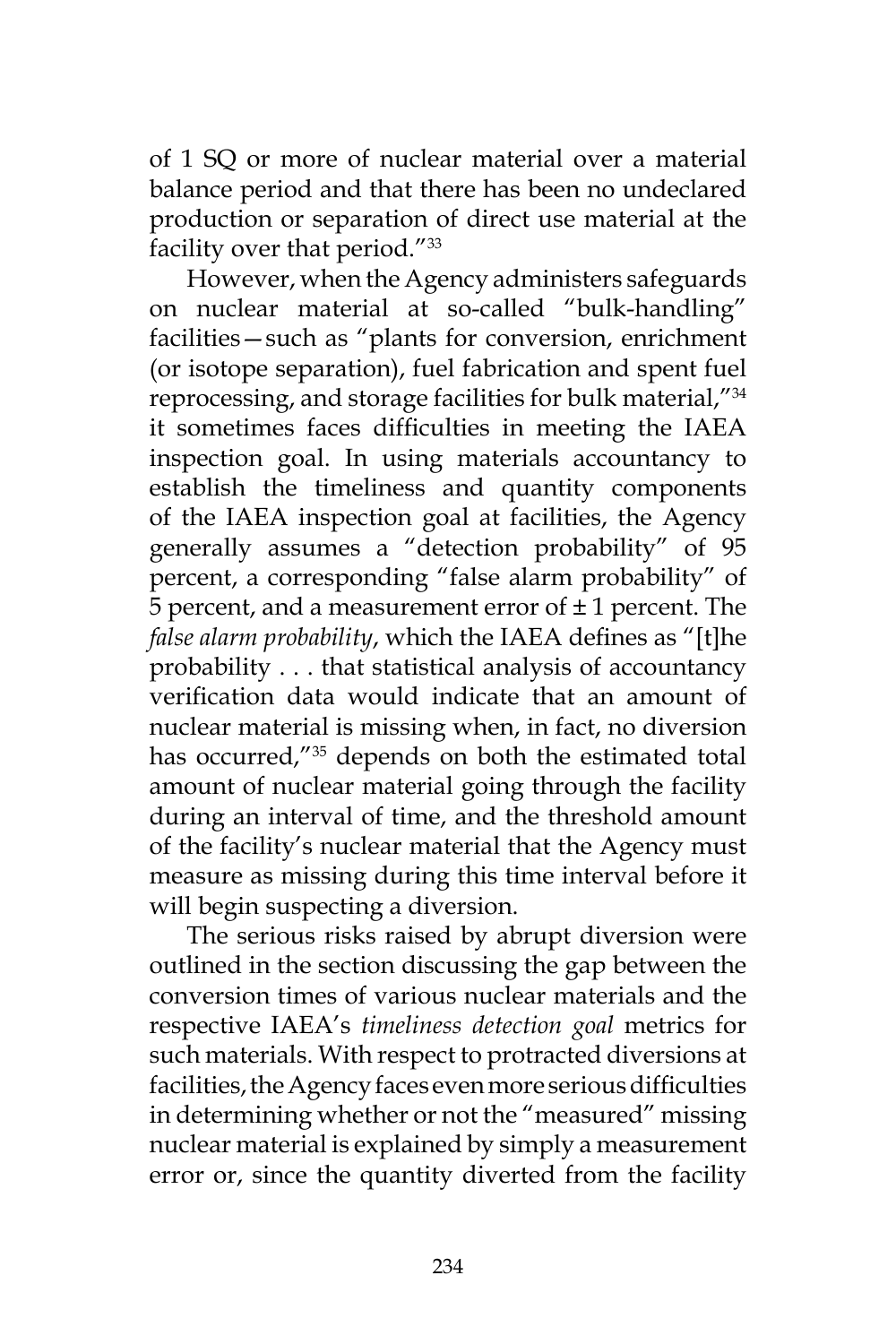at any one time over the material balance period need only be small compared to the absolute amount of material accounted for during the period, by an actual protracted diversion.

In a 1990 essay, MIT professor Marvin Miller offers an example in which a state operates a commercialsized plutonium reprocessing plant through which 800 metric tons of spent nuclear fuel passes annually. To arrive at a *false alarm probability* of no more than five percent and a corresponding *detection probability*  of 95 percent at such a plant over a 1-year material balance period, Miller calculates that the IAEA would have tolerate annually as much as 246 kilograms of "measured" missing plutonium—*an amount equivalent to over 30 significant quantities (or nuclear weapons-worth) of plutonium*! 36

Yet, even if the IAEA should detect a sufficiently large discrepancy pointing potentially to protracted diversion at a nuclear fuel-making facility, resolution of this discrepancy would be far from timely. "If a large discrepancy is detected, the Agency will have to spend months working with the plant operator to figure out the technical reason for the discrepancy, prior to officially declaring the discrepancy an anomaly that needs to be resolved," observed Paul Leventhal in a 1994 essay. "The process of resolving an anomaly to the point of determining whether a suspected diversion should be reported to the IAEA Board of Governors could take months more, as could the process of the Board determining whether the matter needs to be referred back to the [IAEA] inspectors for further resolution or is of a magnitude to be referred to the UN Security Council."37 With good reason, then, did Dr. Pierre Goldschmidt, the former IAEA Deputy Director General for Safeguards and Verification, concede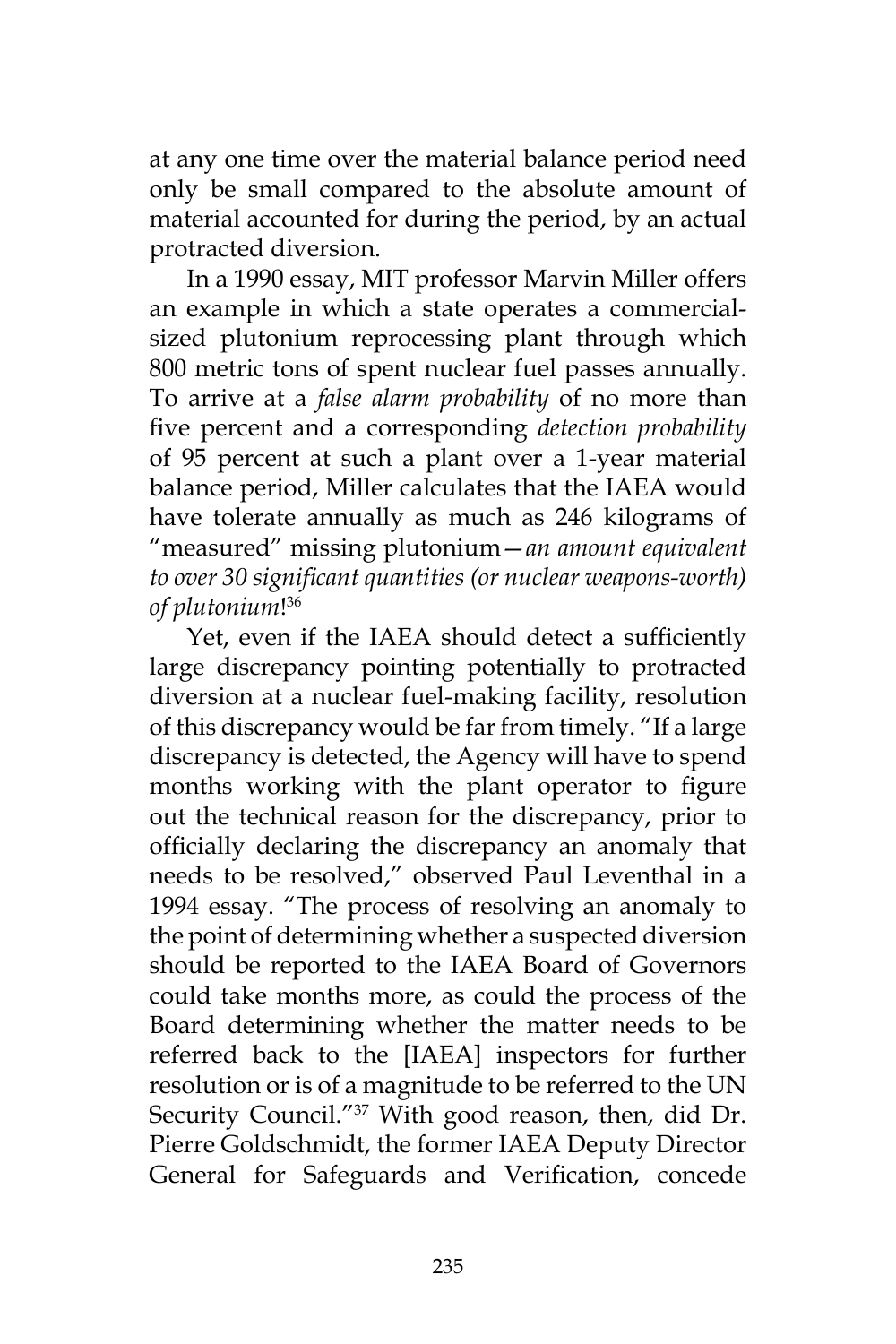after leaving the Agency that "there are still problems inherent in ensuring that, in 'bulk facilities,' even small amounts of nuclear material—a few kilograms among tons—are not diverted without timely warning."38

Moreover, as Union of Concerned Scientists' Edwin Lyman, one of many analysts today arguing for the IAEA to accept higher *false alarm probabilities*, recently noted, "The Agency's reluctance to pursue higher confidence levels for detection of diversion, at the expense of higher false alarm rates, would seem to be a lesser concern in the context of the heightened security levels that have become standard operating practice around the world since the 9/11 [September 11, 2001] attacks." He added:

Today, most people are willing to tolerate a level of sensitivity for security screening at airports and critical facilities that would not have been acceptable in the past because of a common appreciation that the occasional false alarm is an appropriate price to pay to ensure that policy of as close to zero-tolerance as possible for the prevention of another 9/11-scale terrorist attack. Similarly, the standards for assurance that safeguards on plutonium used in the civil sector will be stringent enough to ensure an extremely high level of deterrence against diversion or theft should likewise be increased today, *yet it has not been* (emphasis added)*.*

"On the contrary," Lyman lamented, "a growing appreciation of the inability of current measures to meet quantitative detection goals have led to a retreat from the notion that such goals should even be considered as standards for future achievement."39 He explained:

Although society may tolerate small leaks from a chemical plant to the environment if the hazards are limited, when the material in question can be used to build nuclear weapons, there is no acceptable level of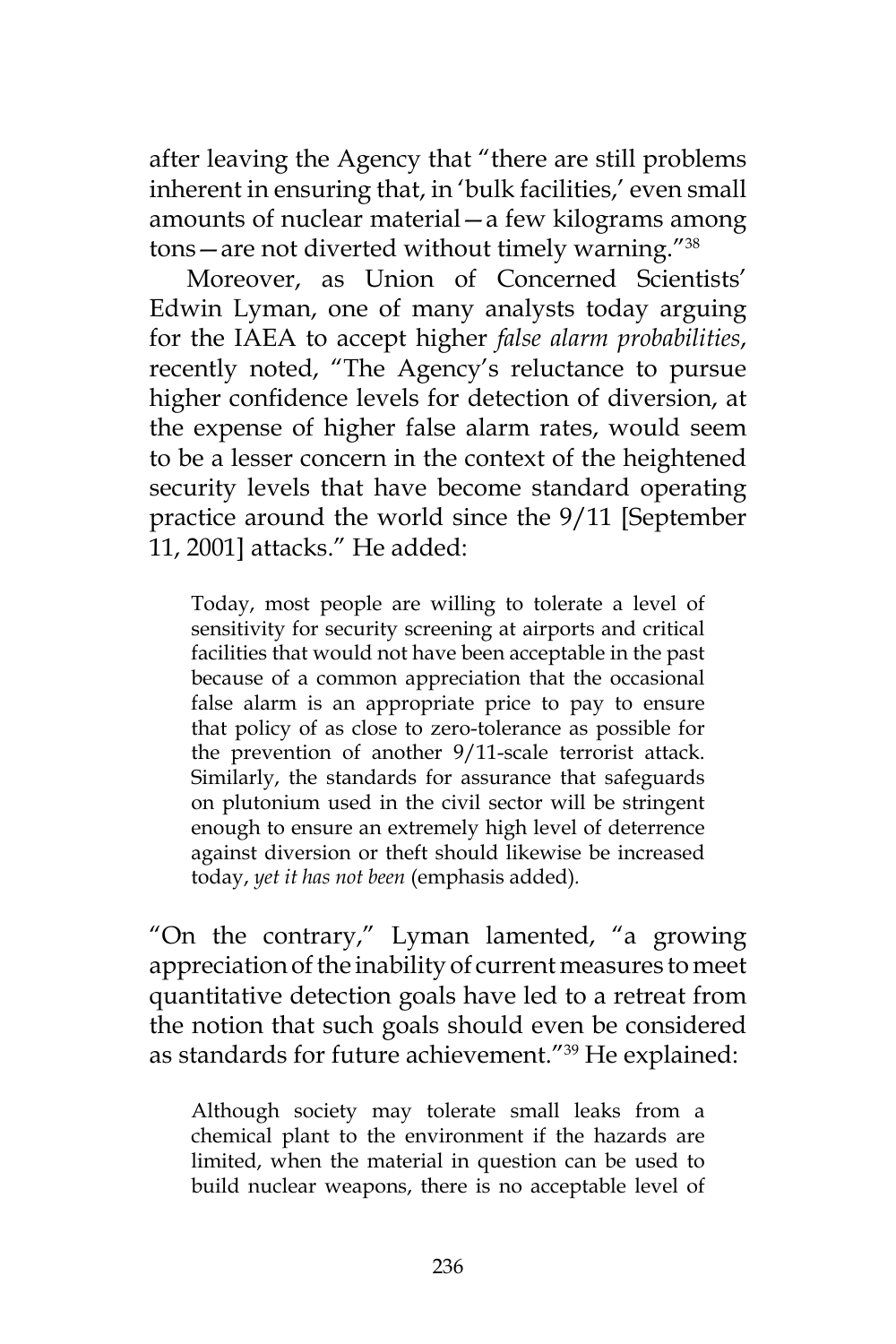leakage into the hands of hostile states or terrorists. The consequences of a single nuclear weapon falling into the wrong hands would be so catastrophic that there must be a zero-tolerance policy for diversion.<sup>40</sup>

If the very standards which the IAEA has established for safeguarding nuclear fuel-making cannot be met, then claims that the entire nuclear fuel-cycle can be effectively safeguarded deserve to be not merely questioned, but also directly challenged.

#### **Sufficiency of IAEA Resources.**

The extent to which the IAEA actually possesses sufficient financial resources to perform its mission remains unclear. In turn, this uncertainty points to the larger issue of whether the Agency can effectively safeguard nuclear activities, and thus verify the fulfillment of NPT obligations by signatories.<sup>41</sup>

In September 2006, Henry Sokolski, executive director of the Nonproliferation Policy Education Center, warned of the growing gap between IAEA resources and safeguarding responsibilities when he testified before the U.S. House of Representatives' Subcommittee on National Security, Emerging Threats, and International Relations. Table 3, which the author assisted Sokolski in preparing, gives the figures on the IAEA's safeguards budget obligation in constant dollars, and amounts of unirradiated direct-use nuclear materials for the years 1984 and 2004.<sup>42</sup>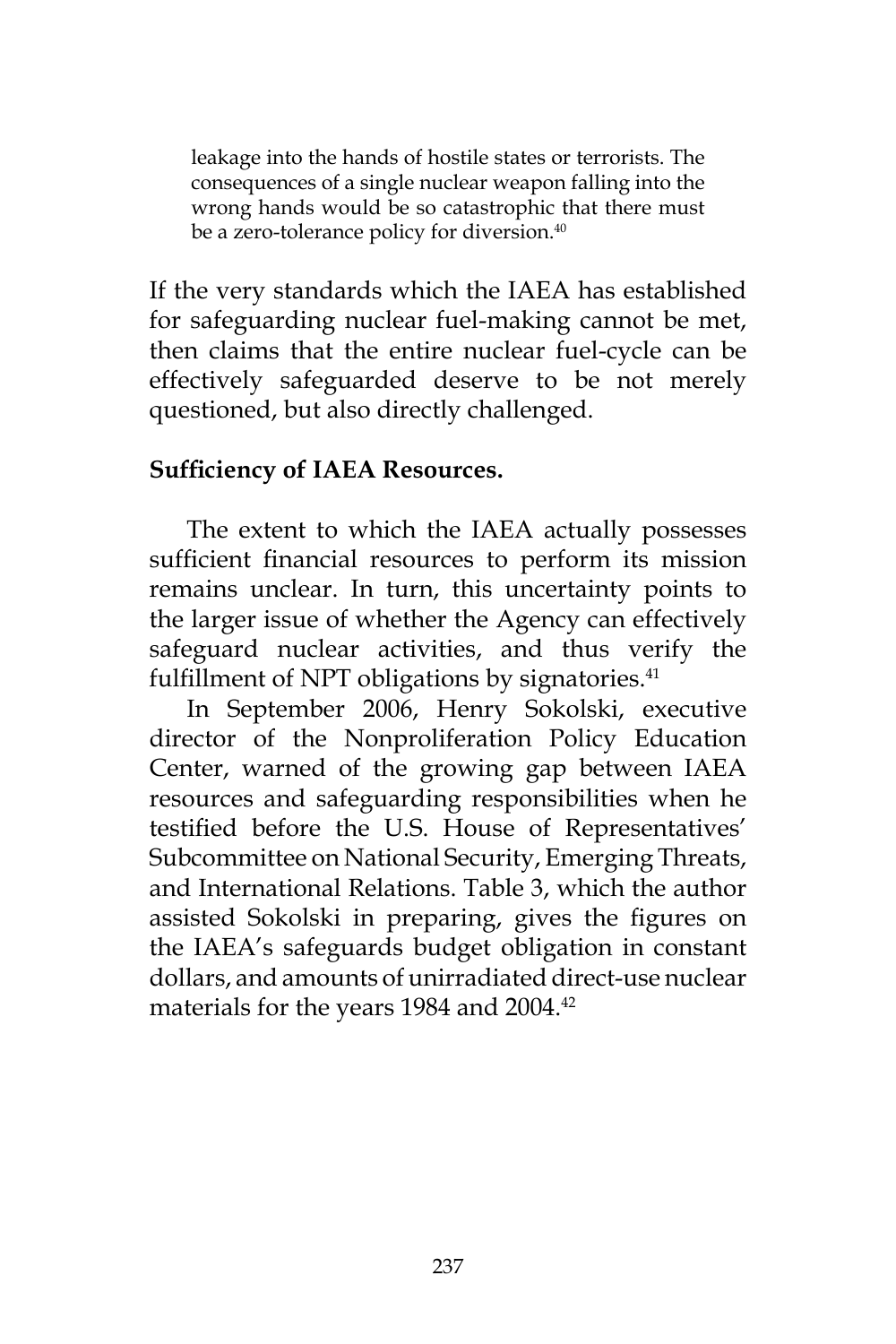|                                                                                                                                                                                                                                                                                                                                                                                                                                                     | As of 1984     | As of 2004      |  |  |
|-----------------------------------------------------------------------------------------------------------------------------------------------------------------------------------------------------------------------------------------------------------------------------------------------------------------------------------------------------------------------------------------------------------------------------------------------------|----------------|-----------------|--|--|
| IAEA Safeguards Budget Obligation<br>(In Constant Fiscal Year 2004 U.S.<br>Dollars)                                                                                                                                                                                                                                                                                                                                                                 | \$45.7 million | \$104.9 million |  |  |
| Separated Plutonium (Pu)<br><b>Outside Reactor Cores</b>                                                                                                                                                                                                                                                                                                                                                                                            | 7.7 tonnes     | 89.0 tonnes     |  |  |
| High Enriched Uranium (HEU)                                                                                                                                                                                                                                                                                                                                                                                                                         | 11.8 tonnes    | 32.0 tonnes     |  |  |
| Total IAEA Safeguarded<br><b>Weapons-Usable Nuclear Materials</b>                                                                                                                                                                                                                                                                                                                                                                                   | 19.5 tonnes    | 121.0 tonnes    |  |  |
| Data Sources: For data on the IAEA's safeguards budget obligation in<br>current-not constant-U.S. dollars, see The Agency's Accounts for 1984,<br>GC(XXIX)/749, p. 26; and The Agency's Accounts for 2004, GC(49)/7, p. 47.<br>For data on the amount of nuclear material safeguarded by the IAEA, see<br>Annual Report for 1984, GC(XXIX)/748, p. 63; and Annual Report for 2004,<br>GC(49)/5, Annex, Table A19, Vienna, Austria: IAEA, July 1985. |                |                 |  |  |

## **Table 3. IAEA Safeguards Budget, and Safeguarded Weapons-Usable Nuclear Materials in Non-Nuclear-Weapon Signatories of the NPT**.

Over a 20-year period, the IAEA's safeguards and verification budget only roughly doubled in constant dollars, while civilian stockpiles of plutonium and highly-enriched uranium in non-nuclear-weapon States—unirradiated weapons-ready nuclear materials for which the Agency must account—increased by a factor of six.

Figure 1 graphically illustrates the IAEA's safeguards budget obligation in constant fiscal year 2000 U.S. dollars from 1970, the year when the NPT entered into force, to 2005. As the graph shows, after 1995 the IAEA safeguards budget obligation did not just experience zero real growth, but rather contracted significantly, and began only within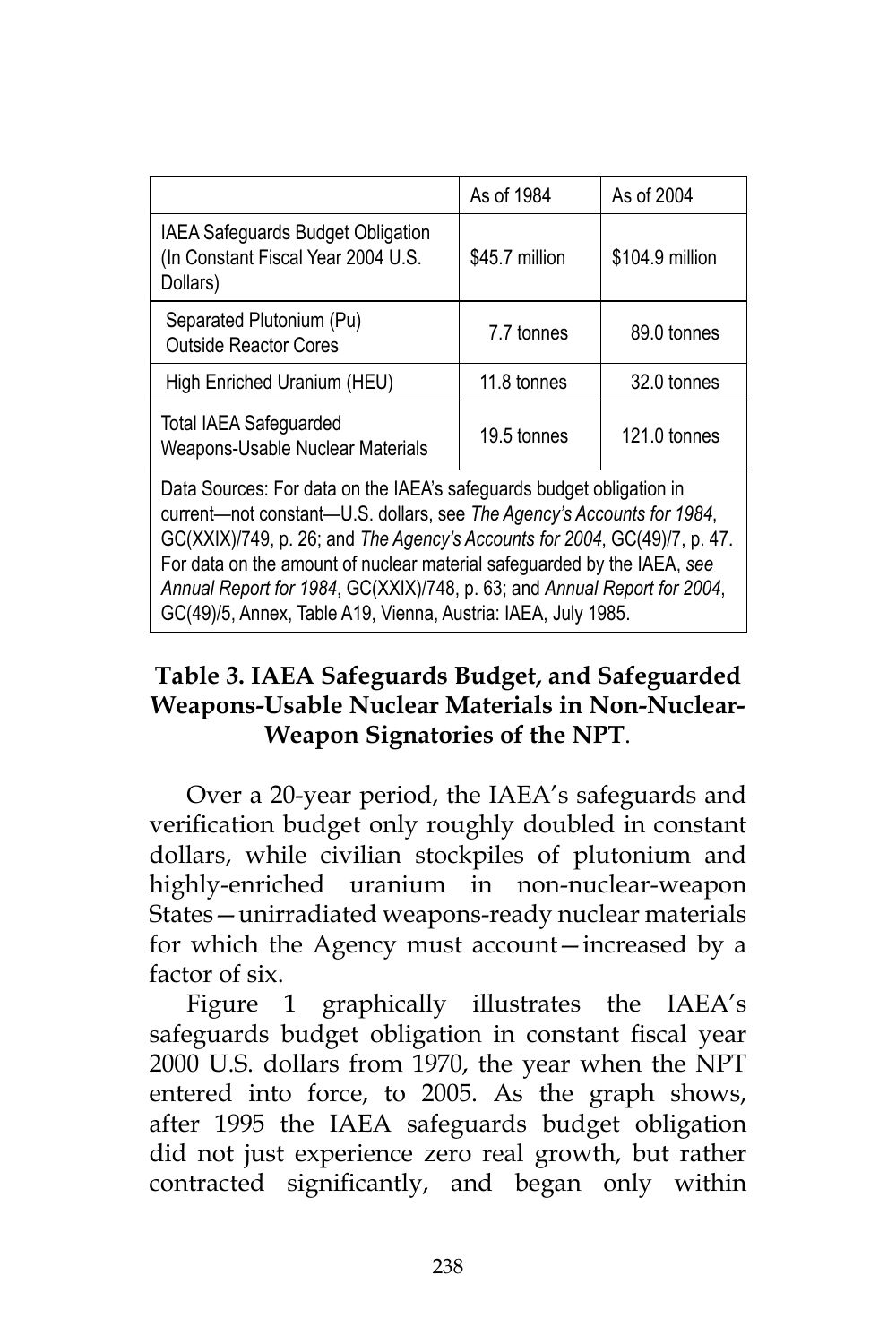

Data Sources: For data on the IAEA's safeguards budget obligation in current—not constant—U.S. dollars, *see The Agency's Accounts for 1970*, GC(XV)/459, Vienna, Austria: IAEA, July 1971, p. 12; *The Agency's Accounts for 1971*, GC(XVI)/484, Vienna, Austria: IAEA, July 1972, p. 16; *The Agency's Accounts for 1972*, GC(XVII)/504, Vienna, Austria: IAEA, August 1973, p. 16; *The Agency's Accounts for 1973*, GC(XVIII)/527, Vienna, Austria: IAEA, August 1974, p. 16; *The Agency's Accounts for 1974*, GC(XIX)/549, Vienna, Austria: IAEA, August 1975, p. 13; *The Agency's Accounts for 1975*, Draft, GOV/1781, Vienna, Austria: IAEA, April 1976, p. 11; *The Agency's Accounts for 1976*, GC(XXI)/581, Vienna, Austria: IAEA, June 1977, p. 13; *The Agency's Accounts for 1977*, GC(XXII)/598, Vienna, Austria: IAEA, July 1978, p. 13; *The Agency's Accounts for 1978*, GC(XXIII)/611, Vienna, Austria: IAEA, August 1979, p. 16; *The Agency's Accounts for 1979*, GC(XXIV)/629, Vienna, Austria: IAEA, July 1980, p. 18; *The Agency's Accounts for 1980*, GC(XXV)/645, Vienna, Austria: IAEA, July 1981, p. 18; *The Agency's Accounts for 1981*, GC(XXVI)/665, Vienna, Austria: IAEA, July 1982, p. 20; *The Agency's Accounts for 1982*, GC(XXVII)/685, Vienna, Austria: IAEA, August 1983, p. 20; *The Agency's Accounts for 1983*, GC(XXVIII)/714, Vienna, Austria: IAEA, August 1984, p. 20; *The Agency's Accounts for 1984*, GC(XXIX)/749, Vienna, Austria: IAEA, August 1985, p. 26; *The Agency's Accounts for 1985*, GC(XXX)/776, Vienna, Austria: IAEA, August 1986, p. 30; *The Agency's Accounts for 1986*, GC(XXXI)/801, Vienna, Austria: IAEA, August 1987, p. 46; *The Agency's Accounts for 1987*, GC(XXXII)/836, Vienna, Austria: IAEA, August 1988, p. 46; *The Agency's Accounts for 1988*, GC(XXXIII)/874, Vienna, Austria: IAEA, August 1989, p. 42; *The Agency's Accounts for 1989*, GC(XXXIV)/916, Vienna, Austria: IAEA, July 1990, p. 44; *The Agency's Accounts for 1990*, GC(XXXV)/954, Vienna, Austria: IAEA, August 1991, p. 52; *The Agency's Accounts for 1991*, GC(XXXVI)/1005, Vienna, Austria: IAEA, August 1992, p. 68; *The Agency's Accounts for 1992*, GC(XXXVII)/1061, Vienna, Austria: IAEA, August 1993, p. 24; *The Agency's Accounts for 1993*, GC(XXXVIII)/4, Vienna, Austria: IAEA, August 1994, p. 18; *The Agency's Accounts for 1994*, GC(39)/5, Vienna, Austria: IAEA, August 1995, p. 22; *The Agency's Accounts for 1995*, GC(40)/9, Vienna, Austria: IAEA, August 1996, p. 36; *The Agency's Accounts for 1996*, GC(41)/9, Vienna, Austria: IAEA, August 1997, p. 34; *The Agency's Accounts for 1997*, GC(42)/6, Vienna, Austria: IAEA, August 1998, p. 50; *The Agency's Accounts for 1998*, GC(43)/5, Vienna, Austria: IAEA, August 1999, p. 44; *The Agency's Accounts for 1999*, GC(44)/5, Vienna, Austria: IAEA, July 2000, p. 50; *The Agency's Accounts for 2000*, GC(45)/7, Vienna, Austria: IAEA, August 2001, p. 46; *The Agency's Accounts for 2001*, GC(46)/6, Vienna, Austria: IAEA, July 2002, p. 32; *The Agency's Accounts for 2002*, GC(47)/4, Vienna, Austria: IAEA, August 2003, p. 44; *The Agency's Accounts for 2003*, GC(48)/9, Vienna, Austria: IAEA, August 2004, p. 39; *The Agency's Accounts for 2004*, GC(49)/7, Vienna, Austria: IAEA, August 2005, p. 47; and *The Agency's Accounts for 2005*, GC(50)/8, Vienna, Austria: IAEA, July 2006, p. 54.

To convert the current U.S. dollars (USD) into crudely estimated constant FY2000 USD, the author inferred deflators from data of the U.S. Department of Defense's Office of the Comptroller and the Congressional Budget Office.

### **Figure 1. IAEA Safeguard Budget Obligations, 1970-2005. (Estimated Constant FY2000 \$USD Millions)**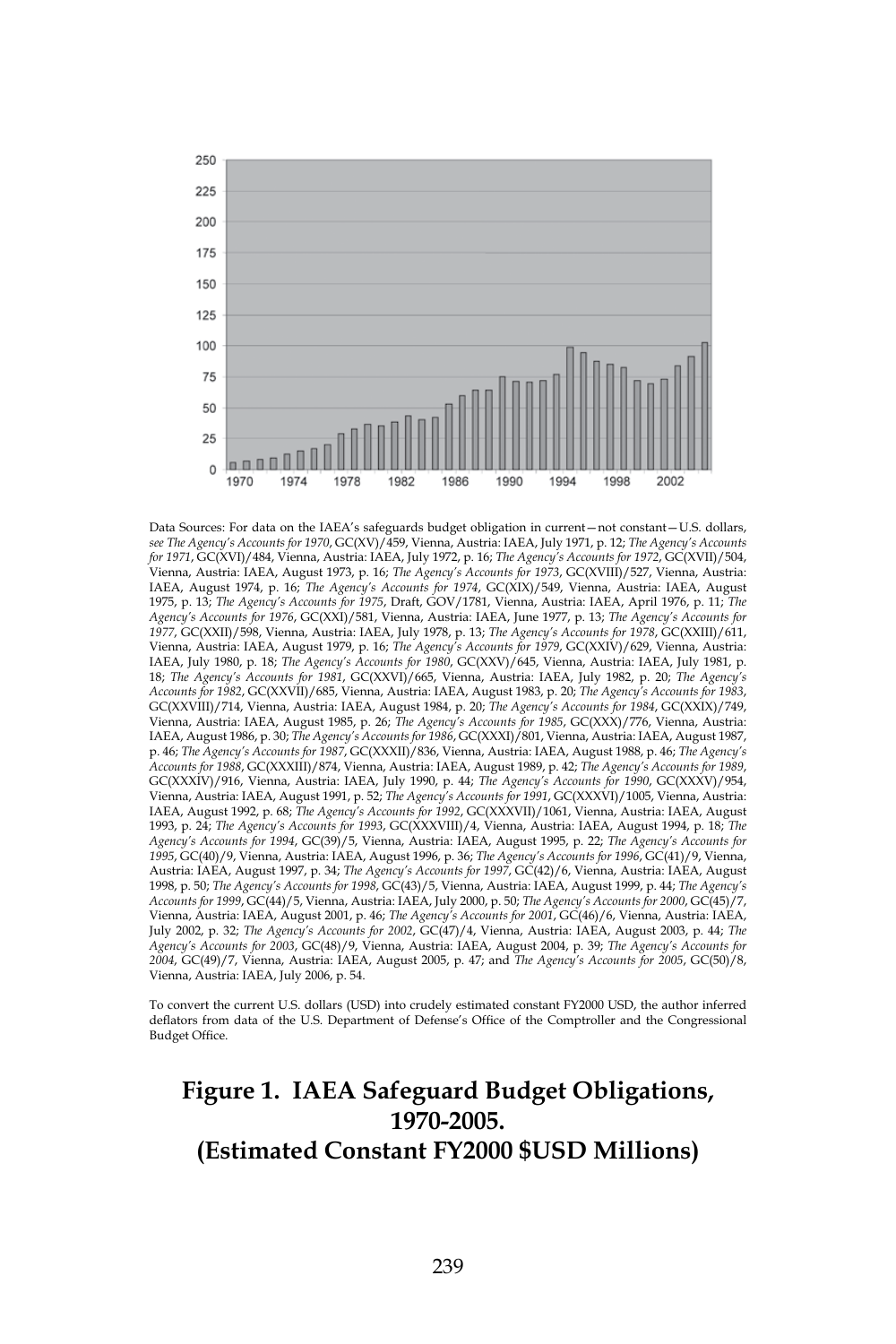recent years to return to mid-1990s spending levels. Such trends in IAEA funding have led nonproliferation experts like Sokolski to call for drastic revisions to the IAEA's budget and the system by which the Agency assess governments for annual funding. "If we are serious about safeguarding against the spread of nuclear weapons and preventing nuclear theft or terrorism," Sokolski told the House subcommittee, "these trends [of under-funding the IAEA] must change." In fact, in October 2006 IAEA Director General Mohamed ElBaradei himself argued emphatically for more Agency resources:

Our [safeguards] budget is only 130 million dollars. That's the budget with which we're supposed to verify the nuclear activities of the entire world . . . . Our budget, as I have said before, is comparable with the budget of the police department in Vienna. So we don't have the required resources in many ways to be independent, to buy our own satellite monitoring imagery, or crucial instrumentation for our inspections. We still do not have our laboratories here in Vienna equipped for state-of the-art analysis of environmental samples.<sup>43</sup>

At a minimum, ElBaradei's argument suggests the need for more transparent discussion of the extent to which the IAEA, given its limitations in financial and other resources, is capable of administering effective safeguards worldwide.

In sum, the analysis of this section suggests that the IAEA, given its own safeguarding goals, remains unable to safeguard effectively a broad range of sensitive nuclear materials and activities. In particular, the Agency cannot provide—even in principle!—timely warning of a non-nuclear-weapon state's abrupt diversion of the most weapons-ready nuclear materials (i.e., highly enriched uranium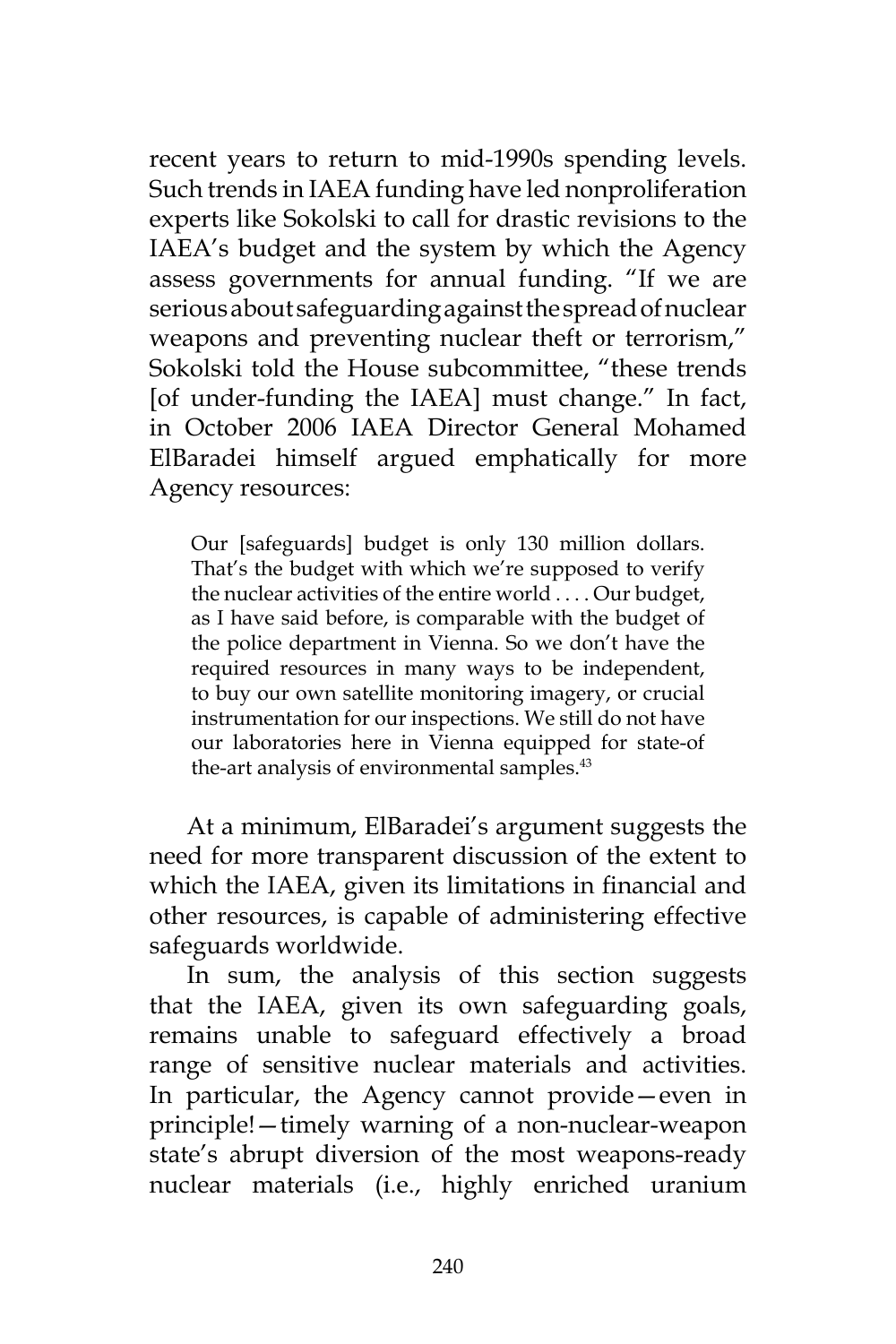and plutonium) from civilian applications to nuclear weapons or purposes unknown. Moreover, under current accounting methods dictating a false alarm rate of at most five percent, the IAEA must tolerate many significant quantities of unaccounted nuclear material at bulk-handling facilities before even suspecting a protracted diversion. Finally, the Agency appears to lack adequate financial resources to carry out many of its safeguarding activities effectively.

Taken together, these findings raise important questions:

- Does the NPT's Article IV affirm the right of signatories to nuclear materials and activities that the IAEA cannot effectively safeguard?
- More broadly, does Article IV affirm the right of signatories to peaceful nuclear energy without any qualifications whatsoever?

These questions go to the heart of debates over the precise meaning of the "research, production, and use of nuclear energy for peaceful purposes without discrimination and in conformity with Articles I and II [of the NPT]," and the "fullest possible exchange of equipment, materials, and scientific and technological information for the peaceful uses of nuclear energy," to which treaty signatories have a right under Article IV. Answers to these questions require a sustained analysis and interpretation of the NPT itself.

# **CLARIFYING THE SCOPE AND LIMITS OF THE NPT'S ARTICLE IV**

Treaties demand careful interpretation, and the Nuclear Nonproliferation Treaty is no exception. Careful interpretation is demanded because treaties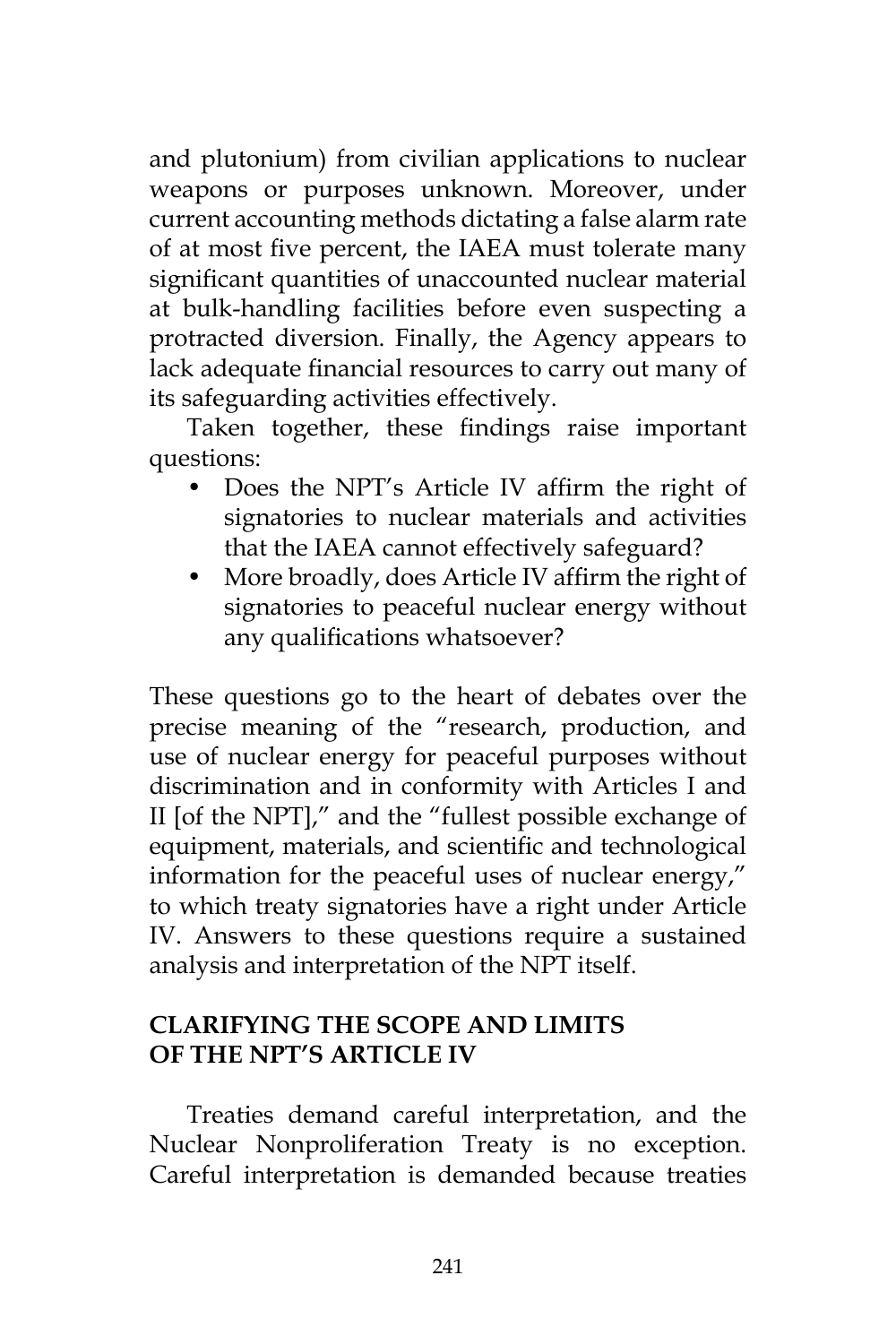sometimes contain *ambiguous* language and, as Fred C. Iklé noted in his important 1964 study on negotiation, treaty language that lacks specificity can lead parties to "have an honest misunderstanding about implications that the agreement fails to spell out"; or one party, "while knowing what its opponent expected of the bargain," to "pretend that it had a different understanding of it (i.e., the ambiguities are exploited to cover up a deliberate violation.)"44 Careful interpretation is also demanded because treaties may sometimes contain *equivocal* language. According to Iklé, such equivocality occurs when:

the parties to the agreement *know* that the ambiguous terms mean different things to each of them . . . . Equivocal language is used to *cover up* disagreement on issues which must be included for some reason in a larger settlement or which must be dealt with as if there was agreement. An equivocal agreement is similar to a partial agreement that leaves certain undecided issues for future negotiation, with the difference that the equivocal terms serve to cover up differences rather than mark them for future resolution (emphasis in the original).<sup>45</sup>

When governments interpret treaties to deal with issues of ambiguity and equivocality, they generally adhere to a set of internationally-accepted principles that Section Three of the *Vienna Convention on the Law of Treaties* (VCLT) seeks to codify.46 Article 31 of the VCLT identifies the primary means of interpretation as the close reading of a treaty "in good faith in accordance with the ordinary meaning to be given to the terms of the treaty in their context and in the light of [the treaty's] object and purpose."47 In addition, the VCLT's Article 32 endorses the use of "supplementary means of interpretation," such as a treaty's negotiation history and other *travaux préparatoires* (preparatory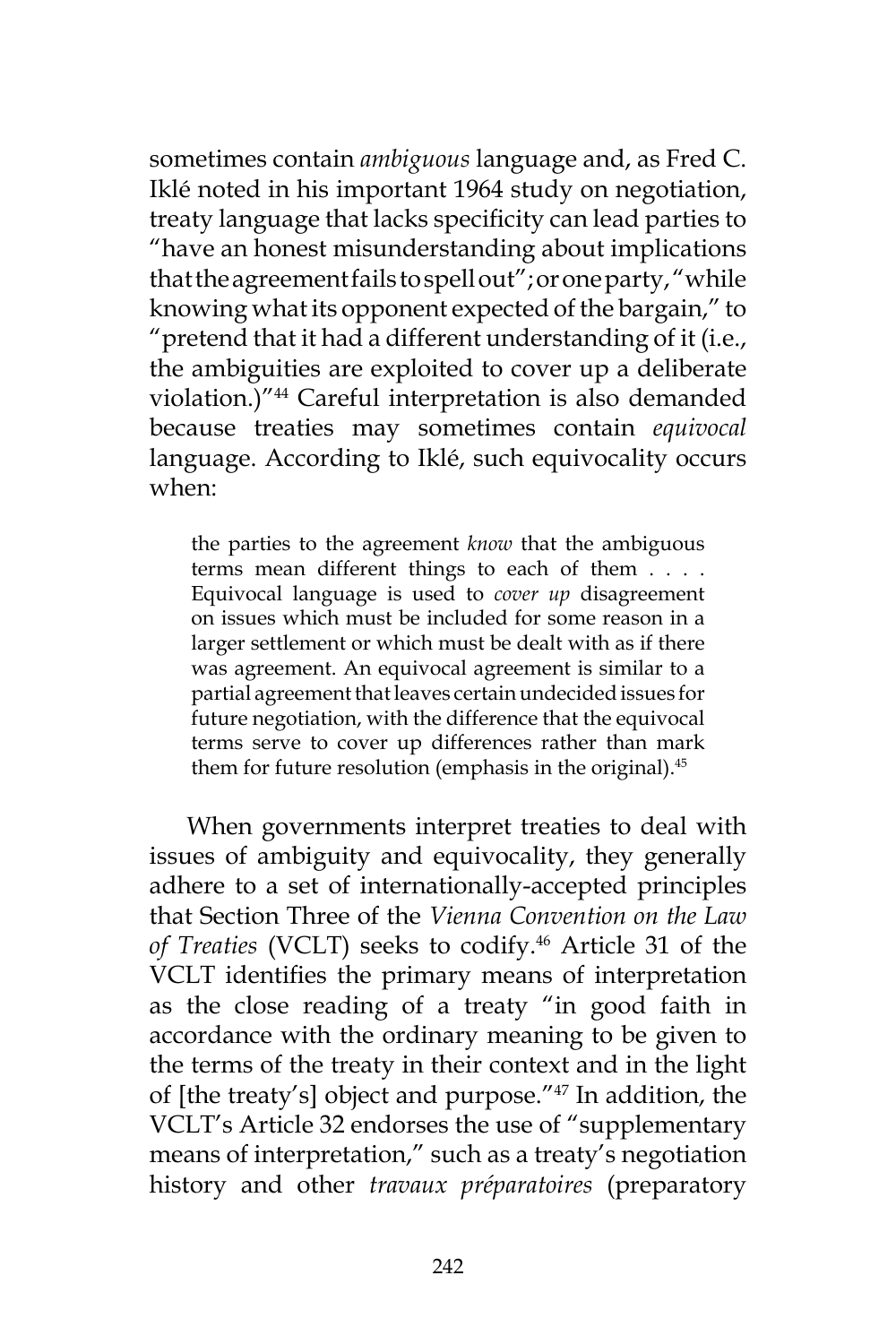materials), in order to confirm an Article 31-derived interpretation, or to determine a treaty's meaning when such an interpretation "leaves the meaning ambiguous or obscure" or "leads to a result which is manifestly absurd or unreasonable."48 To the extent that governments advocating a per se right or unqualified per se right interpretation of the NPT's Article IV have arrived at this reading using the means of interpretation codified by the VCLT, the VCLT's Article 32 provides a warrant for recourse to the NPT's negotiation history, at the very least, to confirm whether or not this history supports this reading.

## **Negotiating and Concluding the NPT.**

The multilateral negotiations that led eventually to the NPT's conclusion took place during the mid-to-late 1960s in several contexts.<sup>49</sup> Among the most important of these was the Eighteen Nation Disarmament Committee (ENDC).<sup>50</sup> Formed in late 1961, the ENDC consisted of five states from the West: Britain, Canada, France, Italy, and the United States; five states from the Soviet bloc: Bulgaria, Czechoslovakia, Poland, Romania, and the Union of Soviet Socialist Republics (USSR); and eight nonaligned states: Brazil, Burma, Ethiopia, India, Mexico, Nigeria, Sweden, and the United Arab Republic.<sup>51</sup> (France, however, declined to participate in the ENDC.)

When the ENDC began meeting in Geneva, Switzerland, in March 1962, it initially set out to negotiate and conclude an agreement on "general and complete disarmament under effective international control."52 Over the next few years, though, negotiations stalled as American and Soviet delegates continually found themselves at loggerheads. But after the People's Republic of China's surprise detonation of a nuclear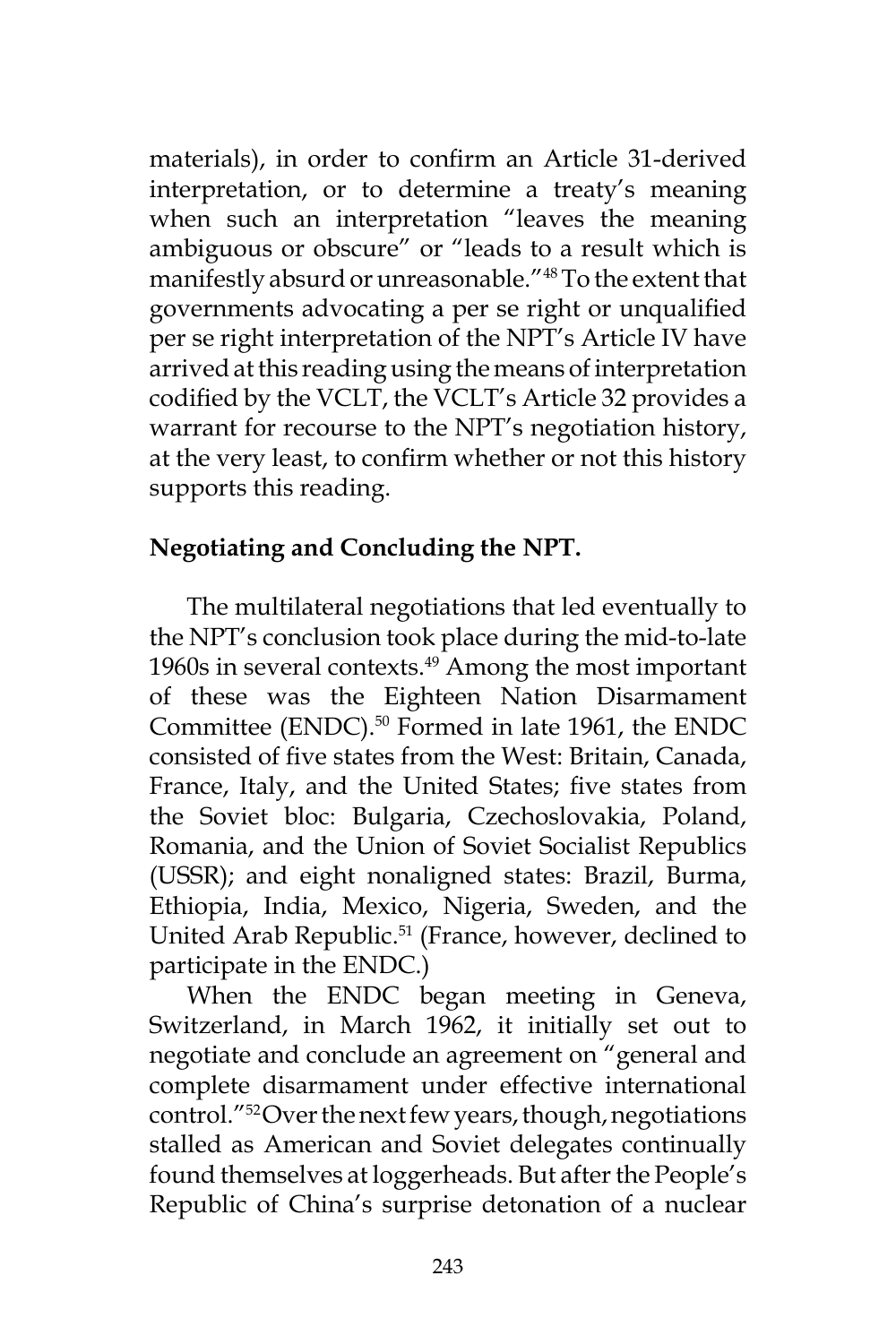explosive device in October 1964, ENDC delegates changed the focus of their negotiations to concluding a nuclear nonproliferation treaty.53

Prior to August 24, 1967, no draft nuclear nonproliferation treaty submitted to the ENDC contained any language whatsoever viewing peaceful uses of nuclear energy through the prism of "legal rights." The idea for treaty language affirming the "rights" of signatories to peaceful nuclear energy apparently came from the *Treaty for the Prohibition of Nuclear Weapons in Latin America and the Caribbean* (Treaty of Tlatelolco), Article 17 of which states "Nothing in the provisions of this Treaty shall prejudice the rights of the Contracting Parties, in conformity with this Treaty, to use nuclear energy for peaceful purposes, in particular for their economic development and social progress."54 The negotiations for the Treaty of Tlatelolco took place in the mid-to-late 1960s within the context of the Preparatory Commission for the Denuclearization of Latin America (known also by its Spanish acronym, COPREDAL). According to a confidential telegram from the U.S. Embassy in Mexico to the Department of State, the Peruvian delegation first proposed to COPREDAL the idea of including an article on nuclear energy for peaceful purposes.<sup>55</sup>

Soon after the conclusion of the Treaty of Tlatelolco's negotiations in mid-February 1967, Latin American delegations to the ENDC began proposing that the draft nuclear nonproliferation treaty include language similar to Tlatelolco's Article 17. The following month, American and Soviet negotiators began privately discussing possible language to deal with the issue of nuclear rights. As a mid-April 1967 memorandum suggests, originally the United States proposed to the USSR that language dealing with nuclear rights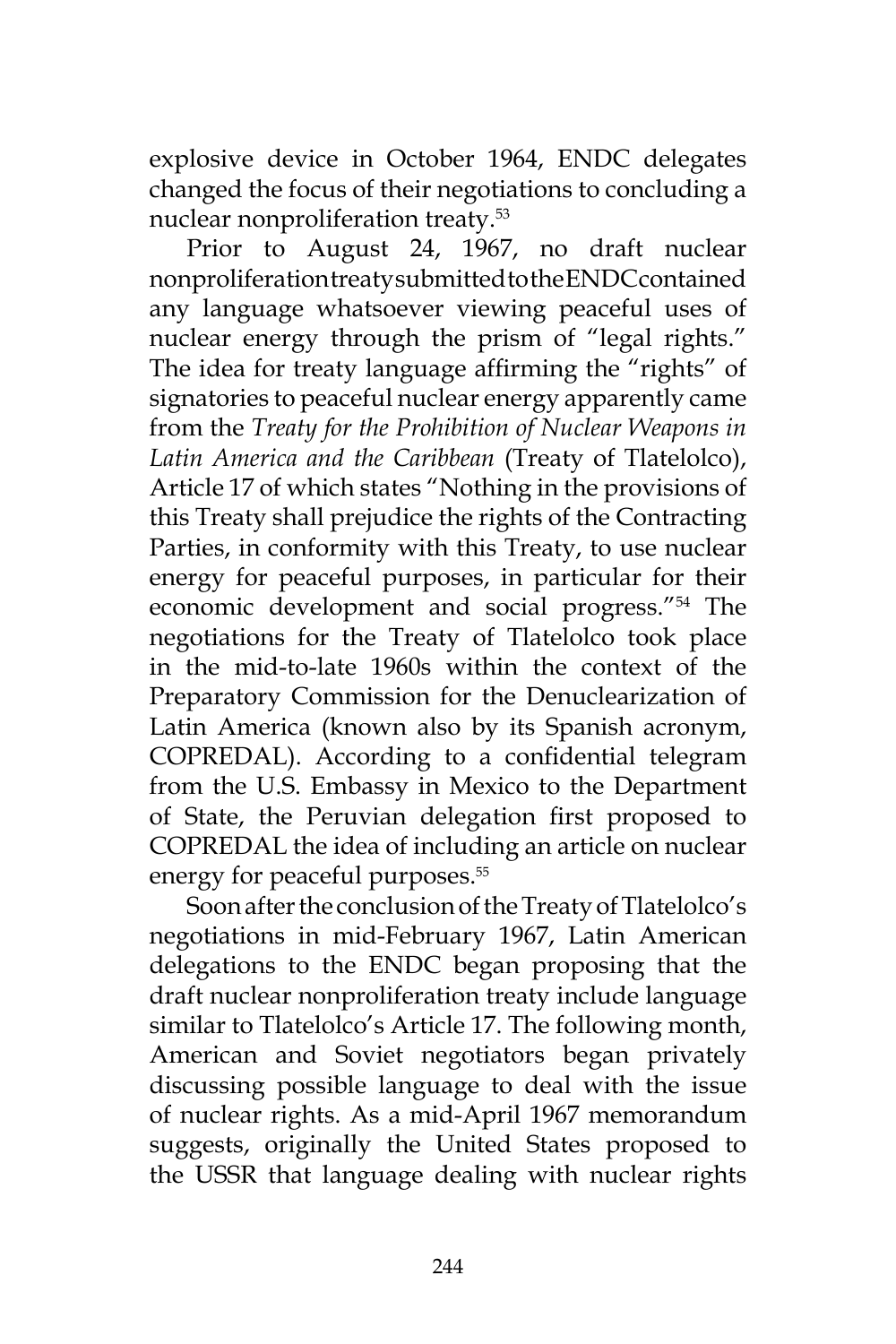appear in the preamble, and later proposed placing such language at the end of Article III, the provision on international control and IAEA safeguards. Throughout these private bilateral consultations, though, U.S. origin draft language did not propose to treat nuclearrights language in terms of "inalienable rights."56 According to an internal, now-declassified negotiation history from the U.S. Arms Control and Disarmament Agency, it was the Soviets who first proposed using the phrase "inalienable right" in Article IV:

While we originally preferred to leave the question of specific treaty language to nonaligned initiative during later negotiations, we agreed in May [1967] to a brief Soviet draft article:

#### Article IV

Nothing in the Treaty shall be interpreted as affecting the inalienable right of all the Parties to develop research, production and use of nuclear energy for peaceful purposes without discrimination and in conformity with Articles I and II of this treaty, as well as the right of the Parties to participate in the fullest possible exchange of information for, and to contribute alone or in co-operation with other States to, the further development of the applications of nuclear energy for peaceful purposes.<sup>57</sup>

In late August 1967, the American and Soviet delegations, after months of consultations with each other and with officials from other governments, tabled in the ENDC identical nonproliferation treaty drafts. These drafts contained this first, and a much shorter, version of Article IV that is quoted above.<sup>58</sup>

Over the next year, ENDC delegates struggled to refine (among other things) the language of the NPT's Article IV. At each turn, though, they collectively rejected several proposals to insert language into the treaty that would have expressly and explicitly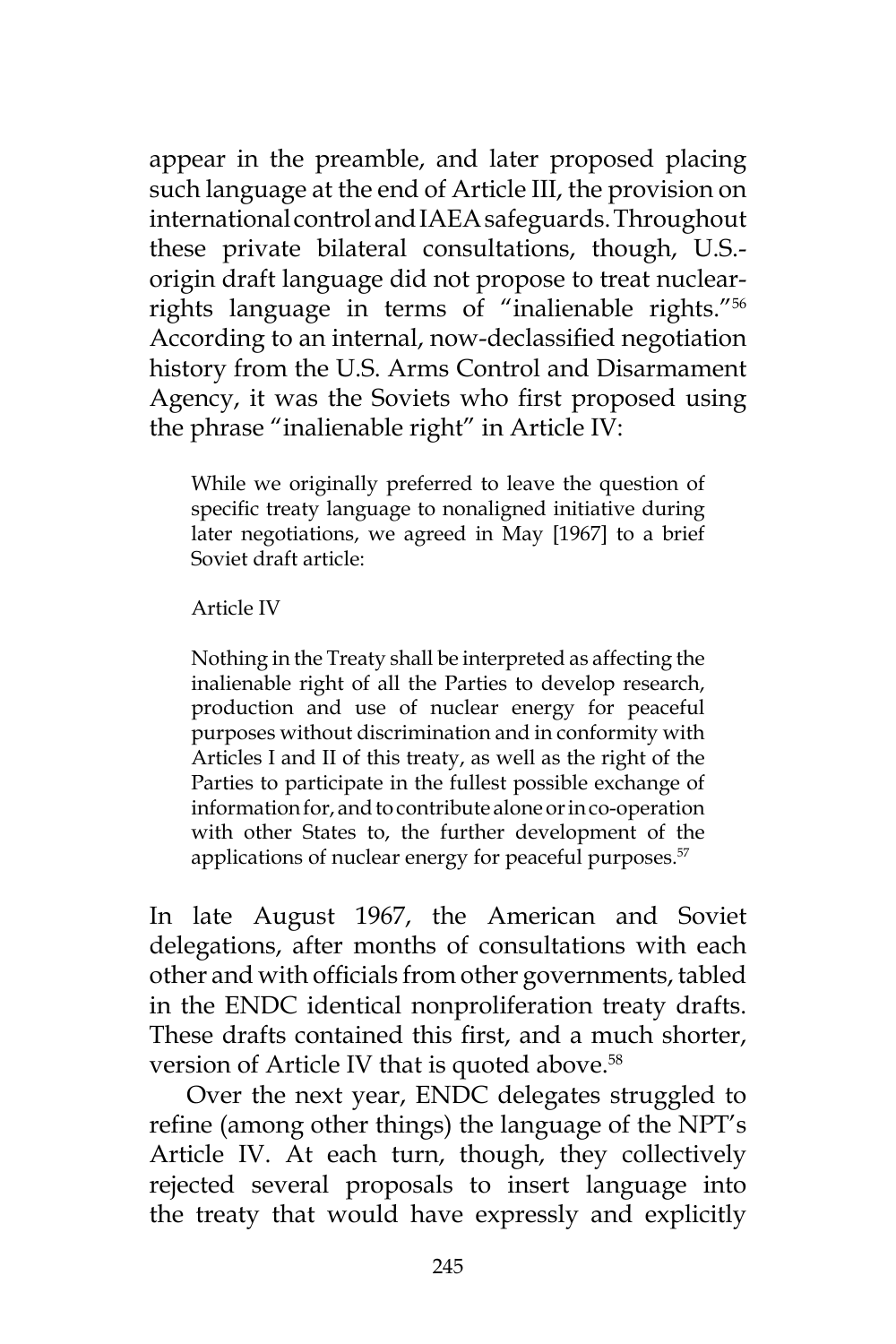recognized the per se right of signatories to the supply of enrichment, reprocessing and other sensitive nuclear fuel-making technologies—and, in certain cases, to the acquisition of so-called nuclear explosive devices for civilian purposes. Several proposals stand out:

- In September 1967, Mexican delegate Jorge Castañeda proposed to the ENDC that Article IV includes a second paragraph establishing "the duty" (or express legal obligation) of "[t] hose parties that are in a position to do so . . . to contribute, according to their ability, alone or in cooperation with other States or international organizations, to the further development of the production, industries, and other applications of nuclear energy for peaceful purposes, especially in the territories of non-nuclear-weapon States."<sup>59</sup>
- In mid-October 1967, the Romanian delegation to the ENDC submitted a working paper suggesting the inclusion of language in the preamble recognizing the right of signatories to nuclear energy for peaceful purposes as an "absolute right," which is to say, an unqualified right.<sup>60</sup>
- In late October 1967, the Brazilian delegation to the ENDC offered its own working paper proposing that Article IV expressly recognize the "inalienable right" of signatories to develop not only "nuclear energy for peaceful purposes," but all nuclear technologies (presumably including nuclear fuel-making) up to "nuclear explosive devices for civil uses."61
- In early November 1967, the Nigerian delegation (in what appears to be an elaboration and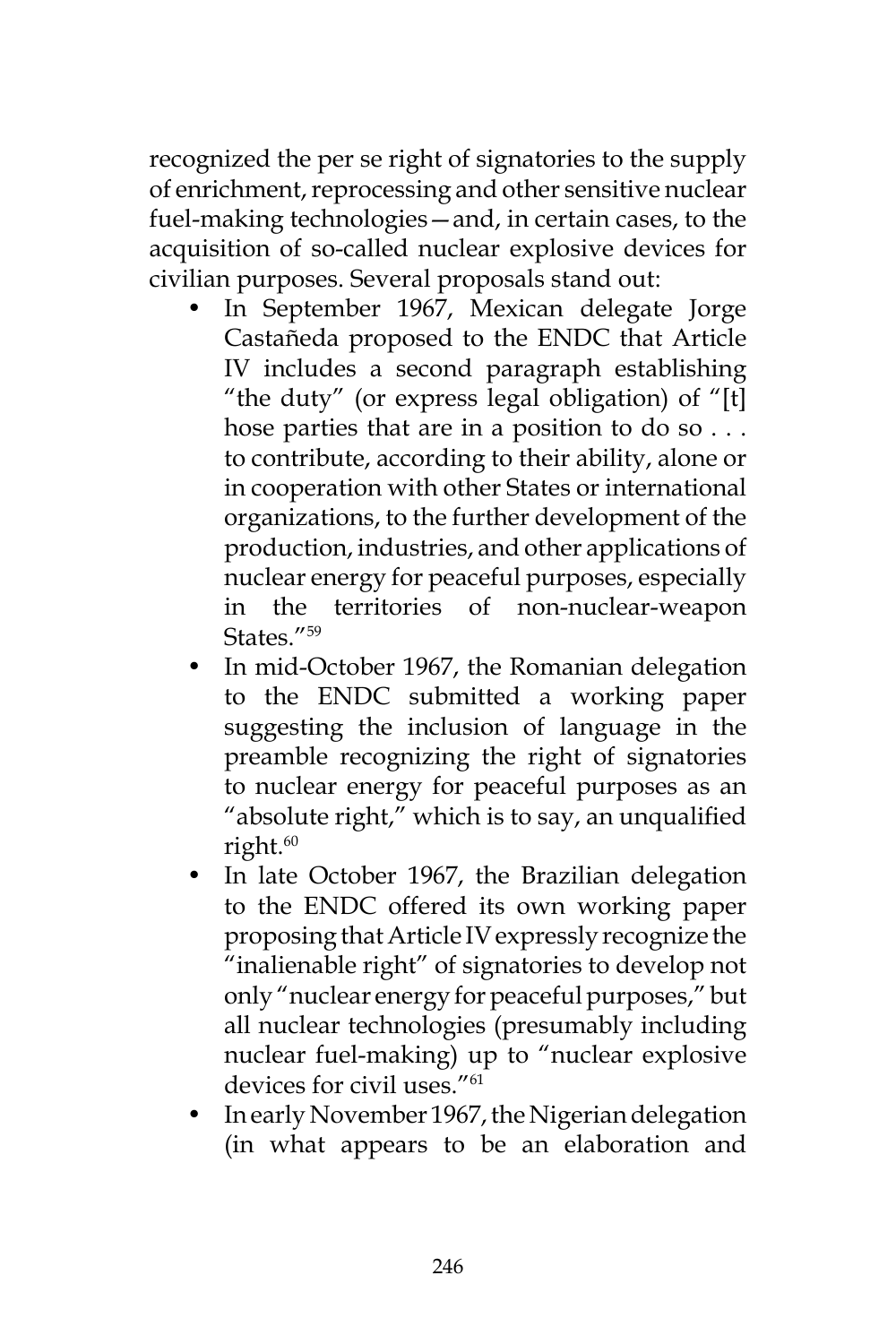extension of the obligatory "duty" language found in Mexico's September 1967 working paper) proposed that Article IV add several paragraphs that would legally oblige transfers of nuclear material and technology.62

• In early February 1968, the Spanish government, which was not a member of the ENDC, submitted a memorandum to the committee calling for Article IV's second paragraph to refer expressly to nuclear fuel-making technologies:

> The measures in the new draft concerning the right to participate as fully as possible in scientific and technical information for the peaceful uses of atomic energy are sound, and can have important effects on the development of non-nuclear countries. Nevertheless, the Spanish Government takes the view that this information should refer *specifically to the entire technology of reactor and fuels* [emphasis added].<sup>63</sup>

- In mid-February 1968, the Brazilian delegation once again proposed that Article IV's first paragraph affirm the right of all signatories to develop not only "nuclear energy for peaceful purposes," but also all nuclear technology up to so-called peaceful nuclear explosive devices.<sup>64</sup>
- And in late February 1968, the Italian delegation proposed that Article IV's second paragraph be revised to contain instead the following negative declaration:

Nothing in this Treaty shall be interpreted as affecting the inalienable right of all the Parties to *the supply of source and special fissionable materials or equipment for the use of source and special fissionable materials for peaceful purposes*. 65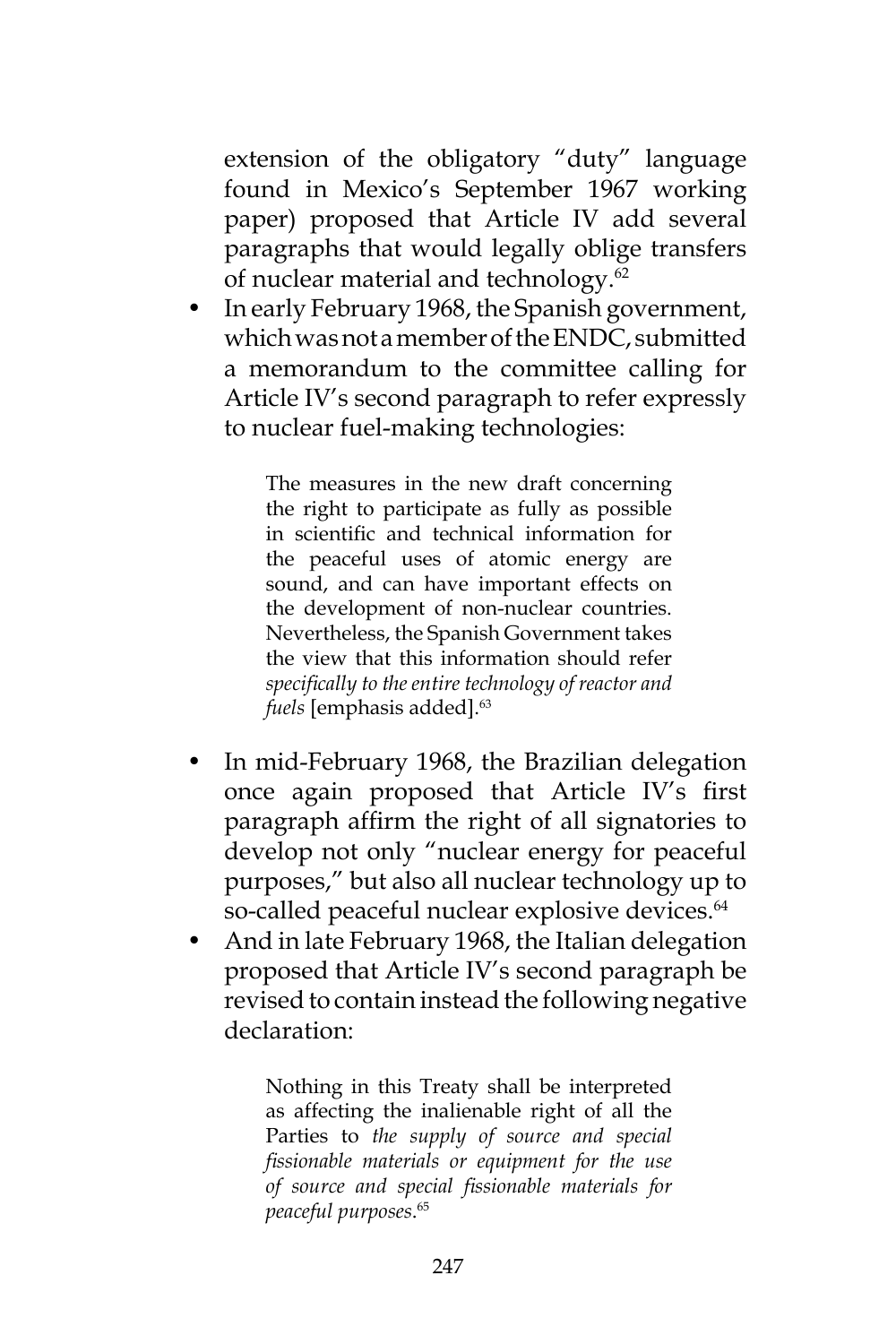All of these proposals were rejected by the ENDC. Indeed, the final text of the NPT contained no language explicitly referring to enrichment, reprocessing, and other nuclear fuel-making activities, or so-called nuclear explosive devices for peaceful purposes—let alone expressly recognizing the per se right of signatories to nuclear fuel-making.<sup>66</sup>

That said, the NPT's Article III contains language that, at the very least, appears to contemplate that both nuclear-weapon and non-nuclear-weapon signatories might produce, access, and use even the most weaponsready nuclear materials in civilian applications of nuclear technology. Article III's first paragraph states:

Procedures for the safeguards required by this Article shall be followed with respect to source or special fissionable material whether it is being produced, processed or used in any principal nuclear facility or is outside any such facility. The safeguards required by this Article shall be applied on all source or special fissionable material in all peaceful nuclear activities within the territory of such State, under its jurisdiction, or carried out under its control anywhere.<sup>67</sup>

Paragraph two adds:

Each State Party to the Treaty undertakes not to provide: (a) source or special fissionable material, or (b) equipment or material especially designed or prepared for the processing, use or production of special fissionable material, to any non-nuclear-weapon State for peaceful purposes, unless the source or special fissionable material shall be subject to the safeguards required by this Article.<sup>68</sup>

Yet, though these provisions describe the scope of responsibility for IAEA safeguards, they do not explicitly address the range of nuclear activities that are prohibited or permitted. Rather, the key to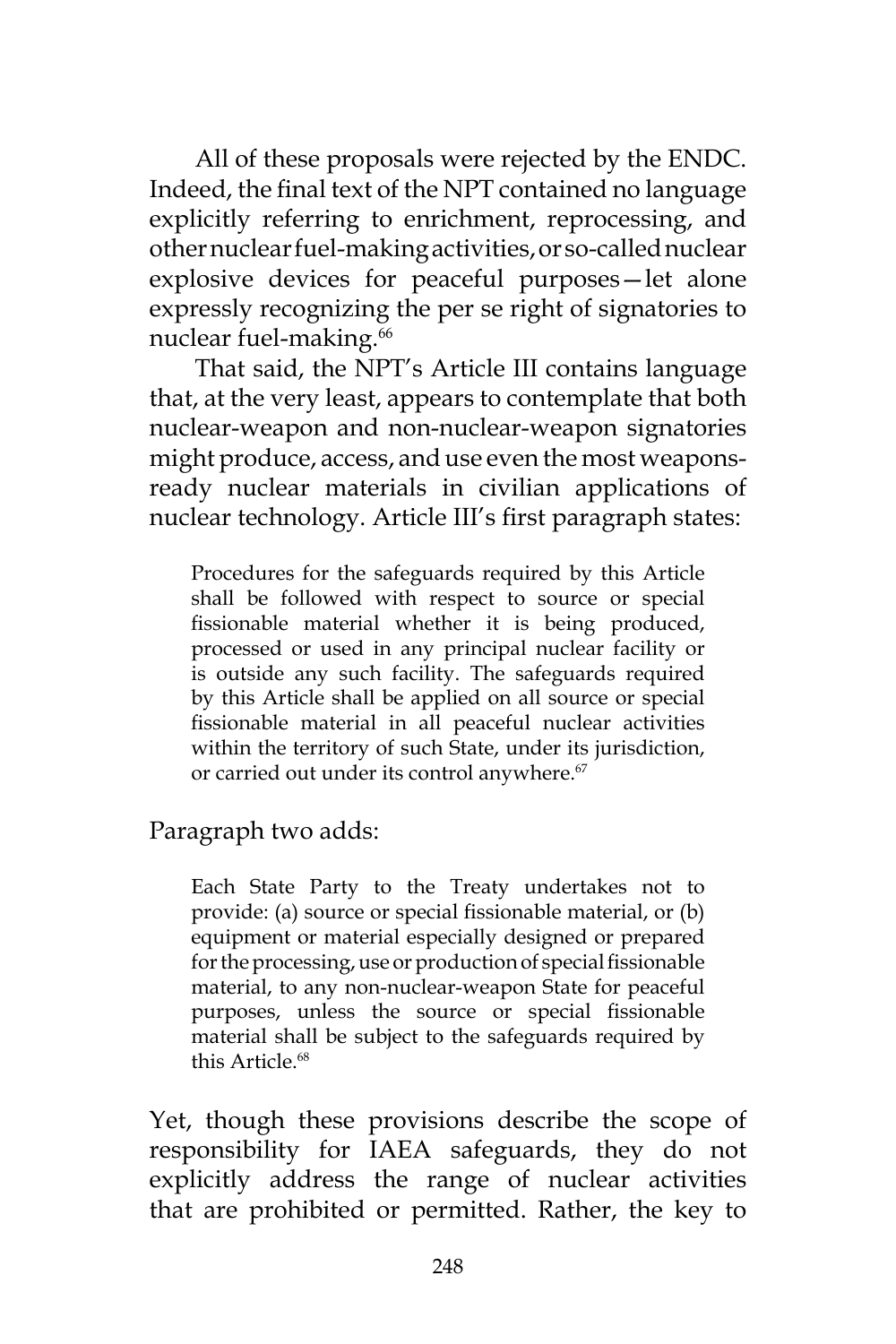harmonizing these provisions with the NPT's larger prohibitions against proliferation in Articles I and II lies in Article III's third paragraph, which states: "The safeguards required by this Article shall be implemented in a manner designed to comply with Article IV of this Treaty . . . "<sup>69</sup> If Article IV is read broadly and permissively to permit any nuclear activity short of inserting fissile material into a nuclear explosive, then the IAEA safeguards required by Article III will play, at best, a formalistic role, and the importance of the effectiveness (or lack of effectiveness) of IAEA safeguards will be of little consequence. In contrast, if Article IV—as well as Articles I and II, the NPT provisions to which Article IV itself *shall conform*—are read carefully and less permissively, then the actual effectiveness of IAEA safeguards will play a crucial role in determining whether or not certain types of nuclear materials, technologies and activities should enjoy protection under Article IV.

## **The Three Qualifications of Article IV's "Inalienable Right."**

To be sure, Article IV of the NPT recognizes the "inalienable right" of signatories to peaceful nuclear energy. However, it also explicitly imposes two qualifications on the "nuclear energy for peaceful purposes" to which NPT signatories have an "inalienable right." Signatories shall develop "research, production, and use" of peaceful nuclear energy (1) "without discrimination," and (2) "in conformity with articles I and II of this Treaty."70 Moreover, when the NPT's Article III defines the purpose of comprehensive safeguards by the IAEA as the "*verification of the fulfillment of* [*signatory*] *obligations assumed under this Treaty* with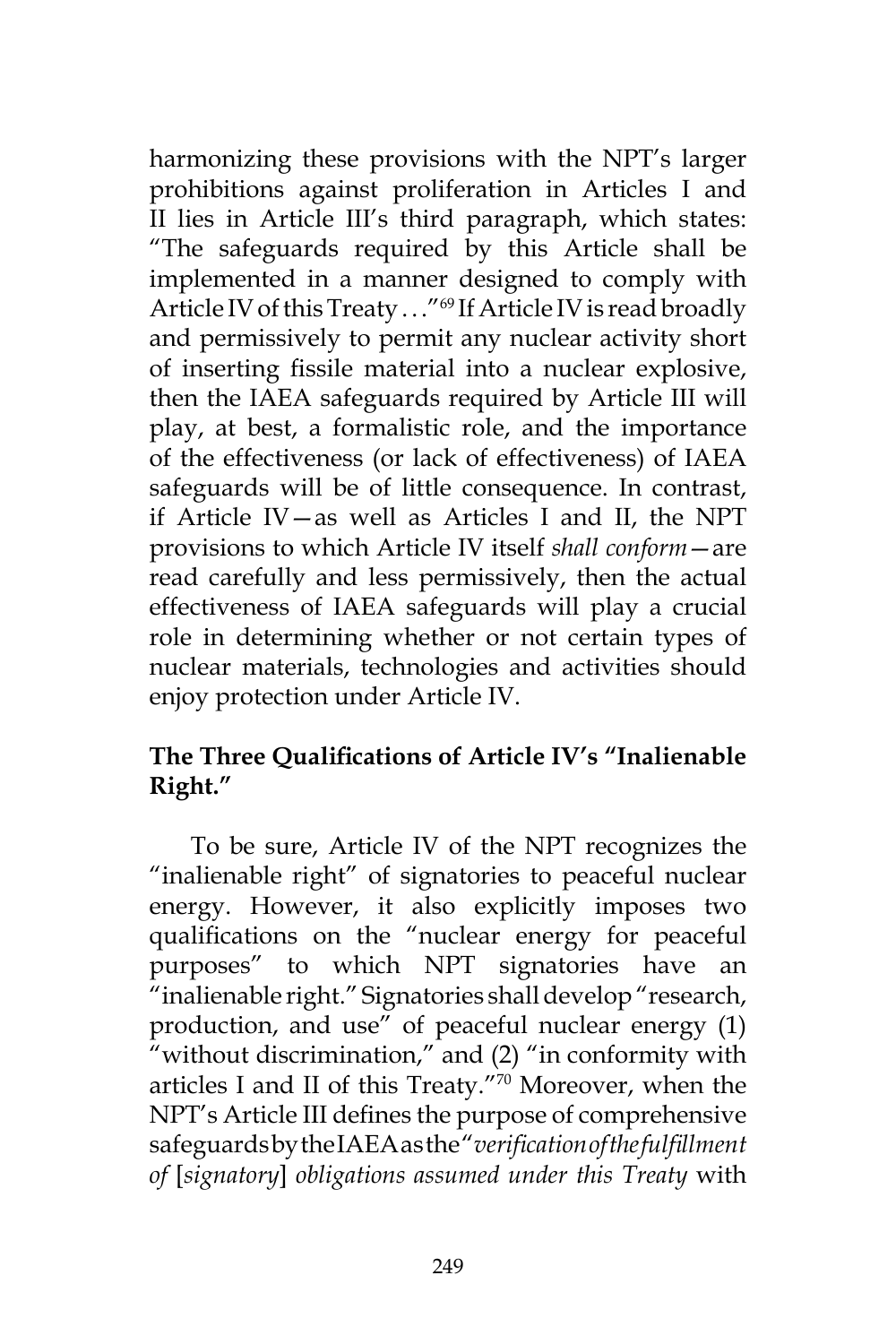a view to preventing the diversion of nuclear energy from peaceful purposes to nuclear weapons and other nuclear explosive devices,"71 it effectively establishes (3) "conformity with Article III" as a third qualification. These three qualifications, when understood in relation to the treaty's preamble and main text, not only narrow the scope of "nuclear energy for peaceful purposes" to which signatories have an "inalienable right," but also establish criteria that signatories must meet in order to exercise this right.

To begin with, paragraph seven of the NPT's preamble lays out the principle that addresses the special meaning of Article IV's first qualification, "without discrimination," within the context of the treaty.72 That paragraph affirms:

the principle that *the benefits* of peaceful applications of nuclear technology, including any technological byproducts which may be derived by nuclear-weapon States from the development of nuclear explosive devices, should be available for peaceful purposes to all Parties of the Treaty, whether nuclear-weapon or nonnuclear weapon States (emphasis added).73

To be clear, neither this principle (which hereinafter I refer to as the "benefits-without-discrimination" principle), nor any other part of the NPT, ever expressly requires that any specific *nuclear technology*, or any specific *peaceful application* of nuclear technology, be made available to all signatories, but rather that only that *the benefits* of a given nuclear technology's peaceful application be made available somehow. In essence, this principle recognizes that some nuclear technologies and some peaceful applications of nuclear technology—to take an extreme example, so-called "nuclear explosions for peaceful purposes" in civilian mining, excavation, or canal-digging operations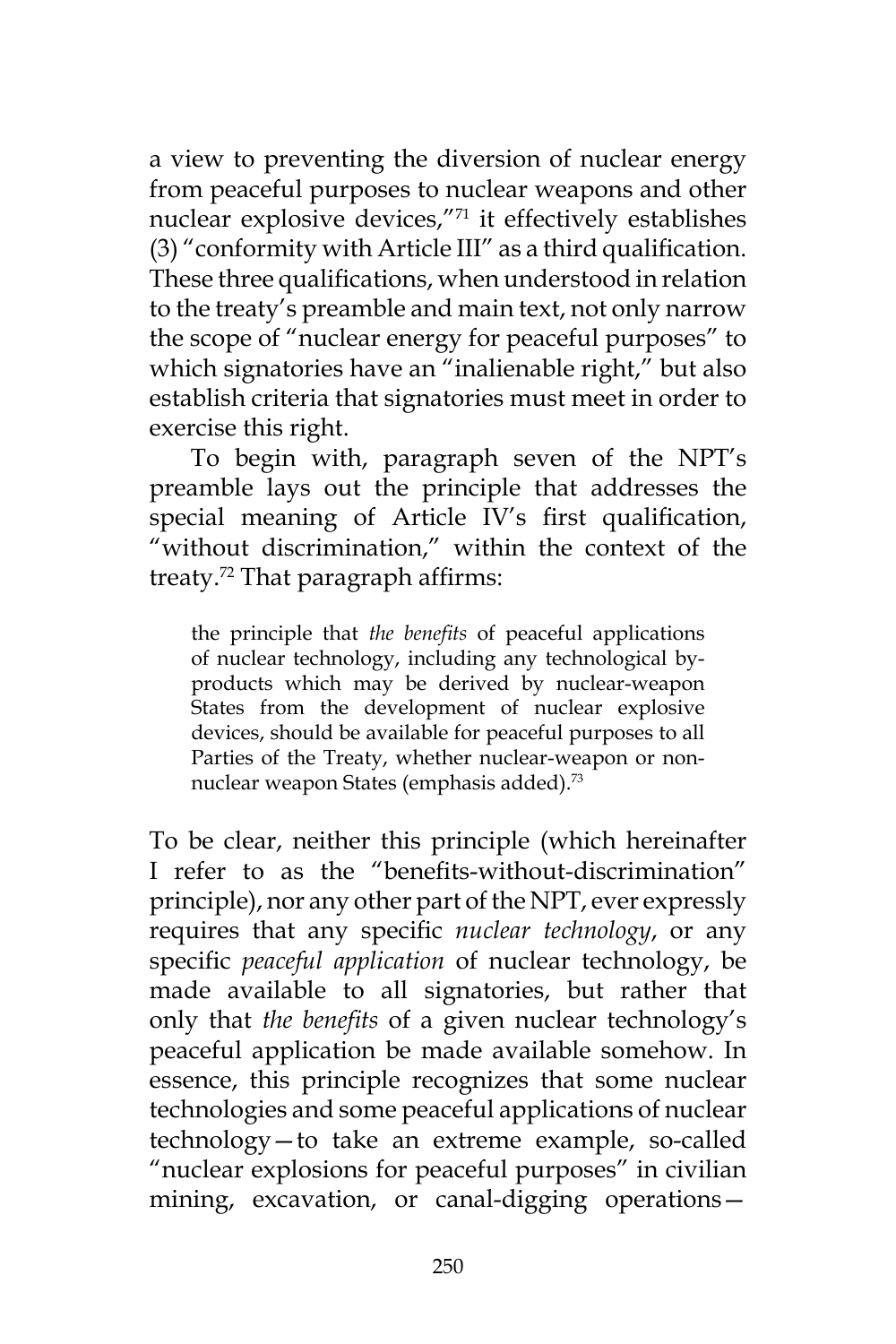may be too uneconomical, too proliferative, and too unsafeguardable to permit non-nuclear-weapon states to acquire and use them. Thus, when Article IV's first qualification applies this principle to peaceful nuclear energy, it appears to permit, in principle, the denial of a given nuclear technology or a given nuclear technology's peaceful application to a signatory as long as the benefits of the denied nuclear technology's peaceful application are made available somehow.

Article IV's second qualification requires that the development of "research, production, and use" of peaceful nuclear energy be "in conformity with articles I and II" of the NPT. These two articles articulate the NPT's main prohibitions against the direct and indirect proliferation of nuclear weapons by treaty signatories. Article I prohibits nuclear-weapon signatories from giving nuclear weapons and other nuclear explosive devices, or control over such devices, to "any recipient whatsoever," and also forbids them from "assist[ing], encourage[ing], or induc[ing]" any non-nuclearweapon state "to manufacture or otherwise acquire" nuclear explosive devices.<sup>74</sup> Article II correspondingly prohibits non-nuclear-weapon signatories from receiving nuclear explosive devices, or control over such devices, and also forbids them from building or acquiring in any way nuclear explosive devices, and from receiving or seeking "any assistance in the manufacture" of such devices.75 Article IV's second qualification therefore effectively narrows the scope of "nuclear energy for peaceful purposes" to which signatories have an "inalienable right" under Article IV, for peaceful nuclear energy "in conformity with articles I and II" excludes *not only* nuclear explosive technology for peaceful or nonpeaceful purposes, *but also* other nuclear technology and assistance that could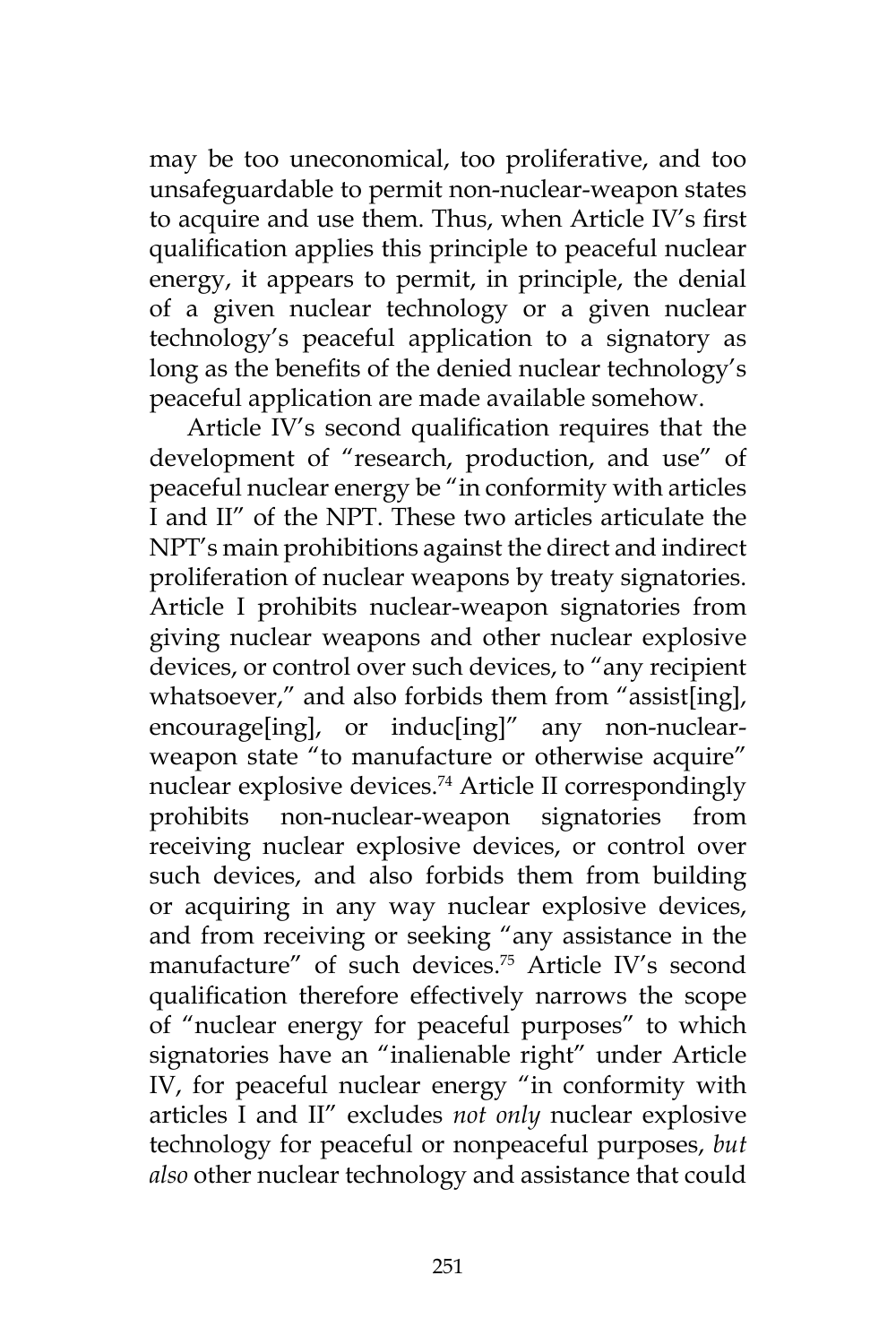"assist, encourage, or induce" non-nuclear-weapon states "to manufacture or otherwise acquire" nuclear explosive technology.<sup>76</sup>

Furthermore, the NPT's Article III requires each nonnuclear-weapon signatory to conclude a comprehensive safeguard agreement with the IAEA "for the exclusive purpose of *verification of the fulfillment of its obligations assumed under this Treaty* with a view to preventing the diversion of nuclear energy from peaceful purposes to nuclear weapons and other nuclear explosive devices" (emphasis added). $77$  By requiring non-nuclear-weapon signatories to submit to full-scope IAEA safeguards in order to verify the fulfillment of their obligations under Articles I and II, as well as other parts of the NPT, Article III effectively establishes a third legally-binding qualification on the "nuclear energy for peaceful purposes" to which signatories have an "inalienable right" under Article IV. That is, to develop "research, production, and use" of peaceful nuclear energy "in conformity with articles I and II" necessarily implies full "conformity with article III."78 Thus, Article IV's third qualification appears to recognize the "inalienable right" of a signatory to peaceful nuclear energy only when the signatory's nuclear activities are *effectively* safeguardable by the IAEA, and the signatory complies fully with its obligations under Article III of the NPT and related IAEA comprehensive safeguards agreements.<sup>79</sup>

# **Article IV's Three Qualifications and Nuclear Explosions for Peaceful Purposes.**

With respect to "nuclear explosions for peaceful purposes," the majority of the NPT negotiators understood that, at the time of their negotiations and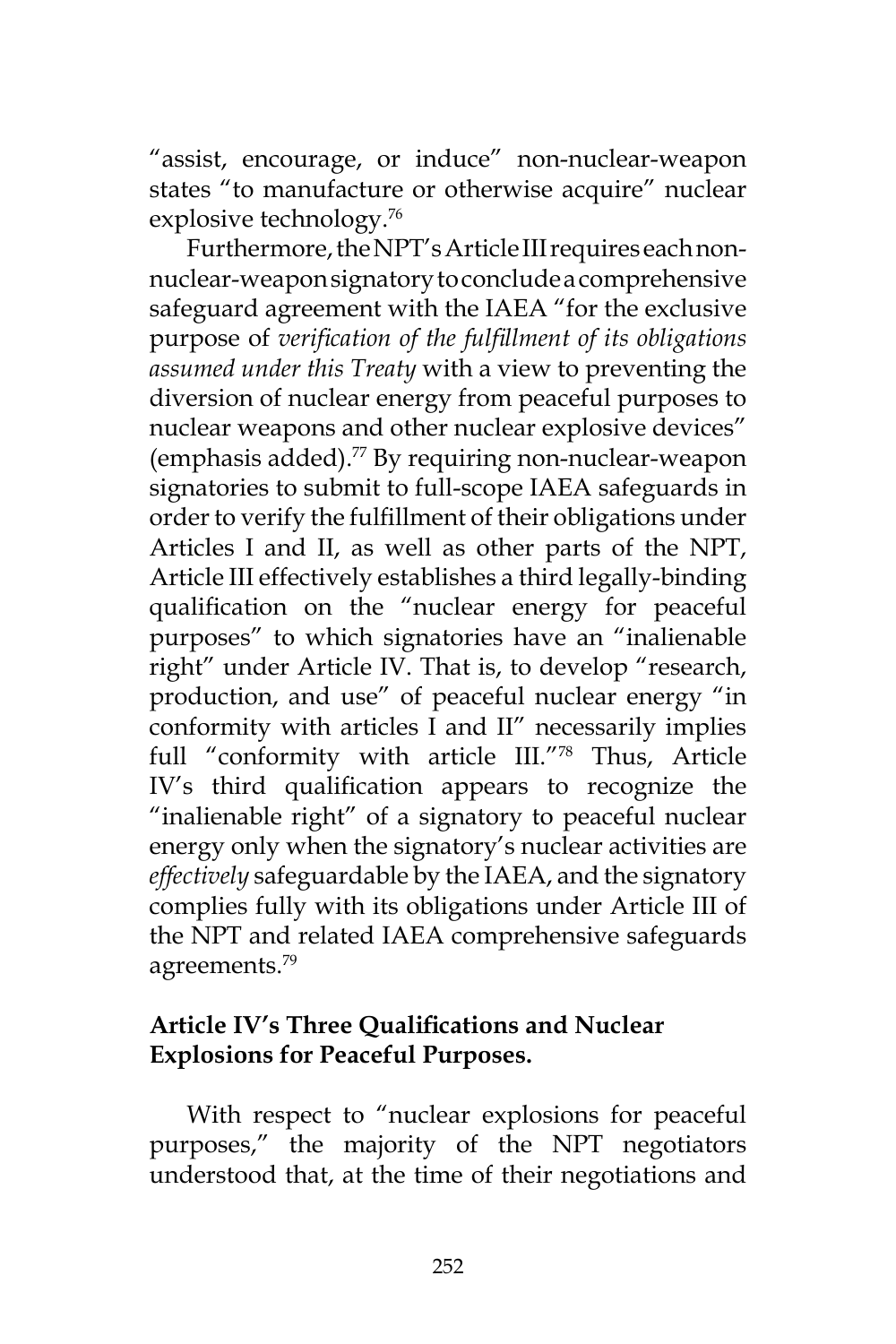for the foreseeable future, nuclear explosive technology in civilian projects not only lacked clear and immediate economic benefits, especially when compared to nonnuclear alternatives; but also possessed an unacceptable risk of nuclear proliferation since such technology *could not be effectively safeguarded by the IAEA*. Hence, the final text of the NPT denies non-nuclear-weapon signatories access both to nuclear explosive technology and its peaceful applications.

In conformity with the preamble's "benefitswithout-discrimination" principle, though, the NPT's Article V outlines the framework by which non-nuclearweapon signatories could avail themselves of "the potential benefits" of nuclear explosive technology's peaceful application, if such economic benefits should ever materialize. The relevant part of Article V reads:

Each Party to the Treaty undertakes to take appropriate measures to ensure that, in accordance with this Treaty, under appropriate international observation and through appropriate international procedures, *potential benefits* from any peaceful applications of nuclear explosions will be made available to non-nuclear-weapon States Party to the Treaty on a *non-discriminatory basis* and that the charge to such Parties for the explosive devices used will be as low as possible and exclude any charge for research and development. Non-nuclear-weapon States Party to the Treaty shall be able to obtain such benefits, pursuant to a special international agreement or agreements, through an appropriate international body with adequate representation of non-nuclear-weapon States . . . (emphasis added).<sup>80</sup>

As the NPT's negotiation history reveals, many of the non-nuclear-weapon states represented at the ENDC did not view either the denial of nuclear explosive technology and its peaceful applications, or Article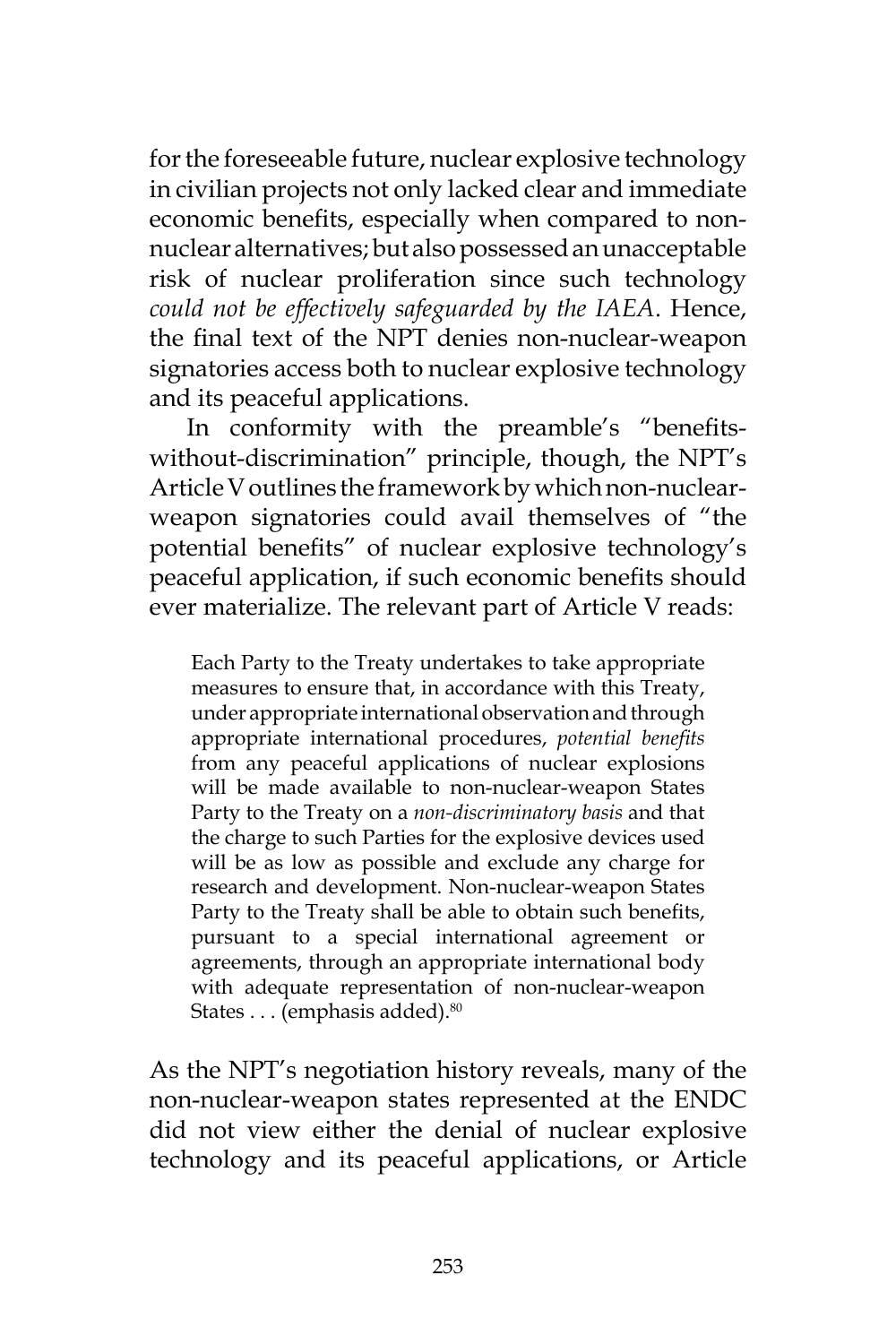V's framework for providing the "potential benefits" of the denied nuclear explosive technology's peaceful applications, as discriminatory per se.<sup>81</sup> For example, in late January 1968 Polish delegate Mieczyslaw Blusztajn remarked to the ENDC:

I should like once again to stress that *the right of all countries to conduct peaceful nuclear explosions is not at stake.* The only matter to be settled is the procedure and the conditions to be observed so that countries which forgo the manufacture of nuclear devices shall not be deprived of *the benefits* that may be derived from the use of nuclear explosives (emphasis added).82

Bulgarian delegate Kroum Christov echoed the Polish delegate's sentiments:

[I]t seems to us quite clearly impossible to admit and to include in the non-proliferation treaty the right to manufacture nuclear devices and to carry out nuclear explosions. *There is no question in this case of denying a right; nor should the prohibition of all activity of this nature be regarded as an infraction of that right.* Account is taken of a state of facts which, for reasons which cannot be refuted and which have been explained here at length, renders the manufacture of nuclear devices incompatible with a non-proliferation treaty (emphasis added).<sup>83</sup>

In retrospect, the efforts of NPT negotiators to limit the spread of nuclear explosive technology for peaceful purposes proved to be well-founded. Indeed, the "potential benefits" of so-called peaceful nuclear explosives (PNEs) never materialized as nonnuclear explosive alternatives for mining, excavation, and canal-digging operations emerged as safer and more economical choices.<sup>84</sup> In fact, in May 1995 the quadrennial NPT review conference made the following conclusions about PNEs: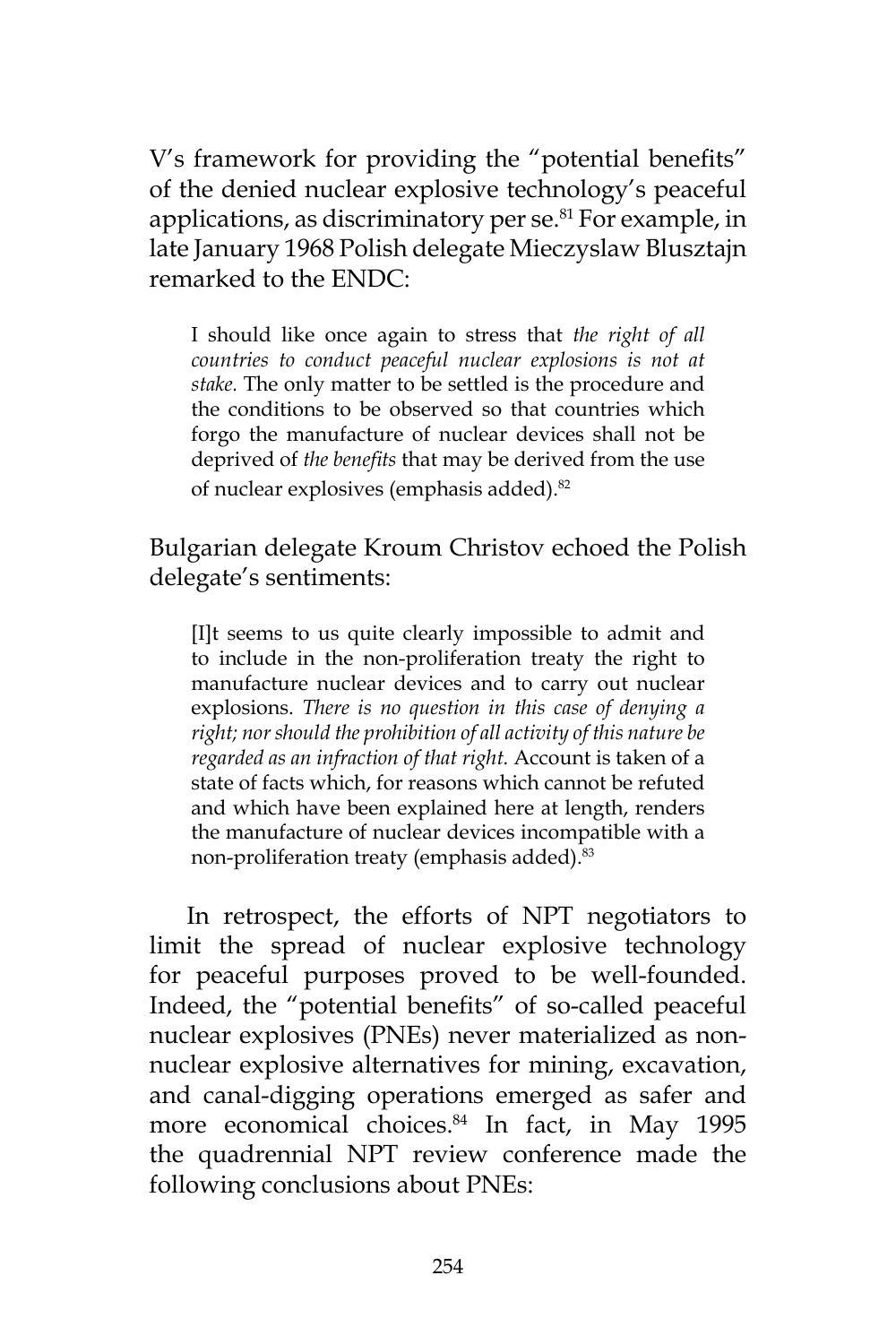The Conference records that *the potential benefits* of the peaceful applications of nuclear explosions envisaged in article V of the Treaty *have not materialized*. In this context, the Conference notes that the potential benefits of the peaceful applications of nuclear explosions have not been demonstrated and that serious concerns have been expressed as to the environmental consequences that could result from the release of radioactivity from such applications and on the risk of possible proliferation of nuclear weapons. Furthermore, no requests for services related to the peaceful applications of nuclear explosions have been received by IAEA since the Treaty entered into force. The Conference further notes that no State party has an active programme for the peaceful application of nuclear explosions (emphasis added).<sup>85</sup>

Moreover, though the *Comprehensive Nuclear-Test-Ban Treaty* has not entered into force, it has nonetheless helped to support an international norm against the use of nuclear explosions, whether for nonpeaceful or allegedly peaceful purposes.<sup>86</sup>

By prohibiting non-nuclear-weapon states from developing, accessing, and using so-called peaceful nuclear explosive devices, the NPT reinforces the importance of the following principle: When the IAEA cannot effectively safeguard the nuclear material involved in an allegedly-peaceful application of nuclear technology, then the NPT does not protect the right of states to develop, access or use that allegedly-peaceful application of nuclear technology.

## **Article IV's Three Qualifications and Nuclear Energy for Peaceful Purposes.**

In conformity with Article IV's three qualifications, then, both (a) the "benefits-without-discrimination" principle of the NPT's preamble, and (b) the framework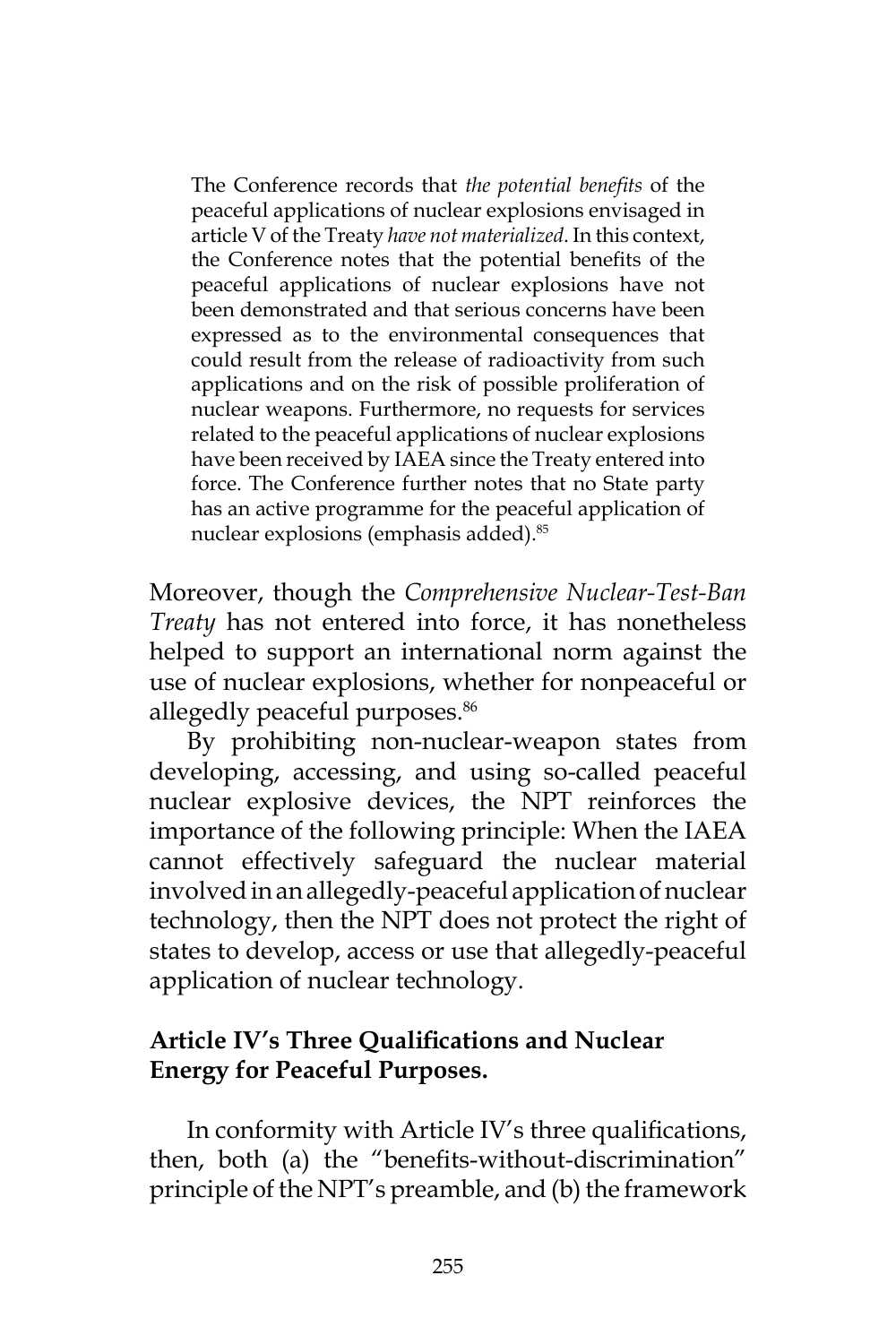by which Article V allows non-nuclear-weapon signatories to avail themselves of the "potential benefits" of nuclear explosive technology's peaceful applications without providing them actual access to the technology or its peaceful application, can be applied to enrichment, reprocessing, and other sensitive nuclear fuel-making activities. It is both plausible and consistent for governments to interpret Article IV as affirming the "inalienable right" of nuclear signatories to develop "research, production, and use" of nuclear fuel making only to the extent that such nuclear fuel-making activities: (1) are economically beneficial in accordance with the treaty's preamble (Article IV's first qualification); (2) possess a low risk of proliferation in accordance with Articles I and II (Article IV's second qualification); and (3) are *effectively*  safeguardable and undertaken in full compliance with NPT and IAEA safeguard obligations in accordance with Article III (Article IV's third qualification).<sup>87</sup> Moreover, it is both plausible and consistent with the treaty to deny signatories from developing, acquiring, and using nuclear fuel-making technologies (especially those which are related to nuclear materials that the IAEA cannot effectively safeguard) that can assist them in manufacturing nuclear weapons under some circumstances—at the very least, when they fail to comply with their obligations under the NPT's Article III and related IAEA safeguards agreements—as long as the benefits of peaceful applications of such nuclear fuel-making technologies are made available to them.<sup>88</sup>

As the NPT's negotiation history reveals, ENDC delegations from both nuclear-weapon states and nonnuclear-weapon states viewed nuclear fuel-making in a manner similar to nuclear explosives for peaceful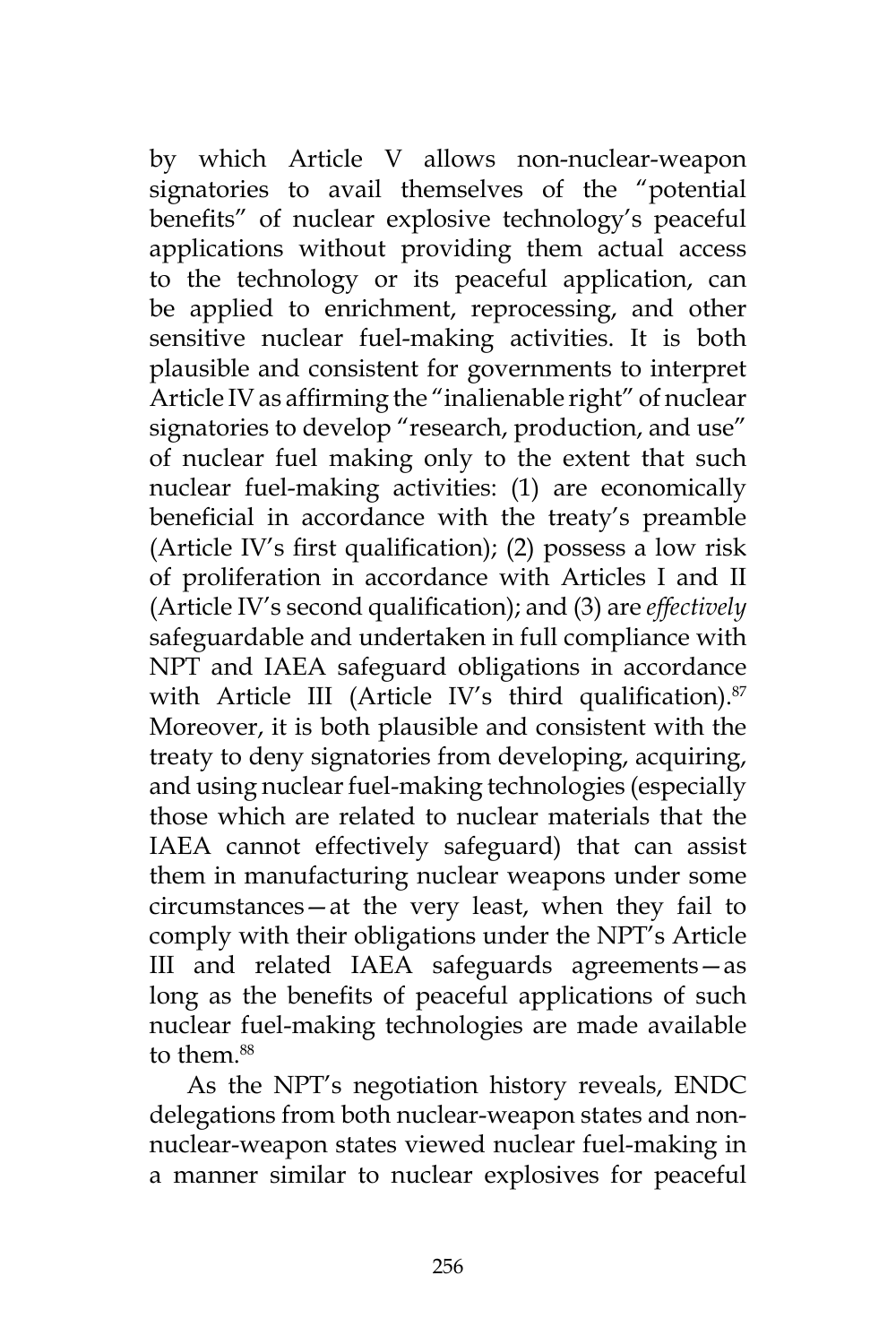purposes: that is, as potentially aiding and even constituting the manufacture of nuclear weapons. For example, in September 1962 British delegate Sir Michael Wright told the ENDC:

The thing which is unique to a nuclear weapon is its warhead. And what is there in a nuclear warhead that is found in no other weapons? . . . It is the fissile material in the warhead; that is to say, the plutonium and uranium-235, the two fissile materials now most commonly used in nuclear weapons.

*If we are to deal effectively with nuclear weapons we must concentrate on the fissile material which every nuclear weapon*  has and which no other weapon has [emphasis added].<sup>89</sup>

## To take another example, in February 1966 Swedish delegate Alva Myrdal argued before the ENDC:

We could, of course, all agree that it is important to block the road to nuclear-weapon development as early as possible. But we must be aware that what we are facing is a long ladder with many rungs, and the practical question is: on which of these is it reasonable and feasible to introduce the international blocking? . . . *To prohibit just the final act of "manufacture" would seem to come late in these long chains of decisions* [emphasis added]. . . Could a middle link be found on which the prohibitory regulation should most definitely be focused?<sup>90</sup>

A month later, during a speech to the ENDC, Burmese delegate U. Maung Maung Gyi answered Myrdal's question:

*An undertaking on the part of the non-nuclear weapon Powers not to manufacture nuclear weapons would in effect mean forgoing the production of fissionable material* [emphasis added] . . . and such production is the first essential step for the manufacture of these weapons and constitutes an important dividing line between restraint from and pursuit of the nuclear path.<sup>91</sup>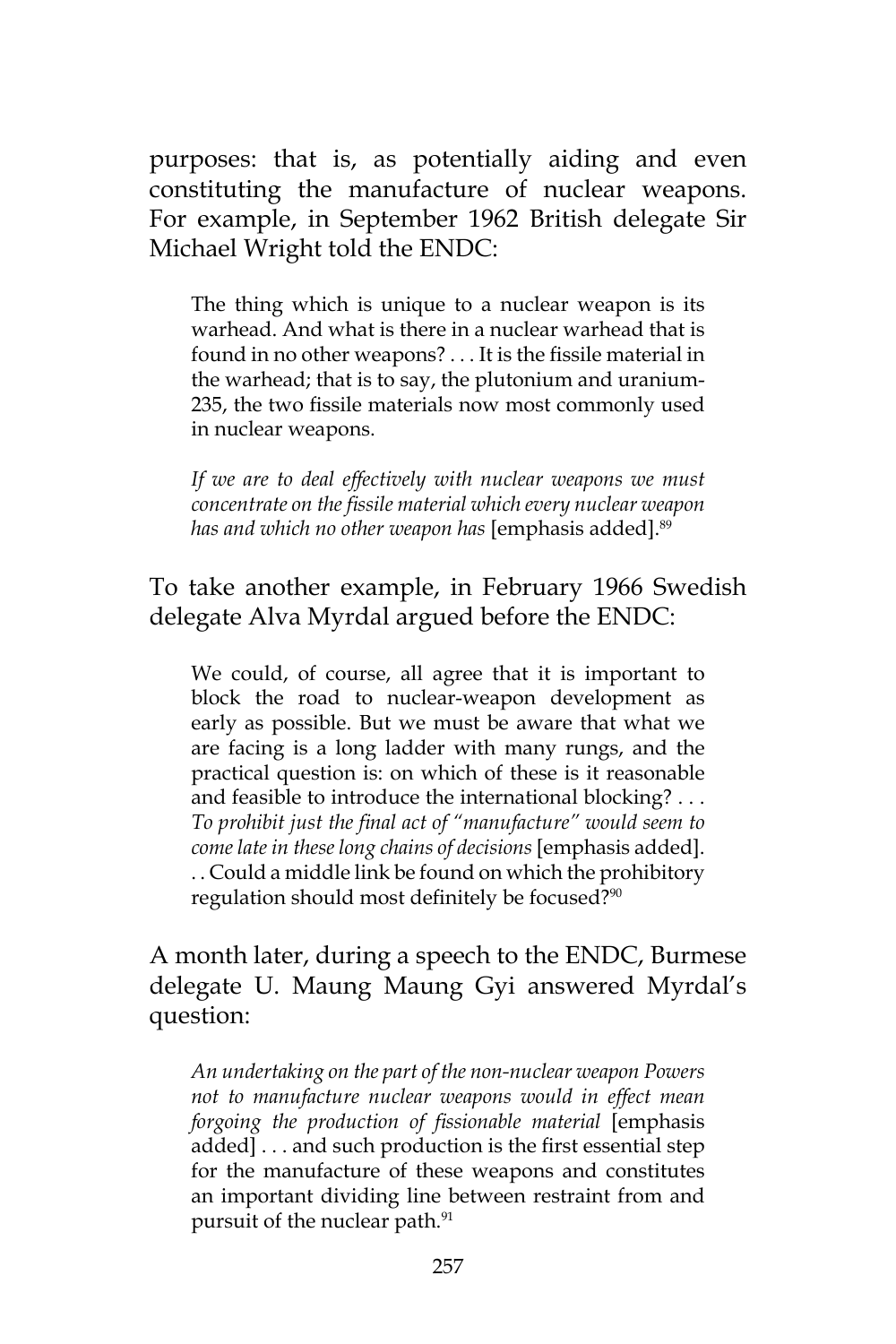Proponents of the per se right or unqualified per se right reading of Article IV might counter the above reading by claiming that Article IV's second paragraph necessarily obliges signatories to transfer any and all nuclear technology, materials, and assistance including nuclear fuel making—in an unqualified and unfettered manner. The relevant part of that paragraph states: "All the Parties of the Treaty undertake to facilitate, and have the right to participate in, the fullest possible exchange of equipment, materials, and scientific and technological for the peaceful uses of nuclear energy."92 It is important to note, though, that this paragraph is carefully worded to call not for "the fullest exchange," but rather for only "the fullest *possible* exchange," and thus actually encourages NPT signatories to exchange nuclear technology, materials, and know-how with great care, caution, and restraint.<sup>93</sup> In May 2005, during a speech to the quadrennial NPT review conference, Christopher Ford (at the time the Principal Deputy Assistant Secretary of State for Verification, Compliance and Implementation) elaborated this point:

The use of the term "fullest possible" is an acknowledgement that cooperation may be limited. Parties are not compelled by Article IV to engage in nuclear cooperation with any given state—or to provide any particular form of nuclear assistance to any other state. The NPT does not require any specific sharing of nuclear technology between particular States Party, nor does it oblige technology-possessors to share any specific materials or technology with non-possessors.<sup>94</sup>

"[T]o conform both to the overall objective of the NPT—strengthening security by halting nuclear proliferation and to any Article I and III obligations," Ford added, "supplier states must consider whether certain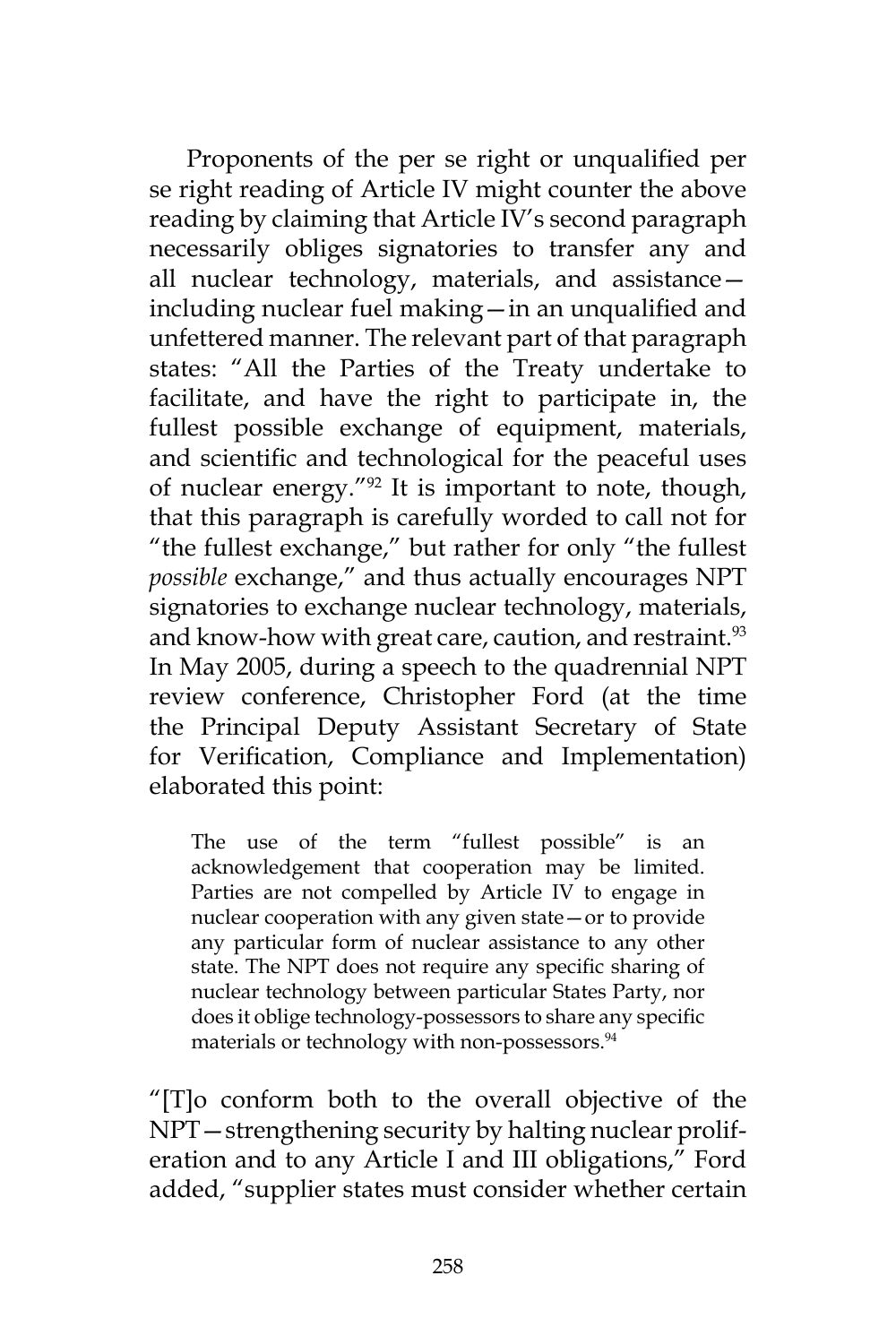types of assistance, or assistance to certain countries, are consistent with the nonproliferation purposes and obligations of the NPT, other international obligations, and their own national requirements." NPT signatories, Ford concluded, "should withhold assistance if they believe that a specific form of cooperation would encourage or facilitate proliferation, or if they believe that a state is pursuing a nuclear weapons program in violation of Article II, is not in full compliance with its safeguards obligations, or is in violation of Article I."95 Moreover, by establishing no per se obligation or duty of nuclear exporters to give any specific nuclear technology, material, or assistance, Article IV's second paragraph suggests that nuclear importers, at the same time, have no reciprocal per se right to receive or otherwise acquire any specific nuclear technology, material or assistance.<sup>96</sup>

In sum, the analysis of this section suggests that the NPT does not affirm the "inalienable right" of signatories to nuclear materials and activities that the IAEA cannot effectively safeguard. In fact, this explains why the treaty prohibits non-nuclear-weapon signatories from developing, accessing, or using socalled "nuclear explosions for peaceful purposes," the most military-relevant of civilian applications of nuclear technology. Instead, the NPT appears to establish three qualifications on Article IV which condition the extent to which signatories have an "inalienable right" to develop and use peaceful nuclear energy—key qualifications being a signatory's full compliance with its obligations under the NPT and IAEA comprehensive safeguards agreements and the actual ability of the IAEA to administer *effective* safeguards on nuclear materials in a given civilian application of nuclear technology. But while the NPT may be understood as prohibiting non-nuclear-weapon signatories from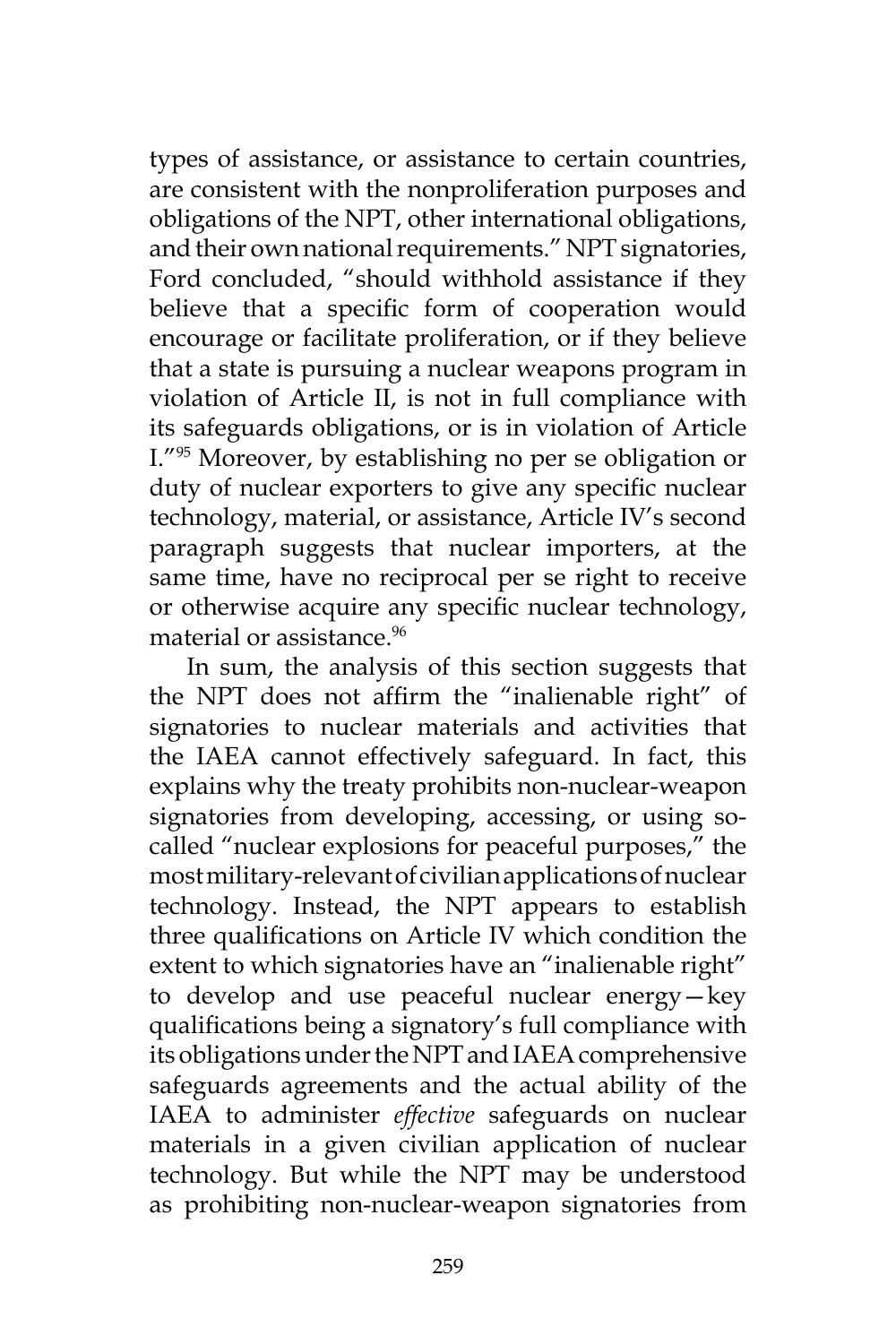unsafeguardable nuclear materials and activities, the treaty also provides for mechanisms by which nuclear-weapon signatories can provide, individually or through multilateral frameworks, *the benefits* of proscribed, unsafeguardable peaceful applications of nuclear technology in a nondiscriminatory manner to non-nuclear-weapon signatories in full compliance.

## **MOVING AWAY FROM A CROWD OF VIRTUAL NUCLEAR-WEAPON STATES**

On the morning of October 9, 2006, the Democratic People's Republic of Korea exploded a nuclear weapon.<sup>97</sup> Having long subscribed to the unqualified per se right reading of the Nuclear Nonproliferation Treaty, North Korea became the first ever non-nuclearweapon state to use the treaty as cover for the overt and covert production of weapons-usable fissile material, and then to quit the treaty, and later build and detonate a nuclear explosive device.<sup>98</sup>

If governments continue to interpret the NPT as recognizing the per se right or, worse, the unqualified per se right of signatories to enrichment, reprocessing, and other sensitive nuclear activities, then this will all but guarantee the emergence of more nuclear fuel-making states—of what IAEA Director General Mohammed ElBaradei now chillingly describes as *virtual nuclear-weapon states*. The world will move towards a nuclear-armed crowd.

As we have seen, though, the NPT need not be read this way. Governments can—and should—interpret the treaty in a pragmatic and sustainable way that rejects not only claims of an unqualified per se right, but also of a per se right, of signatories to nuclear fuel making.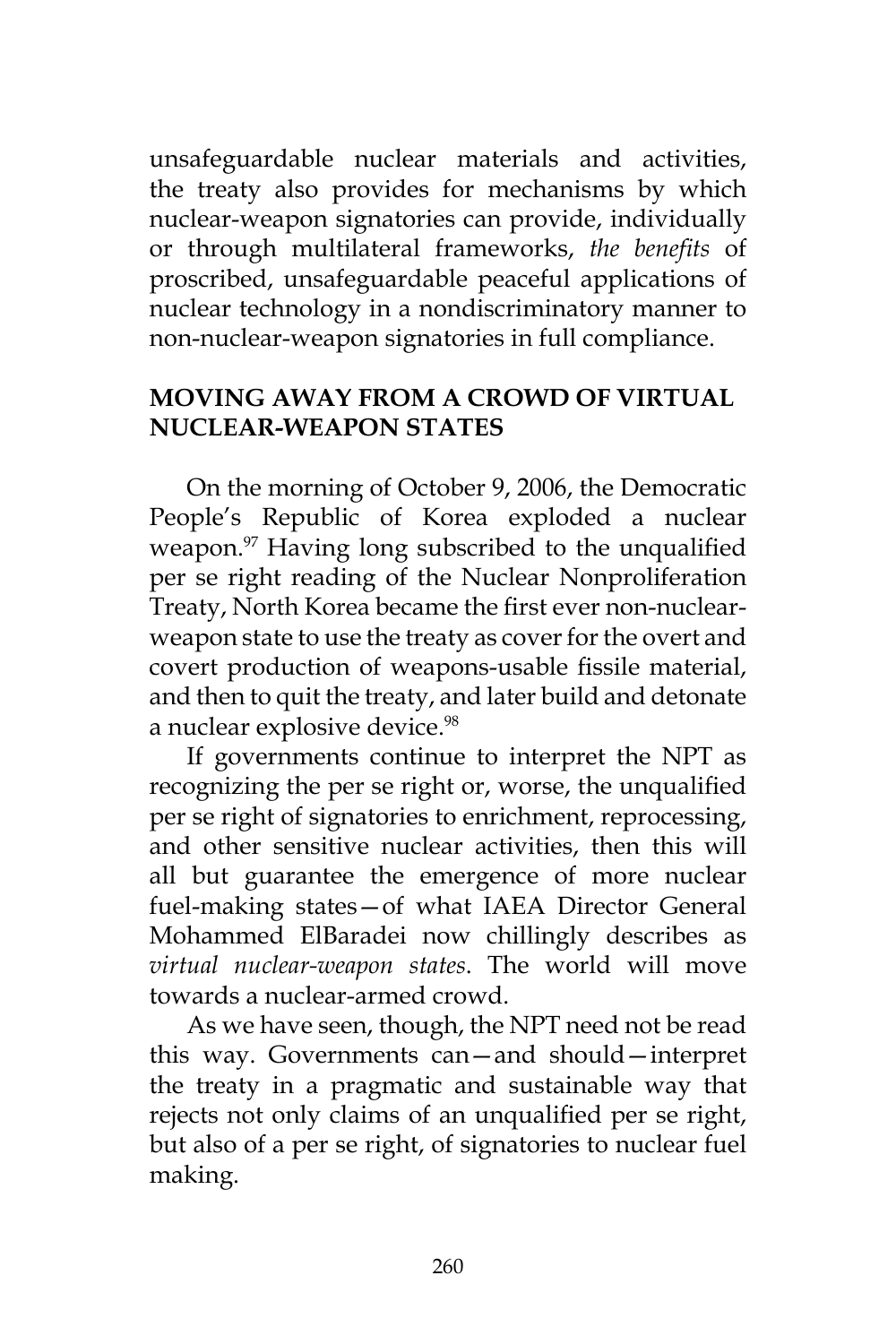#### **The Role of IAEA Candor.**

A necessary condition for more pragmatic and sustainable readings of the NPT, however, will be IAEA candor with respect to what it can and cannot effectively safeguard. In the past, the Agency avoided discussion of this issue, but such avoidance served only to promote widely the mistaken belief that IAEA safeguards are always effective, even when applied to uranium enrichment, plutonium reprocessing, and other sensitive nuclear activities. In turn, this mistaken belief lent support to interpretations of the NPT's Article IV recognizing the per se right—and, in Iran's case, even the unqualified per se right—of NPT signatories to nuclear fuel-making.

The IAEA is certainly capable of candor. When the Persian Gulf War's aftermath exposed the extent to which the Agency could not verify the completeness of a state's declaration, the IAEA moved to clarify its legal inspection authority<sup>99</sup> and improve its technical capabilities.100 To meet the dangers posed by the emergence of ever more *virtual nuclear-weapon states*, though, the Agency will have to do much more. In particular, the IAEA—given its inability at times to meet, in practice, key safeguarding goals, as well as its budgetary limitations—will need to admit the dangerous nuclear materials (e.g., direct-use materials, such as highly enriched uranium, mixed-oxide fuels, and separated plutonium) and activities (e.g., nuclear fuel-making, especially at bulk-handling facilities) for which it cannot provide timely warning of diversion, and thus cannot effectively safeguard. Moreover, the Agency should make a point of describing and identifying its accountancy, inspection, containment,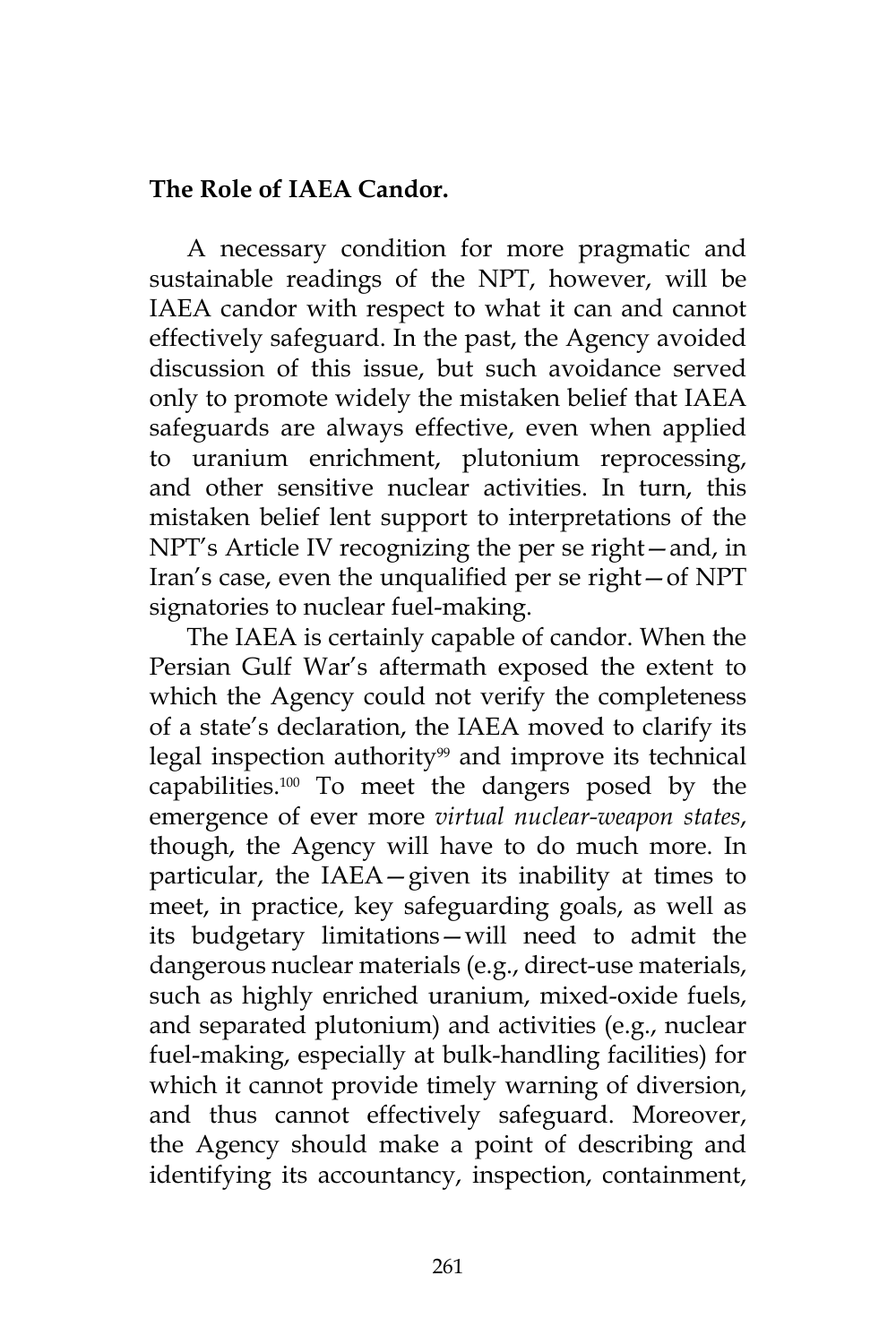and surveillance of these still unsafeguardable activities and materials as, at best, "monitoring" rather than "safeguarding."<sup>101</sup>

In short, with greater candor and clarity about the IAEA's safeguarding shortfalls, the Agency can help governments to clarify the line between effectively safeguardable, and therefore truly "safe," nuclear materials, technologies, and activities; and those which are not currently safeguardable and thus not merely "sensitive," but also inherently "dangerous."102

## **The Role of Legal Clarity by Governments.**

Within the last few years, Iran's nuclear intransigence and North Korea's nuclear detonation have created a greater sense of urgency among governments seeking to curb nuclear proliferation. For example, in an attempt to clarify further the extent to which nuclear technology, materials, and know-how should be exchanged, the French Republic went so far as to propose a set of criteria during the lead-up to the 2005 quadrennial NPT review conference, criteria which importing states would need to meet in order to receive nuclear goods. "The export of such materials, facilities, equipment, or related technologies," France suggested in a May 2004 working paper, "should only be envisaged in the light of the existence of a set of conditions relevant to the global nonproliferation regime and NPT objectives"—conditions such as:

- an alleged energy need in the [importing] country;
- a credible nuclear power generation program and related fuel cycle needs;
- an economically rational plan for developing such projects;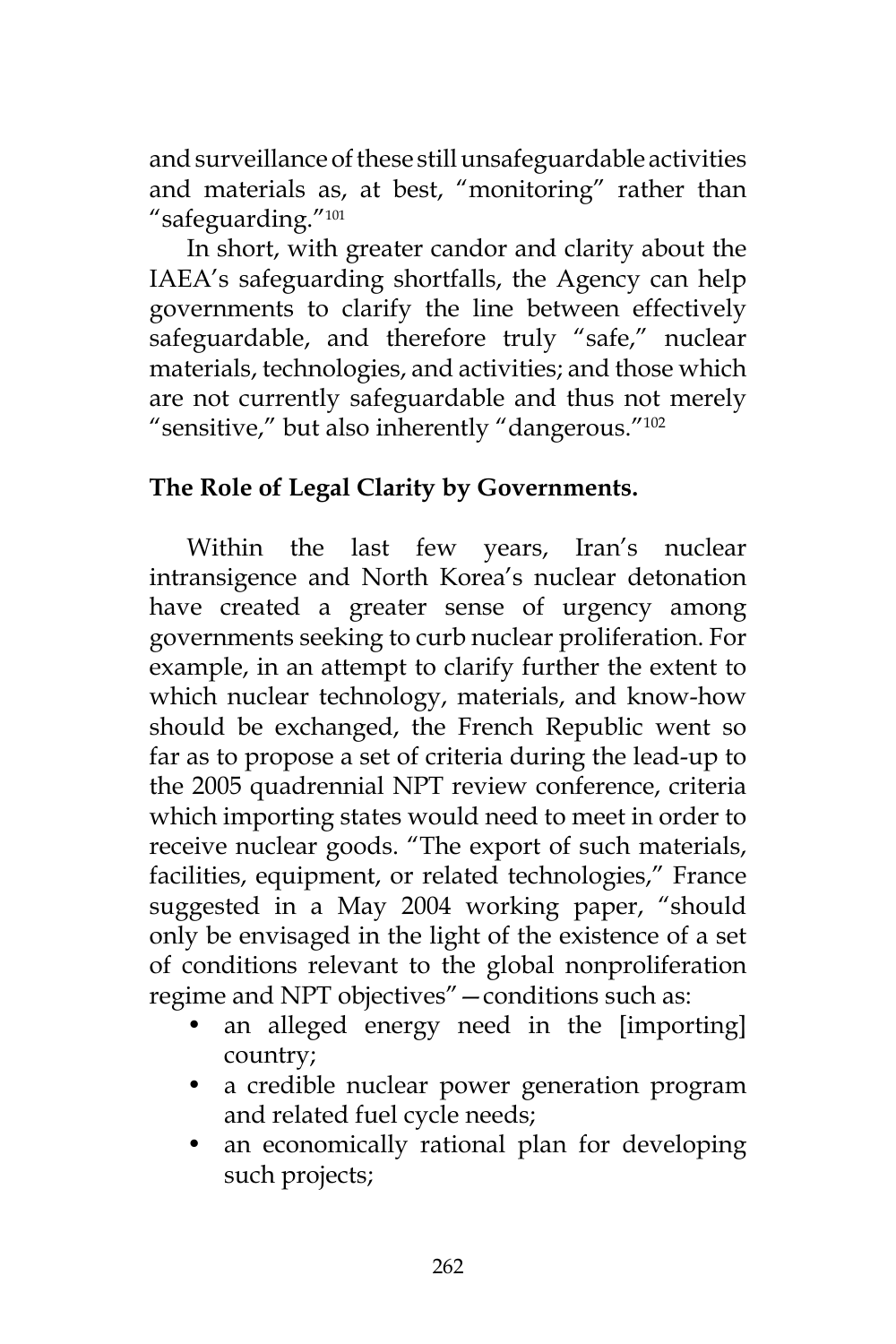- an Additional Protocol [granting the IAEA greater legal authority to inspect for undeclared nuclear materials and activities] brought into force and implemented before any physical transfer or transfer of know-how;
- the highest standard of nonproliferation commitments;
- the effective and efficient implementation of an export control system with adequate sanctions;
- the highest standard of nuclear security and safety;
- an analysis of the stability of the country and the region concerned.<sup>103</sup>

Within recent months, moreover, the U.S. Government has again signaled its support of proposals in the French working paper.<sup>104</sup>

That said, the United States and like-minded governments have yet to counter directly readings of the NPT's Article IV recognizing the per se right, or the unqualified per se right, to nuclear fuel-making. One can think of Article IV as international law's equivalent of a Rorschach Test: What a government claims to see in this treaty provision—either *de jure* cover for its approach to *de facto* status as *virtual nuclear-weapon state*, or clear criteria limiting the scope of "nuclear energy for peaceful purposes" to which signatories have an "inalienable right"—certainly reveals a great deal about how it views the NPT's fundamental and overriding goal of nuclear nonproliferation.

Certainly, the clarity or confusion with which governments seeking to curb nuclear proliferation interpret Article IV will substantially impact the decisions of other NPT signatories in the not-too-distant future. Although a consistent and sustainable reading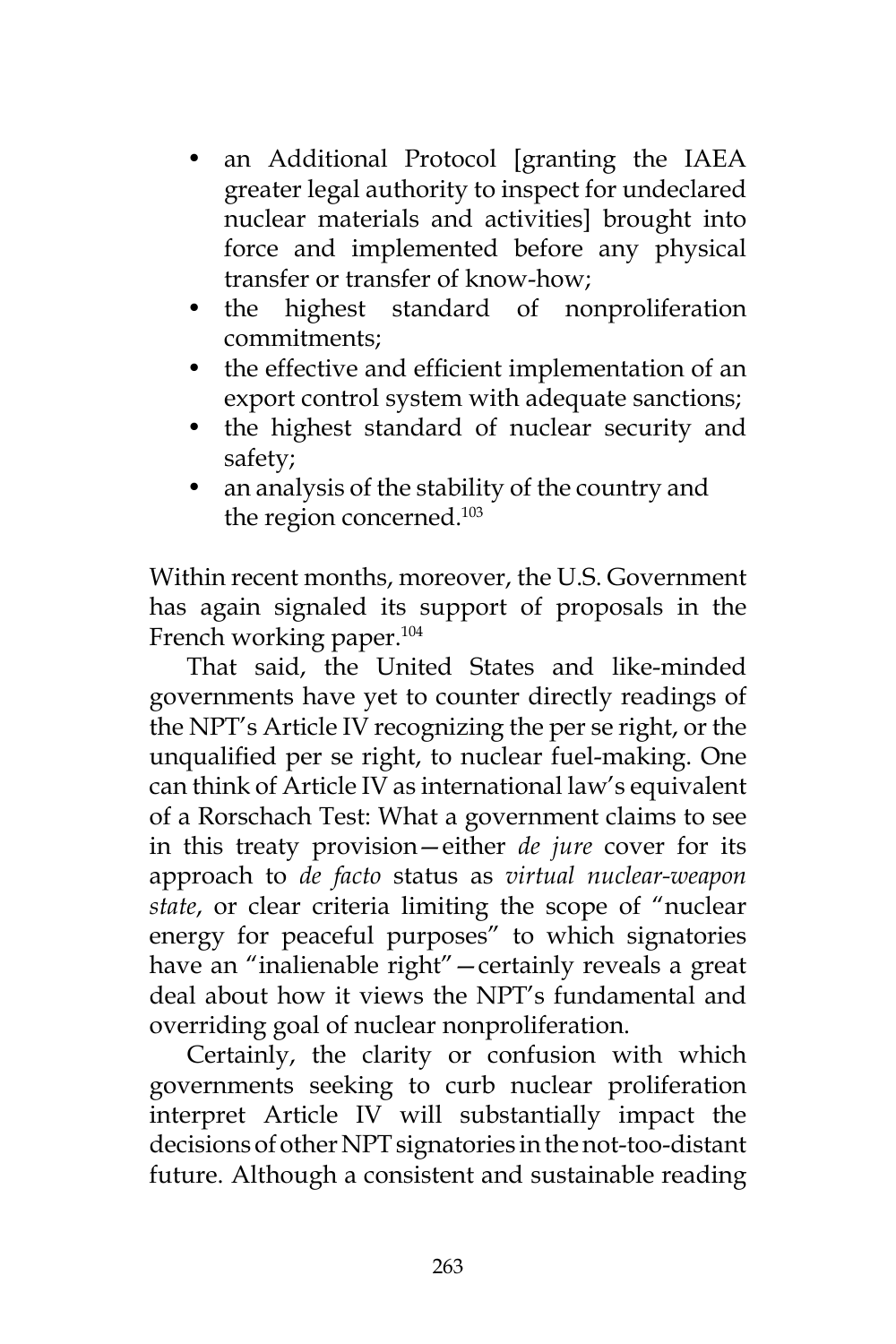of the NPT, by itself, cannot prevent the emergence of future proliferation problems, it can provide governments with a clear and legal foundation for effective policies which, at the very least, delegitimize unqualified per se readings of Article IV, and thus strongly discourage other NPT signatories from imitating, or even improving upon, the North Korean and Iranian examples. In contrast, a confused and muddled answer—or, equally as bad, no response at all—will have precisely the opposite effect. It will encourage ever more signatories to believe, and act on the belief, that they have a right under all circumstances, even non-compliance with NPT and IAEA obligations, to any nuclear activity short of inserting fissile material into a nuclear weapon.

In such a world, signatories in full compliance with their NPT and IAEA obligations would face, to borrow key phrases from Article 32 of the *Vienna Convention on the Law of Treaties*, the "manifestly absurd" and "unreasonable" outcome of ever more *virtual nuclearweapon states* like Iran, and ever more actual nucleararmed states like North Korea.

#### \*\*\*\*\*

The author wishes to thank Henry Sokolski, executive director of the Nonproliferation Policy Education Center (NPEC), for his generous feedback and continuing guidance. Indeed, Mr. Sokolski's article, "Nuclear Rights and Wrongs" (*National Review Online*, September 21, 2004), along with Paul Lettow's unpublished essay, "Fatal Flaw? The NPT and the Problem of Enrichment and Reprocessing" (April 2005), provided early sources of information and inspiration. All faults in this essay belong to the author, however.

The author presented an early version of this chapter as "Life, Liberty, and the Pursuit of Fissile Material? How the NPT's Preamble and Article V Can Help To Properly Interpret Articles III and IV," to "Assessing the IAEA's Ability to Safeguard Peaceful Nuclear Energy," a symposium, held on November 13, 2006, at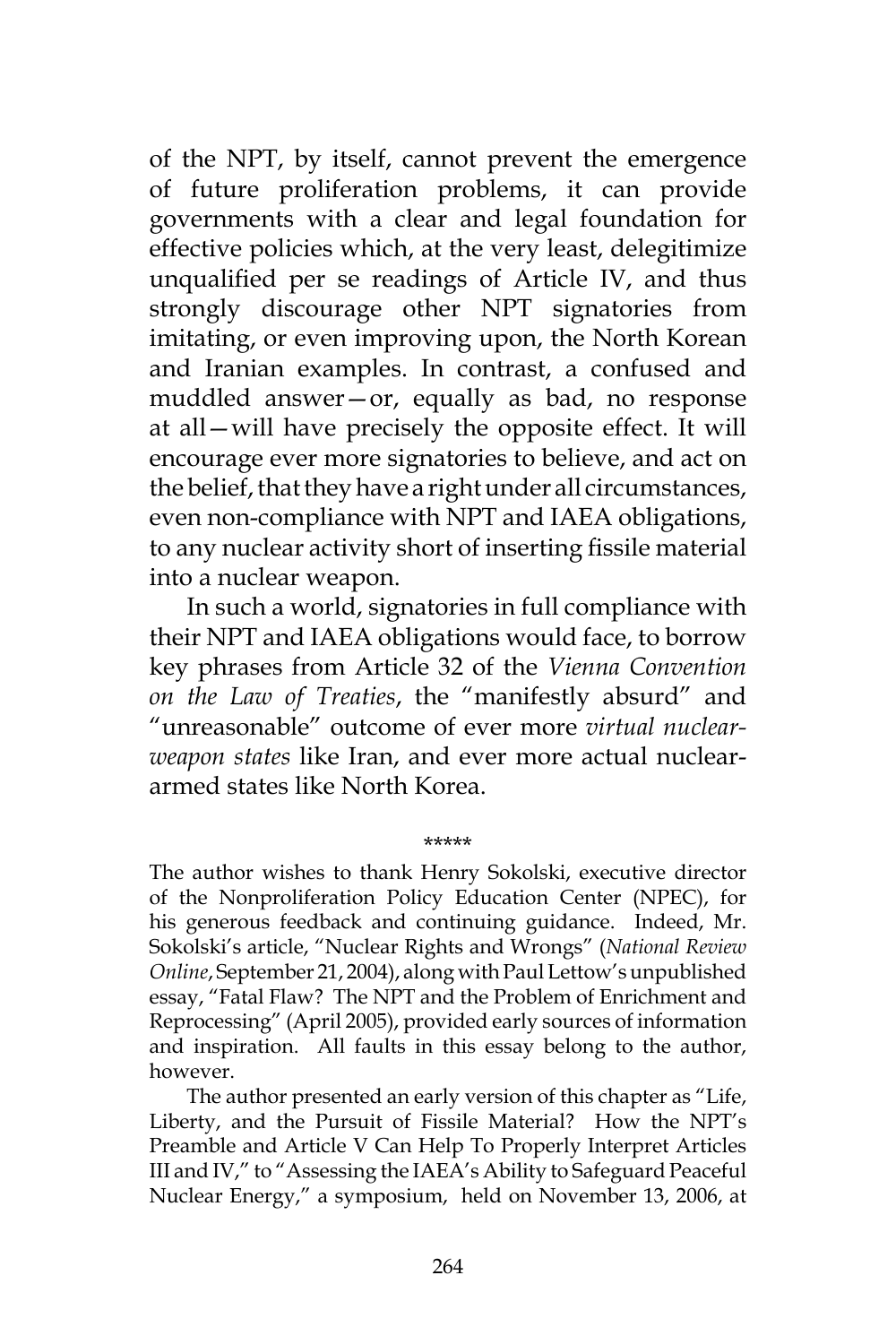the Centre de Conférences Internationales in Paris, France, which was co-hosted by the French Ministry of Foreign Affairs, the *Fondation pour la Recherche Stratégique* and NPEC. This symposium was attended by officials from the French, American, and German governments, as well as the IAEA. Attendees also provided feedback that helped the author to improve the chapter.

#### **ENDNOTES - CHAPTER 8**

1. After negotiations for the *Treaty on the Nonproliferation of Nuclear Weapons* concluded in 1968, a handful of analysts warned, in classified and unclassified reports in the years following, that the spread of nuclear fuel-making would encourage the emergence of many more non-nuclear-weapon states within months, or even days, of completing a nuclear explosive device. For example, see Richard Rosecrance, *After the NPT, What?* Washington, DC: U.S. Department of State, Policy Planning Council, May 28, 1968, SECRET (Declassified on December 6, 1994), Declassified Documents Reference System Document ("DDRS") No. CK3100082939; Victor Gilinsky and William Hoehn, *Nonproliferation Treaty Safeguards and the Spread of Nuclear Technology*, R-501, Santa Monica, CA: RAND Corporation, May 1970; and Albert Wohlstetter, *et al.*, *Moving Toward Life in a Nuclear Armed Crowd?* PH-76-04-389-14, final report to the U.S. Arms Control and Disarmament Agency (ACDA), Contract No. ACDA/PAB-263, Los Angeles, CA: PAN Heuristics, December 4, 1975, Revised April 22, 1976.

2. Dr. Mohamed ElBaradei, "Addressing Verification Challenges," Statement of the IAEA Director General to the *Symposium on International Safeguards*, Vienna, Austria, October 16, 2006, available from *www.iaea.org/NewsCenter/Statements/2006/ ebsp2006n018.html*. The author of this chapter attended the symposium.

3. *Ibid.* ElBaradei's arguments about what he now terms *virtual nuclear-weapon state*s are similar to those that Albert Wohlstetter and colleagues made in studies on the military potential of civilian nuclear energy that were conducted for various U.S. government agencies in the 1970s. For example, as Wohlstetter and company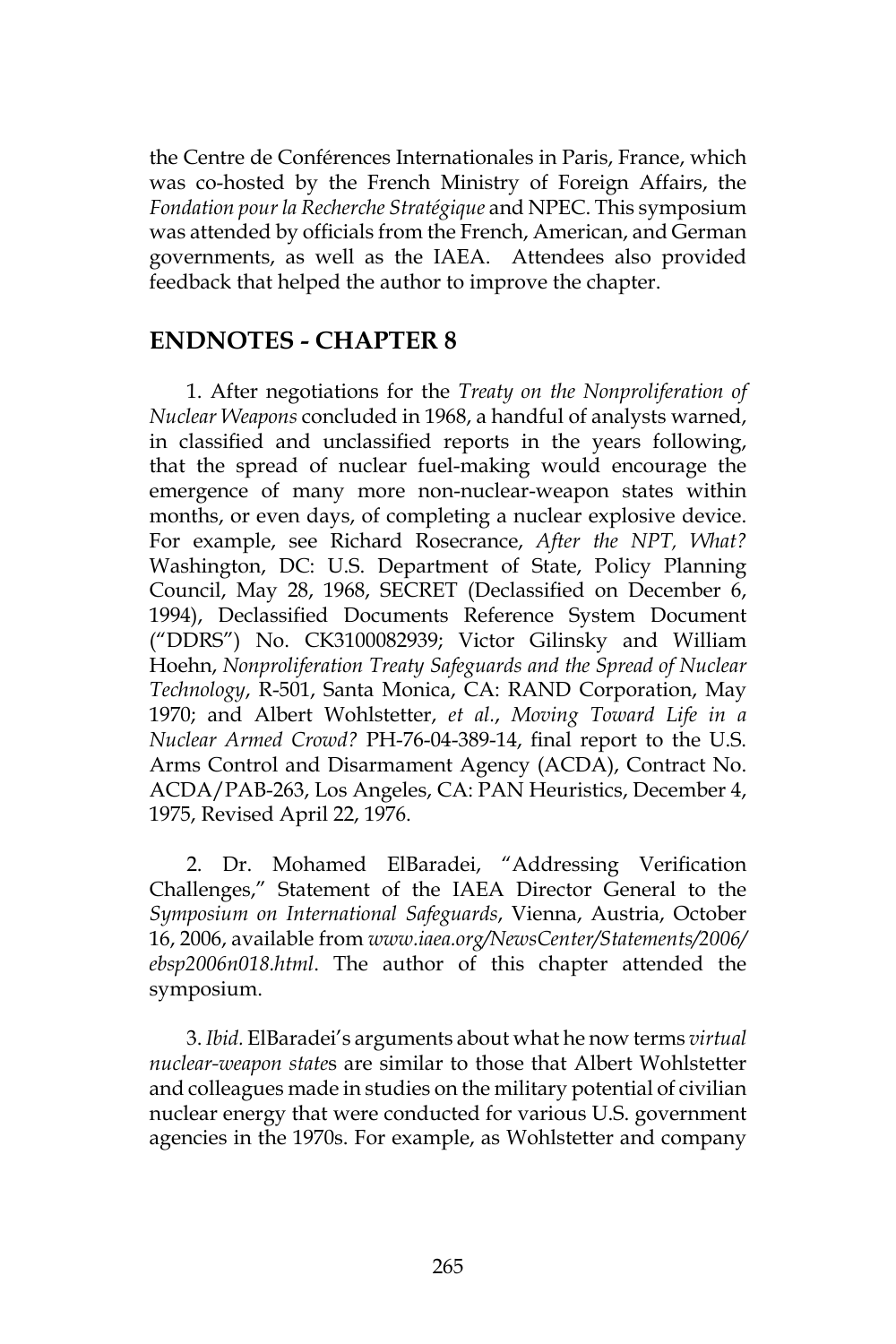argued in a 1979 report to the Arms Control and Disarmament Agency:

The interpretation of Article IV is by no means a trivial matter. If, in fact, technological transfers can bring a "nonnuclear weapon state" within weeks, days or even hours of the ability to use a nuclear explosive, [then] *in the operational sense* that "nonnuclear weapon state" will have nuclear weapons [emphasis added]. The point is even more fundamental than the fact that effective safeguards [according to the IAEA] mean timely warning. A necessary condition for timely warning is that there be a substantial elapsed time. But if there is no substantial elapsed time before a government may use nuclear weapons, [then] in effect it *has* them [emphasis original].

See Albert Wohlstetter, Gregory Jones, and Roberta Wohlstetter, *Why the Rules Have Needed Changing*, Part I of II in *Towards a New Consensus on Nuclear Technology*, Vol. 1, PH-78-04-832-33, a summary report prepared for ACDA, Contract No. AC7NC106, Los Angeles, CA: Pan Heuristics, July 6, 1979, pp. 36-37.

4. *Treaty on the Non-Proliferation of Nuclear Weapons*, July 1, 1968, entered into force on March 5, 1970, 21 U.S.T. 483, 729 UNT.S. 161. (Hereafter NPT.)

5. Kofi Annan, "Secretary-General's Address to the Nuclear Non-Proliferation Treaty Review Conference," New York, NY, May 2, 2005, available from *www.un.org/events/npt2005/statements/ npt02.sg.pdf*.

6. Article I of the NPT states:

Each nuclear-weapon State Party to the Treaty undertakes not to transfer to any recipient whatsoever nuclear weapons or other nuclear explosive devices or control over such weapons or explosive devices directly, or indirectly; and not in any way to assist, encourage, or induce any non-nuclear-weapon State to manufacture or otherwise acquire nuclear weapons or other nuclear explosive devices, or control over such weapons or explosive devices.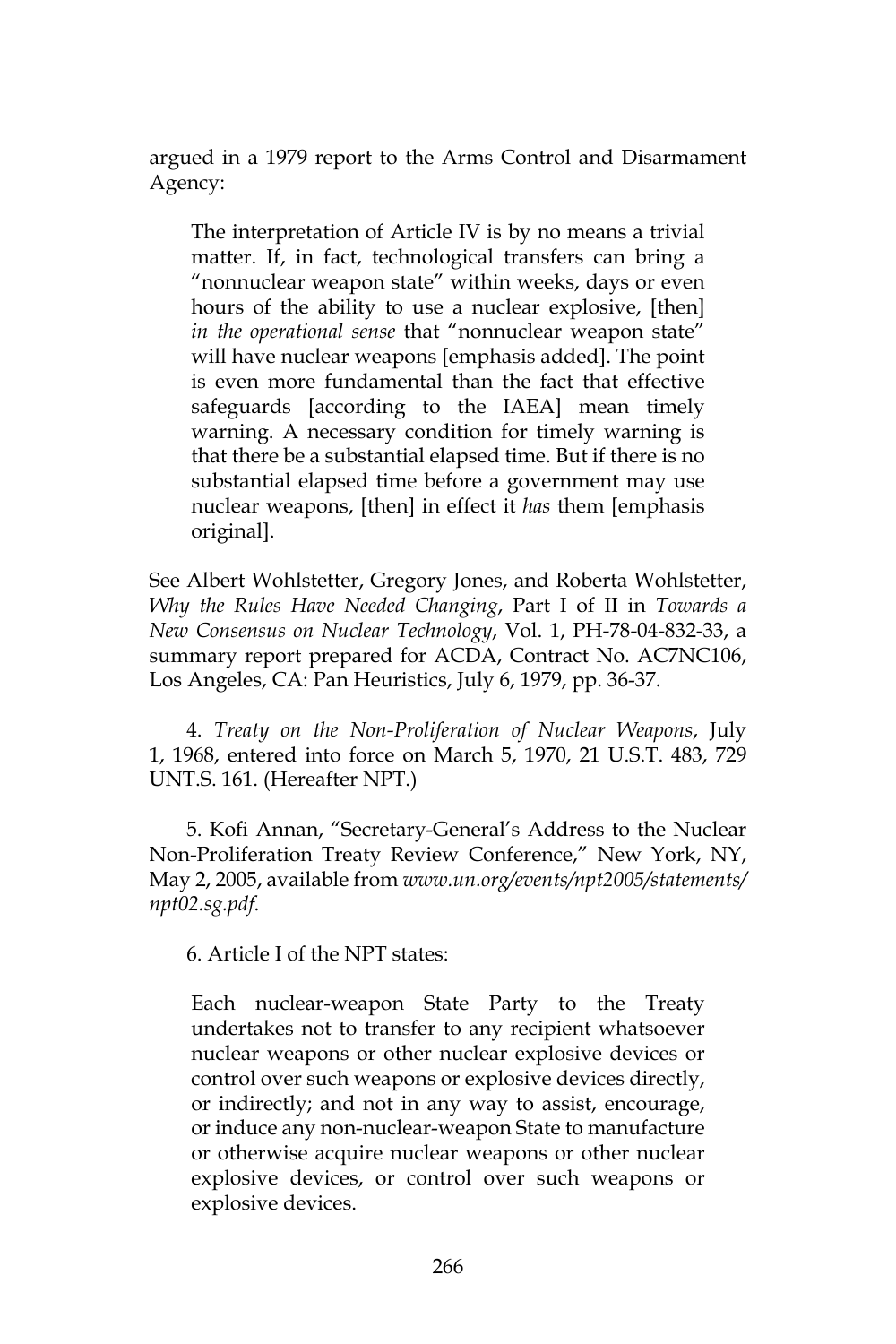Article II states:

Each non-nuclear-weapon State Party to the Treaty undertakes not to receive the transfer from any transferor whatsoever of nuclear weapons or other nuclear explosive devices or of control over such weapons or explosive devices directly, or indirectly; not to manufacture or otherwise acquire nuclear weapons or other nuclear explosive devices; and not to seek or receive any assistance in the manufacture of nuclear weapons or other nuclear explosive devices.

7. Article IV of the NPT states:

1. Treaty to develop research, production and use of nuclear energy for peaceful purposes without discrimination and in conformity with Articles I and II of this Treaty.

2. All the Parties to the Treaty undertake to facilitate, and have the right to participate in, the fullest possible exchange of equipment, materials and scientific and technological information for the peaceful uses of nuclear energy. Parties to the Treaty in a position to do so shall also co-operate in contributing alone or together with other States or international organizations to the further development of the applications of nuclear energy for peaceful purposes, especially in the territories of nonnuclear-weapon States Party to the Treaty, with due consideration for the needs of the developing areas of the world.

8. For example, a number of Non-Aligned Movement (NAM) governments that are signatories of the NPT argued in the 2006 NAM summit's nonlegally-binding final document that: "each country's choices and decision in the field of peaceful uses of nuclear energy should be respected without jeopardizing its policies or international cooperation agreements and arrangements for peaceful uses of nuclear energy and its fuel-cycle policies." See Fourteenth Summit Conference of the Heads of State or Government of the Non-Aligned Movement, Final Document, NAM 2006/Doc.1/Rev. 3, September, 16, 2006, para. 95, available from *www.cubanoal.cu/ingles/docadoptados/docfinal.htm*.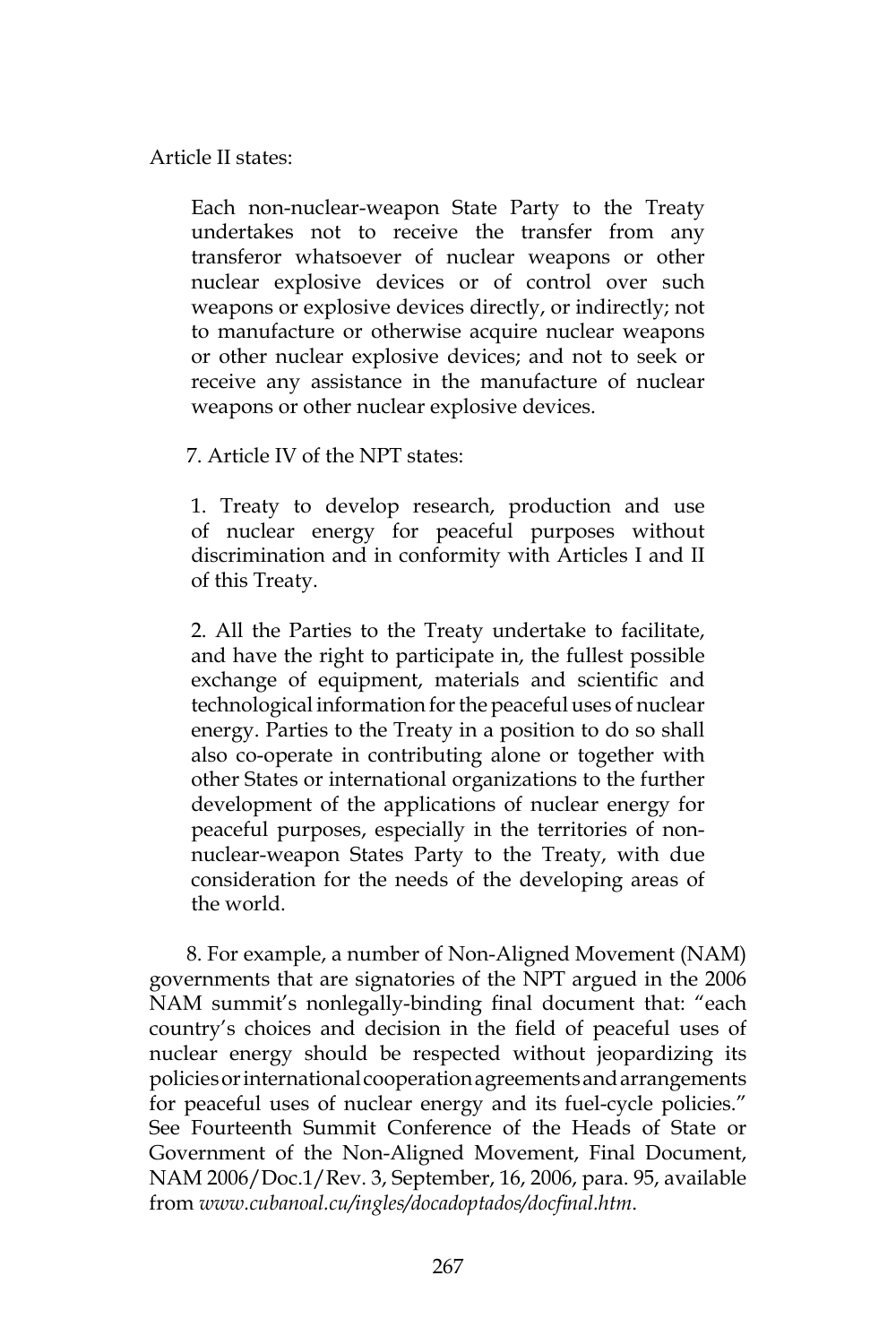9. See IAEA, *Implementation of the NPT Safeguards Agreement in the Islamic Republic of Iran*, Report by the Director General, GOV/2003/40, June 6, 2003, *esp*. paras. 32-35, available from *www.iaea.org/Publications/Documents/Board/2003/gov2003-40. pdf*; *Implementation of the NPT Safeguards Agreement in the Islamic Republic of Iran*, Report by the Director General, GOV/2003/63, August 26, 2003, *esp.* paras. 47-53, available from *www.iaea.org/ Publications/Documents/Board/2003/gov2003-63.pdf*; *Implementation of the NPT Safeguards Agreement in the Islamic Republic of Iran*, Report by the Director General, GOV/2003/75, November 10, 2003, *esp.* paras. 45-56, available from *www.iaea.org/Publications/ Documents/Board/2003/gov2003-75.pdf*.

10. See IAEA, *Implementation of the NPT Safeguards Agreement in the Islamic Republic of Iran*, Report by the Director General, GOV/2004/83, November 15, 2004, *esp.* paras. 85-114, available from *www.iaea.org/Publications/Documents/Board/2004/gov2004-83. pdf*; and *Implementation of the NPT Safeguards Agreement in the Islamic Republic of Iran*, Report by the Director General, GOV/2005/67, September 2, 2005, *esp.* paras. 42-52, available from *www.iaea.org/ Publications/Documents/Board/2005/gov2005-67.pdf*.

11. See IAEA, *Implementation of the NPT Safeguards Agreement in the Islamic Republic of Iran*, Resolution Adopted by the IAEA Board of Governors, GOV/2005/77, September 24, 2005, available from *www.iaea.org/Publications/Documents/Board/2005/gov2005-77. pdf*.

12. See *ibid*, and Security Council of the United Nations, *Resolution 1696*, S/RES/1696, July 31, 2006, available from *www.un.org/Docs/sc/unsc\_resolutions06.htm*, *Resolution 1737*, S/ RES/1737, December 27, 2006, available from *www.un.org/Docs/sc/ unsc\_resolutions06.htm*, and *Resolution* 1747, S/RES/1747, March 24, 2007, available from *www.un.org/Docs/sc/unsc\_resolutions07. htm*.

13. In early 2006, for example, the Iranian ambassador to the IAEA argued before the Agency's Board of Governors that his government possessed an "inalienable right [to] peaceful uses of nuclear energy, including nuclear fuel cycle and research and development, as envisaged in the Agency's Statute and the NPT."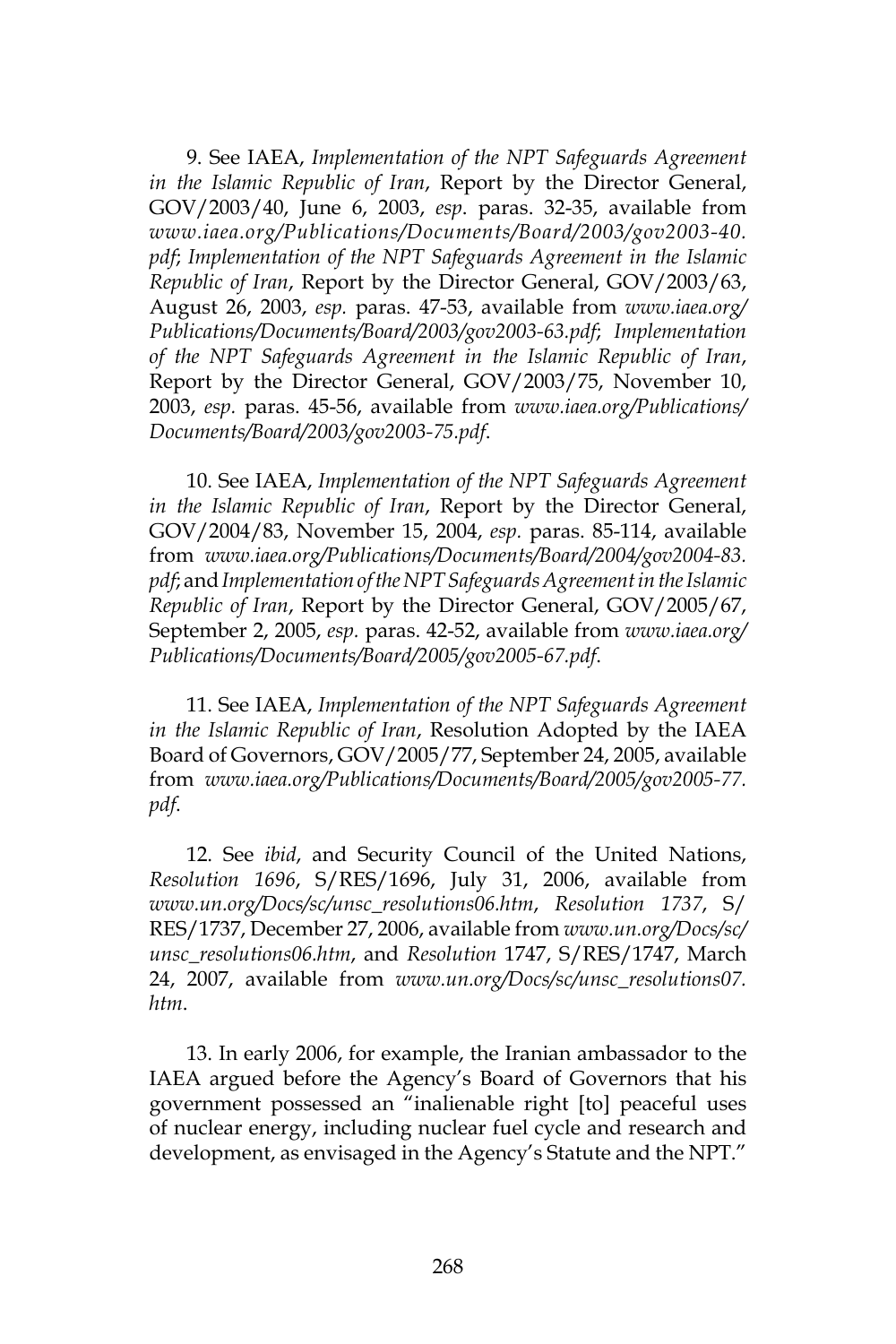See "Statement by Ali Ashgar Soltanieh, Resident Representative of the Islamic Republic of Iran to the IAEA," Vienna, Austria, February 2, 2006, p. 10, available from *www.iaea.org/Publications/ Documents/Infcircs/2006/infcirc666.pdf*. Moreover, when the Iranian government rejected a mid-2006 proposal from the five permanent members of the Security Council and Germany to abandon enrichment and other nuclear fuel-making activities in exchange for political, economic, and technological incentives, it asserted: "Development of [Iran's] peaceful nuclear program is based on its *specific and undeniable rights* [emphasis added] under the NPT. [Iran] cannot accept deprivation from its legal rights in [the] development and use of peaceful nuclear energy including the fuel cycle, and continuing research and development of enrichment process as underscored in the NPT and IAEA safeguards." See Islamic Republic of Iran, *Response to the Package Presented on June 6, 2006*, English trans., published by the Council on Foreign Relations on August 22, 2006, available from *www.cfr. org/publication/11432/*.

14. Here it is worth noting that individual members of the U.S. Government's legislative and executive branches have attempted to counter readings of the NPT that affirm a per se right, or unqualified per se right, of signatories to enrichment and reprocessing, ENR) and other sensitive nuclear fuel-making technologies. For example, see Senators Richard Lugar (R-IN) and Evan Bayh (D-IN), "A Nuclear Fuel Bank Advocated," oped, *Chicago Tribune*, October 22, 2006. "For too long, the Nuclear Non-Proliferation Treaty has been exploited," Lugar and Bayh wrote. "We need a new international non-proliferation standard that prevents countries from using the guise of nuclear energy to develop nuclear weapons," they added. "The dangers are so great that the world community must declare that there is no right under the Nuclear Non-Proliferation Treaty to enrich uranium or separate plutonium from spent nuclear fuel." See *also* John R. Bolton, "The NPT: A Crisis of Non-Compliance," Statement of the Under Secretary of State for Arms Control and International Security to the Third Session of the Preparatory Committee for the 2005 Review Conference of the Treaty on the Non-Proliferation of Nuclear Weapons, New York, April 27, 2004, available from *www. state.gov/t/us/rm/31848.htm*. With respect to ENR technologies, Bolton asserted, "The Treaty provides no right to such sensitive fuel cycle technologies." Most recently, Congresswoman Ileana Ros-Lehtinen (R-FL), the ranking member of the House Committee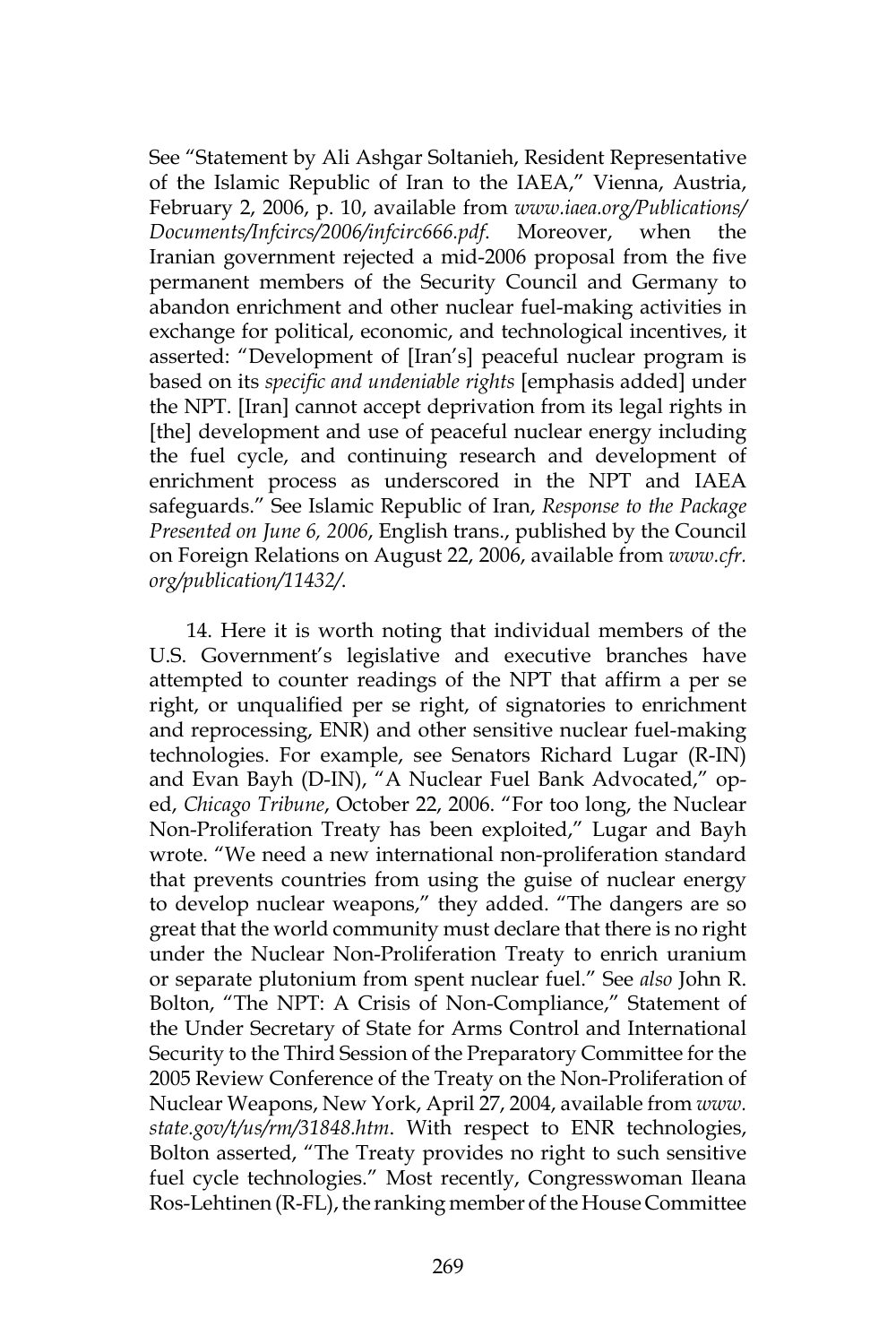on Foreign Affairs, argued against reading the NPT's Article IV as recognizing an "absolute right" to nuclear fuel-making. See Ileana Ros-Lehtinen, "The Right to Survive: Nuclear 'Rights" Don't Trump It," *National Review Online*, October 5, 2007, available from *article.nationalreview.com/?q=MDYyNjBjNWM3MzBlZGRlYjBjOD M3N2ZkZDcxOGViODk=*.

15. NPT, preamble, para. 6.

16. NPT, Art. III, para. 1.

17. IAEA, *The Structure and Content of Agreements Between the Agency and States Required in Connection with the Treaty on the Non-Proliferation of Nuclear Weapons*, INFCIRC/153, Corrected, June 1972, para. 28. In February 1992, after the IAEA had discovered the extent to which Ba'athist Iraq had failed to declare a host of nuclear materials and activities, the Agency's Board of Governors affirmed that INFCIRC/153's objective of detecting and deterring the diversion of nuclear material applies not only "to nuclear material declared by a State," but also to "any nuclear material [and related activities] subject to safeguards that *should have been declared*." See IAEA, *The Safeguards System of the International Atomic Energy Agency*, undated, circa 2002, para. 13, available from *www. iaea.org/OurWork/SV/Safeguards/safeg\_system.pdf*.

18. INFCIRC/153, Corrected, para. 29.

19. For background on SAGSI, see Marvin M. Miller, "Are IAEA Safeguards on Plutonium Bulk-Handling Facilities Effective?" Washington, DC: Nuclear Control Institute, August 1990, available from *www.nci.org/k-m/mmsgrds.htm*. As Miller notes, "The values recommended by SAGSI for the detection goals were carefully described as provisional guidelines for inspection planning and for the evaluation of safeguards implementation, not as requirements, and were so accepted by the Agency."

20. *IAEA Safeguards Glossary*, 2001 Edition, International Nuclear Verification Series No. 3, Vienna, Austria: IAEA, June 2002, sec. 3, para. 14, available from *www-pub.iaea.org/MTCD/ publications/PDF/nvs-3-cd/PDF/NVS3\_prn.pdf*.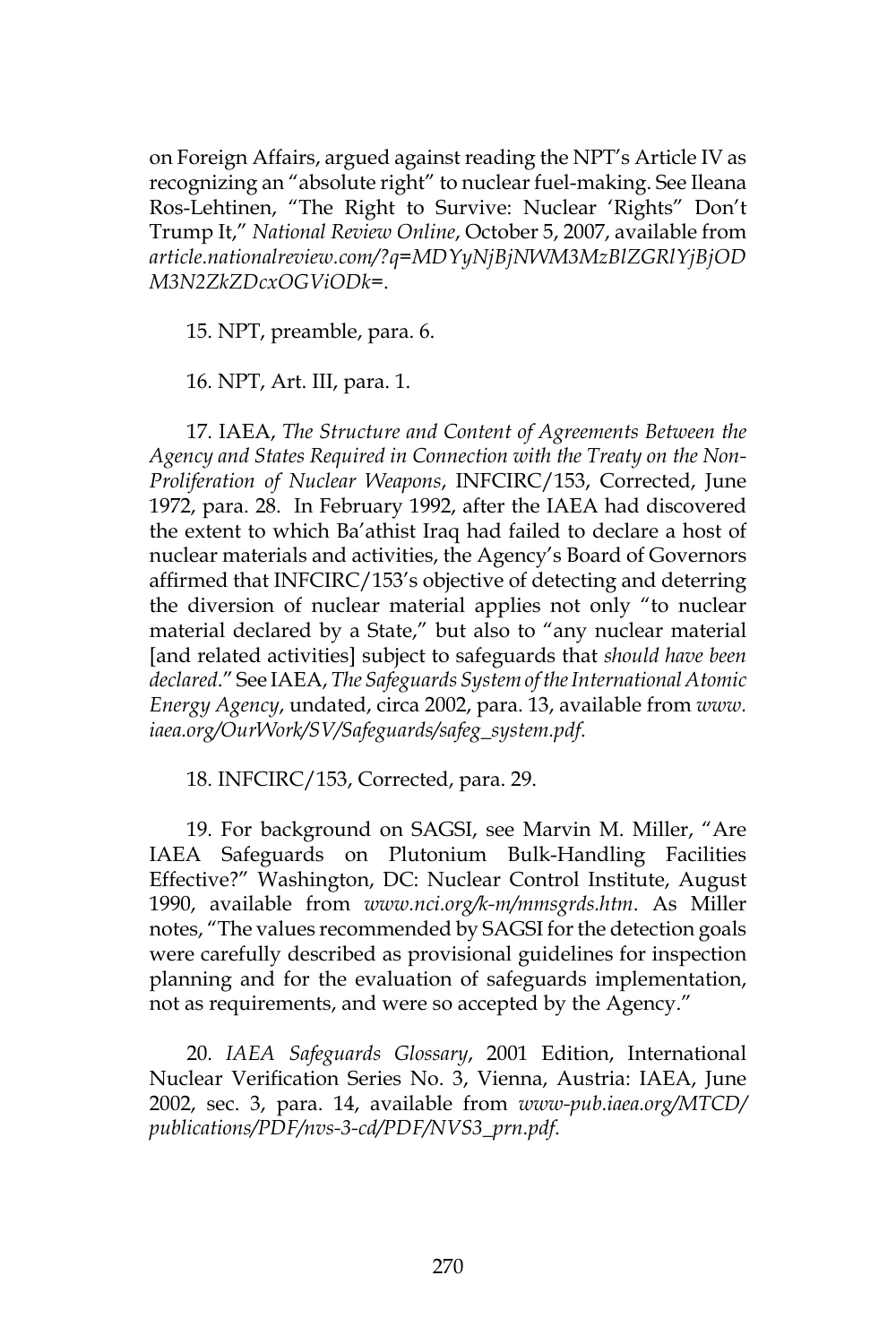21. See Thomas B. Cochran, "Adequacy of IAEA's Safeguards for Achieving Timely Detection," an essay presented at "After Iran: Safeguarding Peaceful Nuclear Energy," London, UK, October 2005 p. 2, available from *www.npec-web.org/Frameset.asp ?PageType=Single&PDFFile=Paper050930CochranAdequacyofTime &PDFFolder=Essays*. See also Cochran and Christopher E. Paine, "The Amount of Plutonium and Highly-Enriched Uranium Needed for Pure Fission Nuclear Weapons," New York: Natural Resources Defense Council, August 22, 1994, Revised April 13, 1995, available from *www.nrdc.org/nuclear/fissionw/fissionweapons. pdf*.

22. *IAEA Safeguards Glossary*, sec. 3, para. 13.

23. As Marvin Miller of the Massachusetts Institute of Technology argued in August 1990:

[Timely warning of diversion] is taken to be detection of a diversion quickly enough to take diplomatic action to prevent the fabrication and insertion of the diverted material into a first bomb that is otherwise complete. Thus, detection time must be even shorter than conversion time, in order to allow for evaluation and response.

See Marvin M. Miller, "Are IAEA Safeguards on Plutonium Bulk-Handling Facilities Effective?" See *also* Paul Leventhal, "Safeguards Shortcomings: A Critique," Washington, DC: Nuclear Control Institute, September 12, 1994, available from *www.nci. org/p/plsgrds.htm*; and Thomas B. Cochran, "Adequacy of IAEA's Safeguards for Achieving Timely Detection," pp. 5-12.

24. *IAEA Safeguards Glossary*, sec. 3, para. 13, table I.

*25*. *Ibid.*, sec. 3, para. 20.

26. See D. E. Ferguson, "Simple, Quick Processing Plant," Memorandum to F. L. Culler, Oak Ridge National Laboratory, August 30, 1977. See *also* J. A. Hassberger, "Light-Water Reactor Fueling Handling and Spent Fuel Characteristics," Fission Energy and Systems Safety Program, Lawrence Livermore National Laboratory, circa February 26, 1999.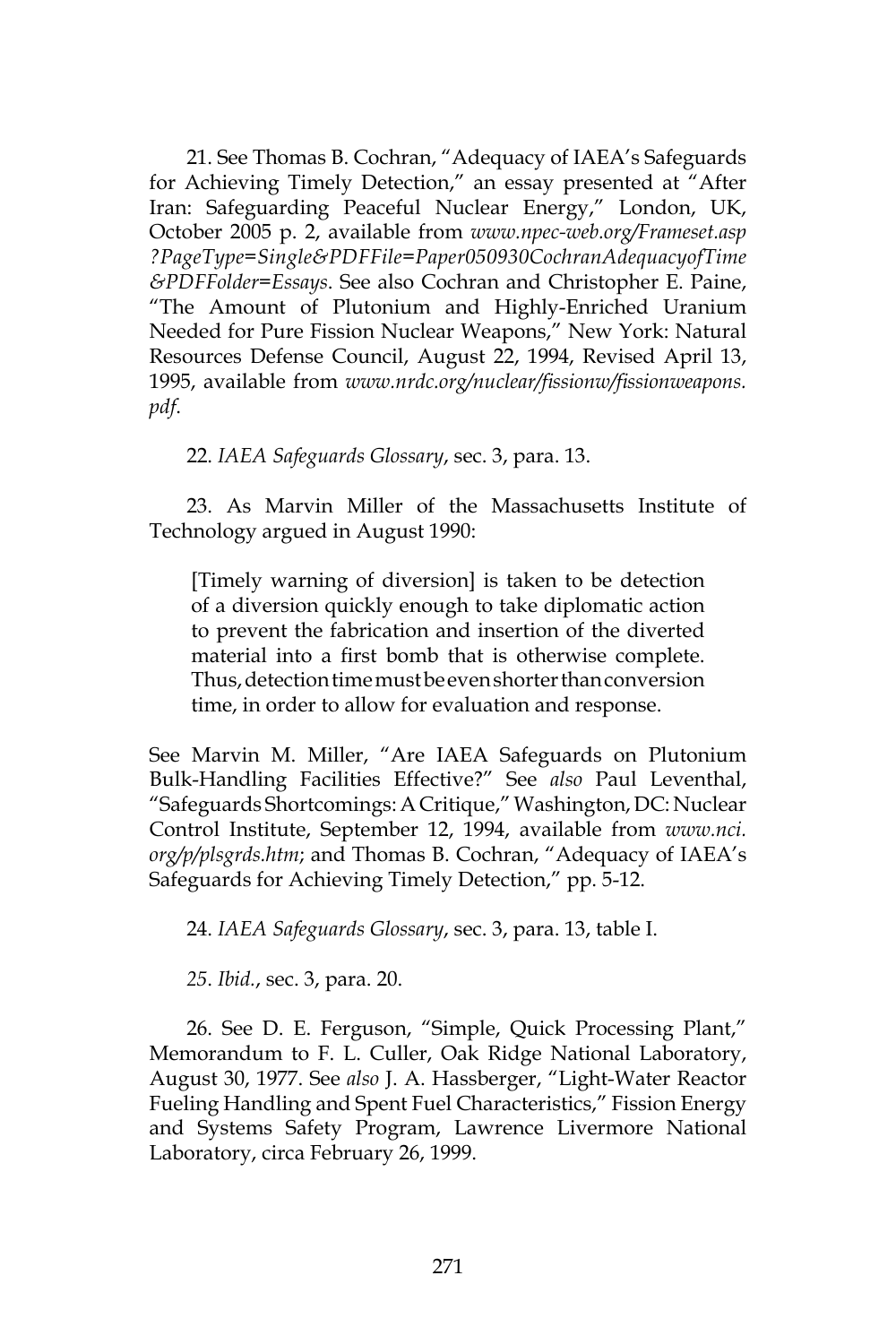27. As Gilinsky, Miller and Hubbard argued:

Having a gas centrifuge plants producing LEU makes it much easier to construct and operate a clandestine one. The presence of the larger plant would mask many of the intelligence indicators and environmental indications of a clandestine one so it would harder to find.

But even in the absence of any commercial enrichment in the case of a country with one or more stand alone LWRs—the presence of LWRs means that a substantial supply of fresh LWR fuel would also be present at times. That such fresh fuel can provide a source of uranium for clandestine enrichment is another possibility that has received essentially no attention in proliferation writings. Since the fuel is already low enriched uranium, a much smaller gas centrifuge plant would suffice to raise the enrichment to bomb levels than would be the case if the starting point is natural uranium. By starting with such LEU fuel pellets, which are uranium oxide, UO2, the enricher would be able to skip the first five processes required to go from uranium ore to uranium hexafluoride gas, the material on which the gas centrifuge operate. To go from the uranium oxide pellets to uranium hexafluoride the would-be bomb-maker would crush the pellets and react the powder with fluorine gas. Suitably processed, the LEU pellets could provide feed for clandestine enrichment.

See Gilinsky *et al.*, *A Fresh Examination of the Proliferation Dangers of Light Water Reactors*, Washington, DC: Nonproliferation Policy Education Center, October 22, 2004, p. 14, available from *www. npec-web.org/Frameset.asp?PageType=Single&PDFFile=20041022- GilinskyEtAl-LWR&PDFFolder=Essays*.

28. *Ibid.*

29. *IAEA Safeguards Glossary*, sec. 3, para. 22.

30. The *IAEA Safeguards Glossary* more technically defines a "material balance period" as: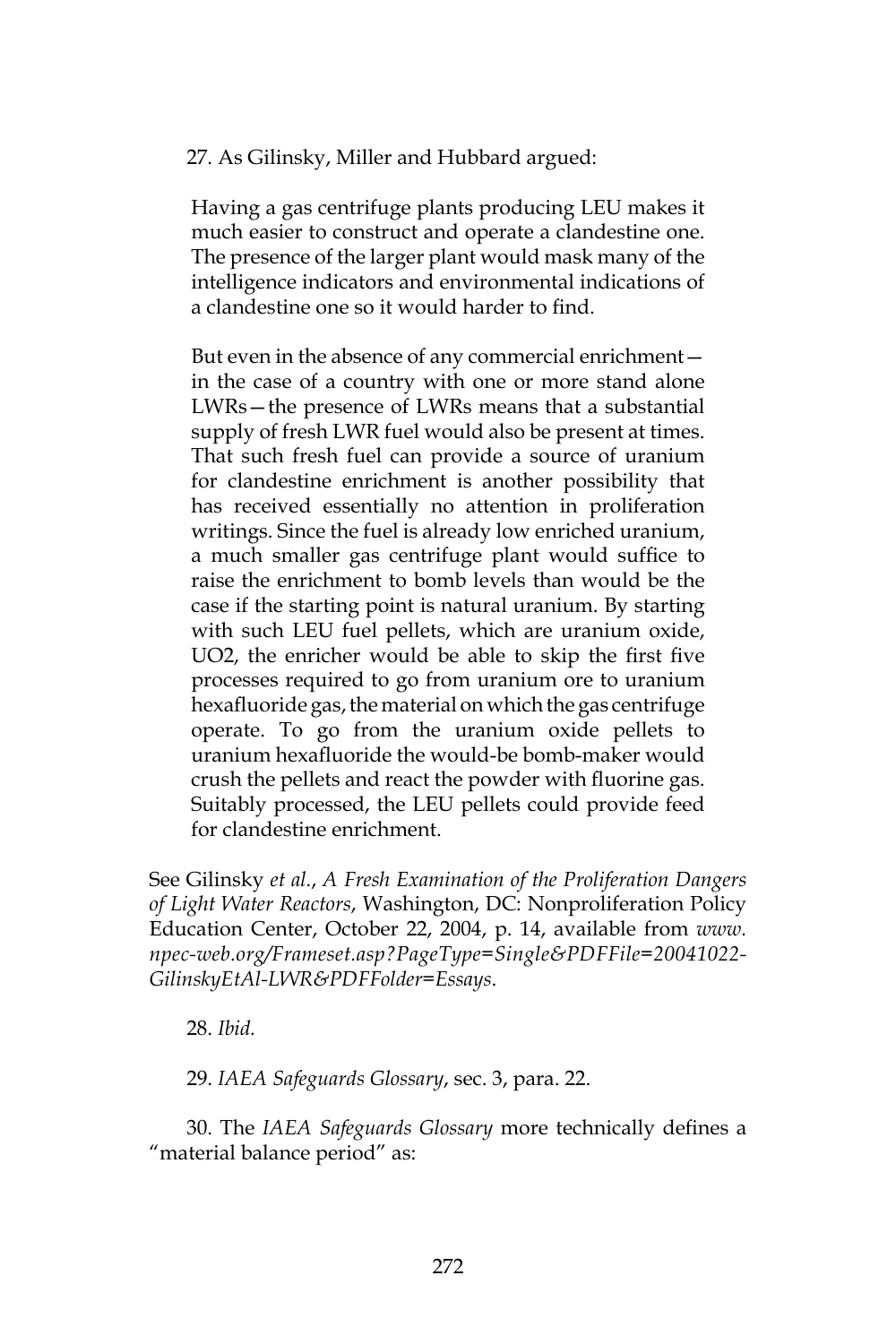Under an INFCIRC/153-type safeguards agreement, the term is used to refer to the time between two consecutive physical inventory takings (PITs) as reflected in the State's material balance report. Under an INFCIRC/66 type safeguards agreement, the term is used to refer to what more accurately should be called the book balance period, since the beginning and the ending dates of the period are not necessarily linked to PITs.

See *ibid.*, sec. 6, para. 47.

31. *Ibid.*, sec. 3, para. 10.

32. *Ibid.*, sec. 3, para. 24, emphasis added.

33. *Ibid.*, sec. 3, para. 23, emphasis added.

34. *Ibid.*, sec. 5, para. 28.

35. *Ibid.*, sec. 3, para. 17.

36. As Marvin M. Miller explained in 1990:

A relevant example is the planned 800 tonne/yr Rokkasho reprocessing facility at Aomori in Japan. Assuming that: (1) the plant processes spent fuel with an average total plutonium content of 0.9%, (2) the error in measuring the MUF [material unaccounted for], specified by (MUF), is dominated by the error in measuring the plutonium input, and is equal to 1% of this input, and, (3) the material balance calculation is done once a year, then the absolute value of (MUF) = 72 kg of Pu/yr. It is straightforward to show that the minimum amount of diverted plutonium which could be distinguished from this measurement "noise" with detection and false alarm probabilities of 95% and 5%, respectively, is 3.3 (MUF, or 246 kg in this example, equivalent to more than 30 significant quantities.

See Miller, "Are IAEA Safeguards on Plutonium Bulk-Handling Facilities Effective?"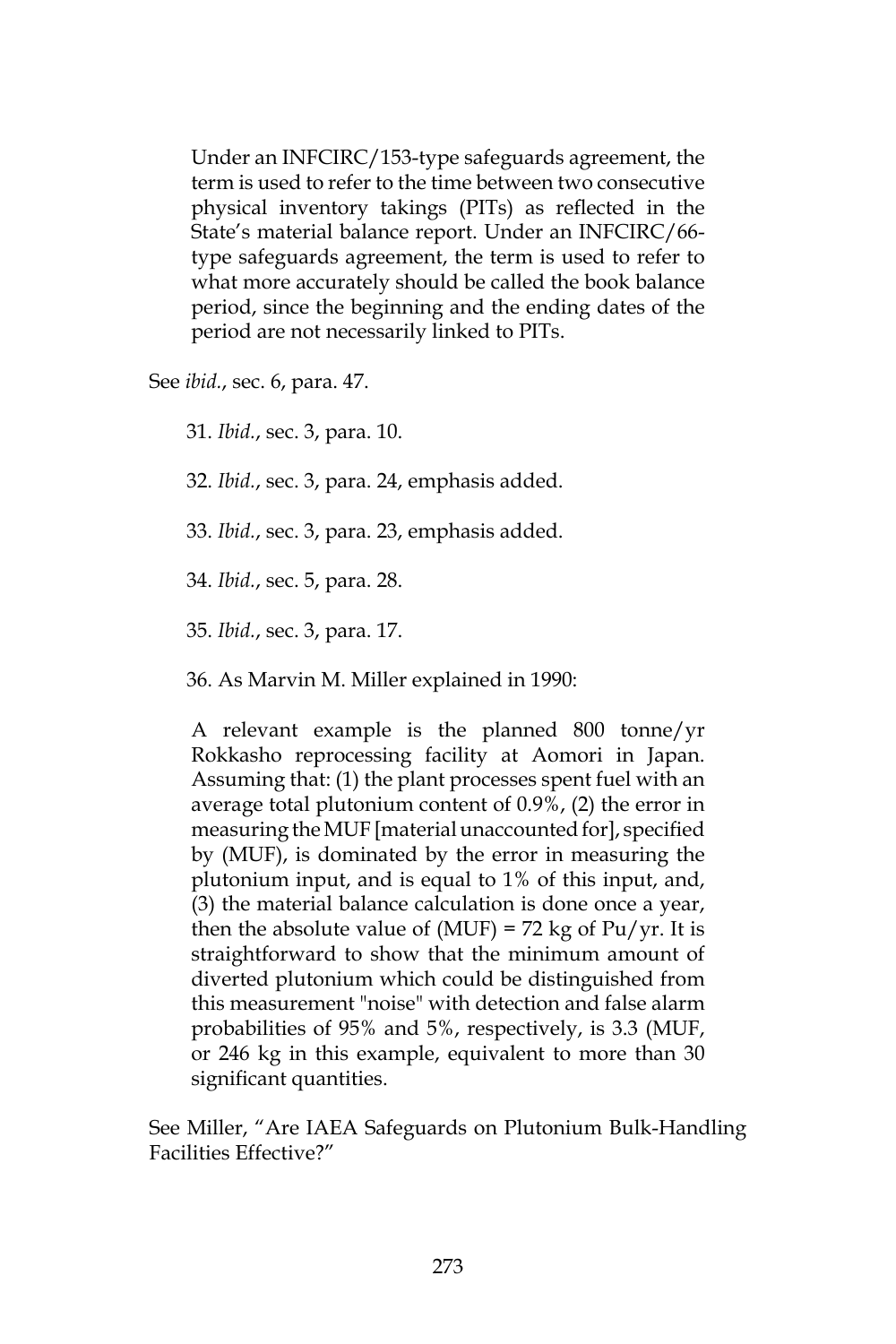37. Paul Leventhal, "Safeguards Shortcomings: A Critique."

38. Pierre Goldschmidt, "The Nuclear Non-proliferation Regime: Avoiding the Void," Washington, DC: Nonproliferation Policy Education Center, February 28, 2006, p. 3, available from *www.npec-web.org/Frameset.asp?PageType=Single&PDFF ile=Paper060221%20Goldschmidt%20-%20The%20Nuclear%20 Non-proliferation%20Regime%20-%20Avoiding%20the%20 Void&PDFFolder=Essays*.

39. Edwin S. Lyman, "Can Nuclear Fuel Production in Iran and Elsewhere Be Safeguarded Against Diversion?" an essay presented at "After Iran: Safeguarding Peaceful Nuclear Energy," London, UK, October 2005, p. 7, available from *www.npec-web.org/ Frameset.asp?PageType=Single&PDFFile=Paper050928LymanFuelSa feguardDiv&PDFFolder=Essays*.

40. *Ibid.*, p. 15.

41. For background on the issue of IAEA resources, see Thomas Shea, "Financing IAEA Verification of the NPT," a paper presented to "Assessing the IAEA's Ability to Verify the NPT," Paris, France, November 12-13, 2006, available from *www.npecweb.org/Essays/20061113-Shea-FinancingIAEAVerification.pdf*.

42. Table 3 is adapted from Henry D. Sokolski, "Clarifying and Enforcing the Nuclear Rules," prepared testimony before "Weapons of Mass Destruction: Current Nuclear Proliferation Challenges," a hearing before the Committee on Government Reform's Subcommittee on National Security, Emerging Threats, and International Relations, U.S. House of Representatives, September 6, 2006 p. 3, note 2, available from *www.npec-web. org/Frameset.asp?PageType=Single&PDFFile=20060921-FINAL-Sokolski-TestimonyHouseSubcommittee&PDFFolder=Testimonies*.

43. ElBaradei, "Addressing Verification Challenges."

44. Fred C. Iklé, *How Nations Negotiate,* New York Praeger, 1964, p. 15.

45. *Ibid.*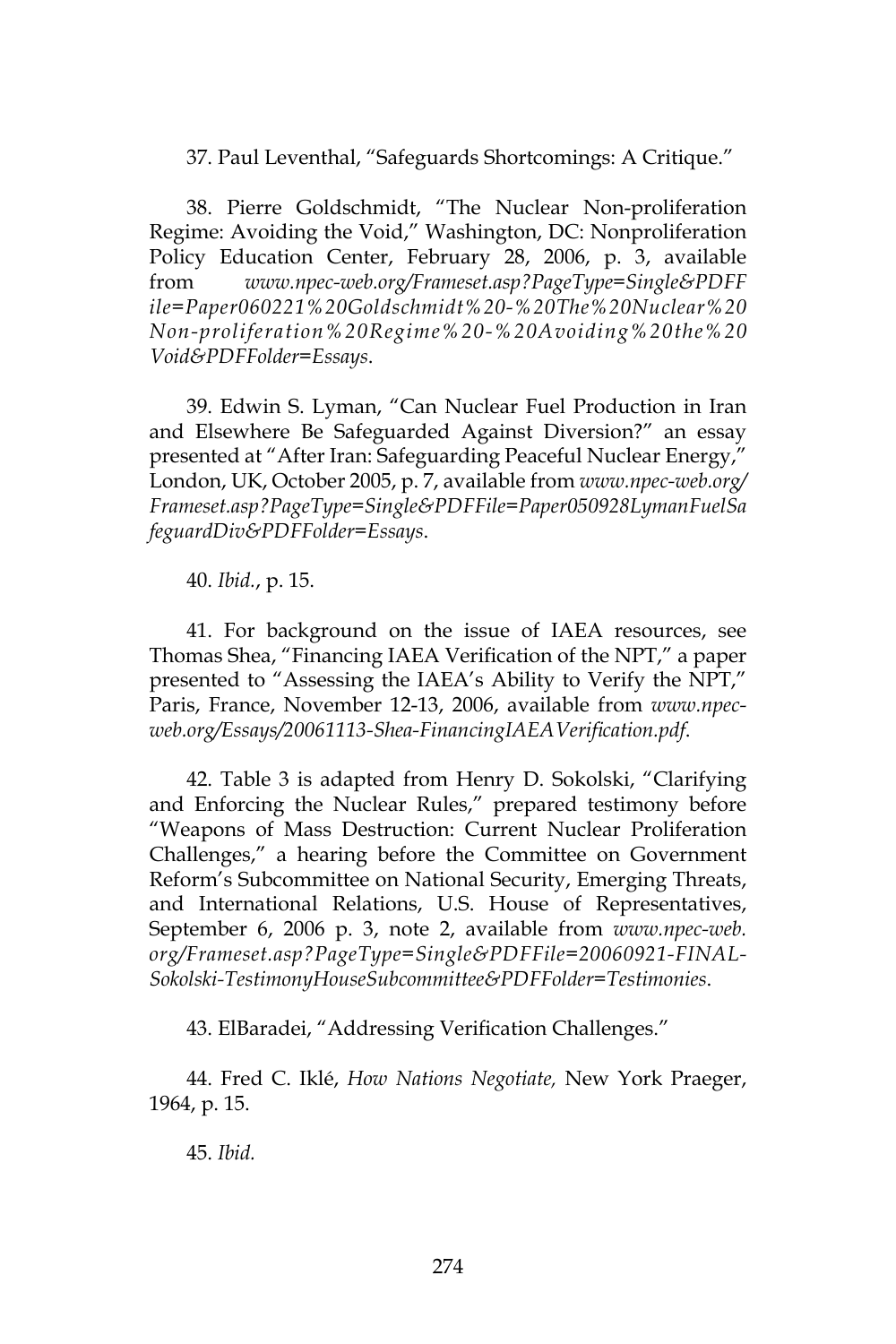46. Vienna Convention on the Law of Treaties, May 23, 1969, entered into force on January 27, 1980, 1155 UNT.S. 331 (hereafter VCLT). Although the U.S. Government is not a party to the VCLT, the *Restatement (Third) of Foreign Relations Law of the United States* notes that the VCLT "represents generally accepted principles and the United States has also appeared willing to accept them despite differences of nuance and emphasis." See *Restatement (Third) of Foreign Relations Law of the United States*, Washington, DC: American Law Institute, 1987, Part III, Ch. 3, Sec. 325, Comment a.

47. *Ibid*., Art. 31, para. 1.

48. *Ibid*., Art. 32.

49. There are a number of histories of the negotiations that led eventually to the NPT. For examples of unclassified histories, see U.S. Arms Control and Disarmament Agency, *International Negotiations on the Treaty on the Nonproliferation of Nuclear Weapons*, Publication No. 48, Washington, DC: U.S. Government Printing Office, January 1969; Mohamed Ibrahim Shaker, *The Treaty on the Non-Proliferation of Nuclear Weapons: A Study Based on the Five Principles of UN General Assembly Resolution 2028, XX,* Doctoral Dissertation, Geneva, Switzerland: University of Geneva, Department of Political Science, 1976; Arthur Steiner, "Article IV and the 'Straightforward Bargain'," PAN Heuristics Paper 78- 832-08, in Wohlstetter, *et al.*, *Towards a New Consensus on Nuclear Technology*, Vol. II, Supporting Papers, ACDA Report No. PH-78-04-832-33, Marina del Rey, CA: Pan Heuristics, 1979, pp. 1-8; Eldon V. C. Greenberg, "NPT and Plutonium: Application of NPT Prohibitions to 'Civilian' Nuclear Equipment, Technology, and Materials Associated with Reprocessing and Plutonium Use," Washington, DC: Nuclear Control Institute, 1984, Revised May 1993; Henry D. Sokolski, *Best of Intentions: America's Campaign Against Strategic Weapons*, Westport, CT: Praeger, 2001; and Paul Lettow, "Fatal Flaw? The NPT and the Problem of Enrichment and Reprocessing," unpublished essay, April 27, 2005. In addition, a number of declassified histories of the NPT negotiations, which were written from the institutional viewpoints of various U.S. Government agencies, are now available. For example, see U.S. Arms Control and Disarmament Agency, *The U.S. Arms Control and Disarmament Agency during the Johnson Administration*, Volume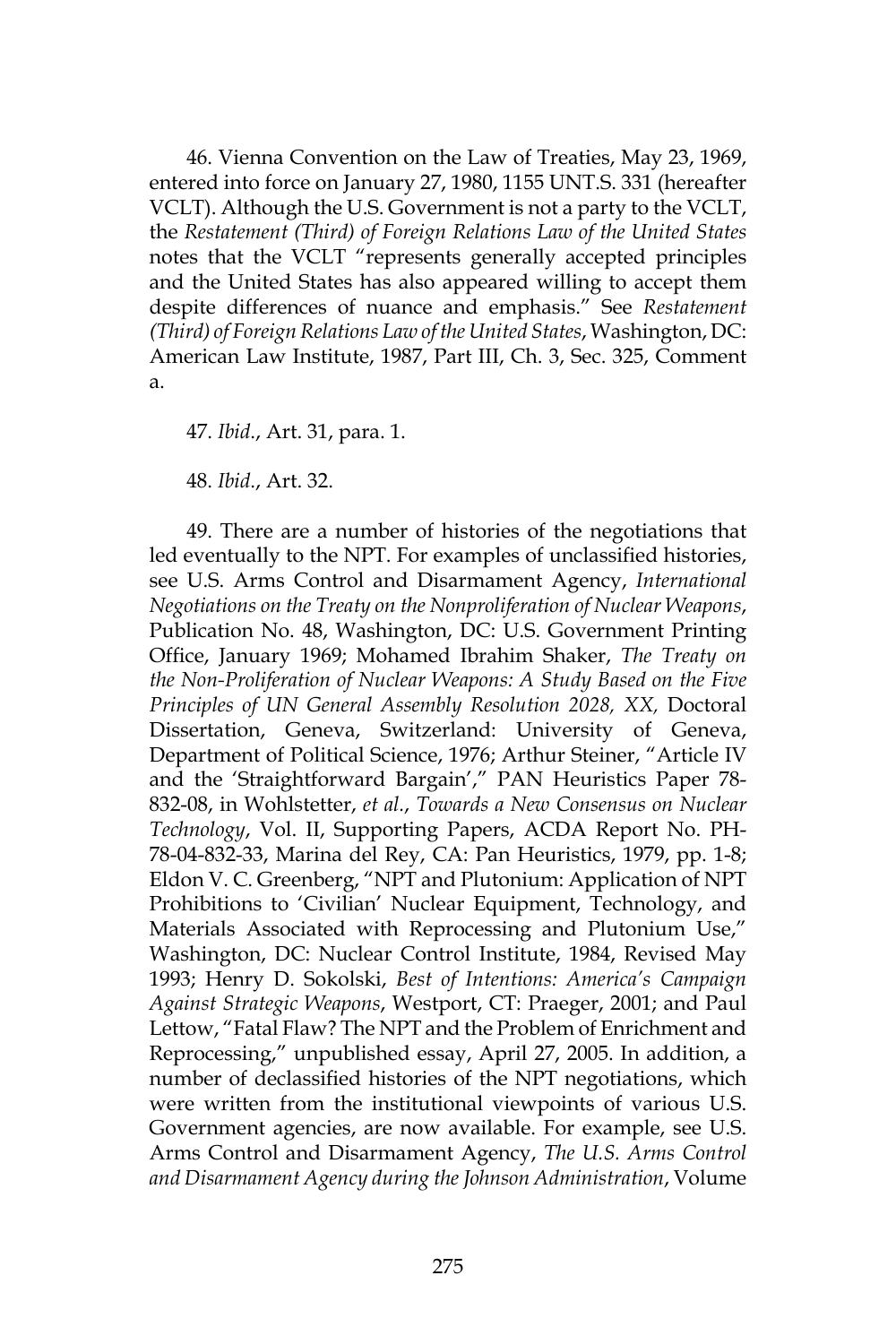I: "Summary and Analysis of Principal Developments," undated, circa 1969, CONFIDENTIAL, Declassified on August 21, 1992, DDRS No. CK3100005560; ACDA, *The U.S. Arms Control and Disarmament Agency during the Johnson Administration*, Volume II: "Policy and Negotiations," Part B: "Non-Proliferation of Nuclear Weapons," January 2, 1969, SECRET/NOFORN, Declassified on March 22, 1999, DDRS No. CK3100152990; and U.S. Atomic Energy Commission, *The Atomic Energy Commission during the Administration of Lyndon B. Johnson*, *November 1963-January 1969,* Volume I: "Administrative History," Part II, undated, circa 1969, SECRET, Declassified May 10, 1994, DDRS No. CK3100062802, *esp.* Chapter 9, "Negotiation of the Nonproliferation Treaty."

50. The Eighteen Nation Disarmament Committee (ENDC) grew out of the so-called Ten Nation Committee on Disarmament (TNCD). The TNCD was formed in late 1959 through an agreement among the United States, USSR, Britain, and France. It consisted of five nations from the West: the United States, Britain, France, Canada, and Italy; and five nations from the Soviet bloc: the USSR, Bulgaria, Czechoslovakia, Poland, and Romania. See "Four-Power Communiqué on Disarmament Negotiations," September 7, 1959, in U.S. Department of State, Bureau of Public Affairs, Historical Office, *Documents on Disarmament, 1945-1959*, Vol. 2 of 2, 1957- 1959, Publication No. 7008, Washington, DC: U.S. Government Printing Office, August 1960, pp. 1441-1442. In late 1960, after negotiations in the TNCD had stalled, the USSR proposed adding five states—namely, Ghana, India, Indonesia, Mexico, and the United Arab Republic—to the TNCD. The United States, however, did not endorse the proposal, and instead criticized the USSR for walking out of TNCD negotiations earlier in the year. See "Soviet Draft Resolution Submitted to the General Assembly: Enlargement of the Ten Nation Committee on Disarmament," September 26, 1960, in U.S. Department of State, Bureau of Public Affairs, Historical Office, *Documents on Disarmament, 1960*, Publication No. 7172, Washington, DC: U.S. Government Printing Office, July 1961, pp. 250-251, and p. 250, note 1. In mid-1961, though, the United States proposed to the USSR that the TNCD be expanded to include 20 members. See "United States Memorandum Submitted During the Bilateral Talks with the Soviet Union: Composition of the Disarmament Forum," July 29, 1961, in U.S. Arms Control and Disarmament Agency, *Documents on Disarmament, 1961*, Publication No. 5, Washington, DC: U.S.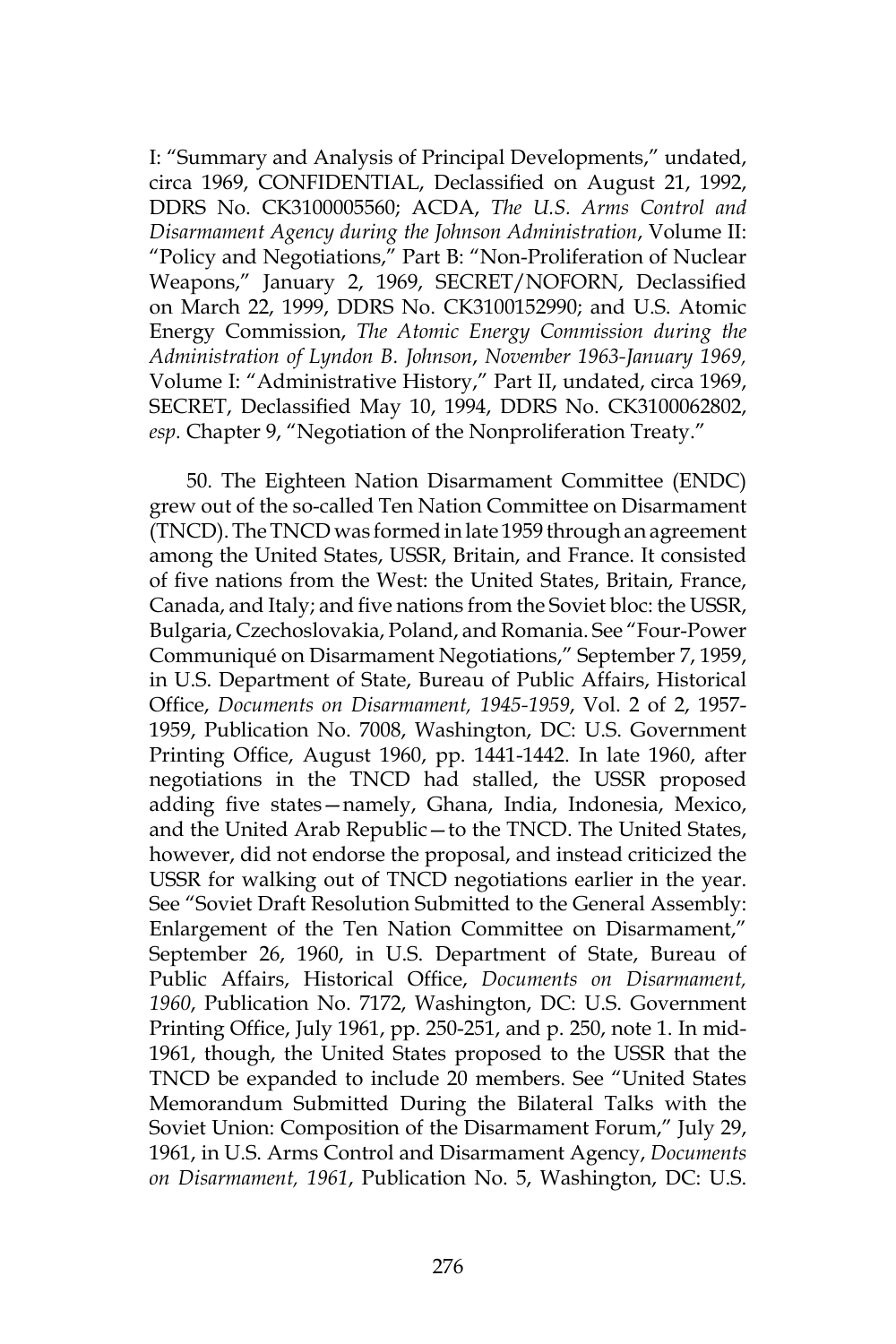Government Printing Office, August 1962, pp. 271-273. The Soviet Union initially rejected this proposal, however. See "Statement by the Soviet Government on the Bilateral Talks," September 22, 1961, *ibid.*, pp. 444-458. In mid-to-late 1961, the United States nevertheless pushed this proposal in the UN General Assembly. See "Statement by the United States Representative (Stevenson) to the First Committee of the General Assembly," November 15, 1961, in *ibid.*, pp. 616-631.

51. By late 1961, the United States and USSR were able to agree to an expanded Eighteen Nation Disarmament Committee, which would include the original 10 members of the Ten Nation Committee on Disarmament, plus eight nonaligned members namely, Brazil, Burma, Ethiopia, India, Mexico, Nigeria, Sweden, and the United Arab Republic. The UN General Assembly endorsed the proposed ENDC with a resolution. See "General Assembly Resolution 1722 (XVI): Question of Disarmament," December 20, 1961, available from *www.un.org/documents/ga/ res/16/ares16.htm*.

52. UN General Assembly Resolution 1722 (XVI) endorsed the formation of ENDC, and recommended that it resume negotiations on an agreement for "general and complete disarmament under effective international control." See "General Assembly Resolution 1722 (XVI): Question of Disarmament," December 20, 1961, in *ibid.*

53. At the opening of the ENDC's eighth session, the United States called for delegations to focus instead on concluding a nuclear nonproliferation treaty consistent with UN General Assembly Resolution 1665 (XVI) also known as "the Irish Resolution." See "Statement by ACDA Director Foster to the Eighteen Nation Disarmament Committee," ENDC/PV. 218, July 27, 1965, in U.S. Arms Control and Disarmament Agency, *Documents on Disarmament, 1965*, Publication No. 34, Washington, DC: U.S. Government Printing Office, December 1966, pp. 281- 286. For the Irish Resolution's text, see "General Assembly Resolution 1665 (XVI): Prevention of the Wider Dissemination of Nuclear Weapons," December 4, 1961, available from *www. un.org/documents/ga/res/16/ares16.htm*. For background on how, in the aftermath of Communist China's 1964 nuclear detonation, the U.S. Government came to view the conclusion of a nuclear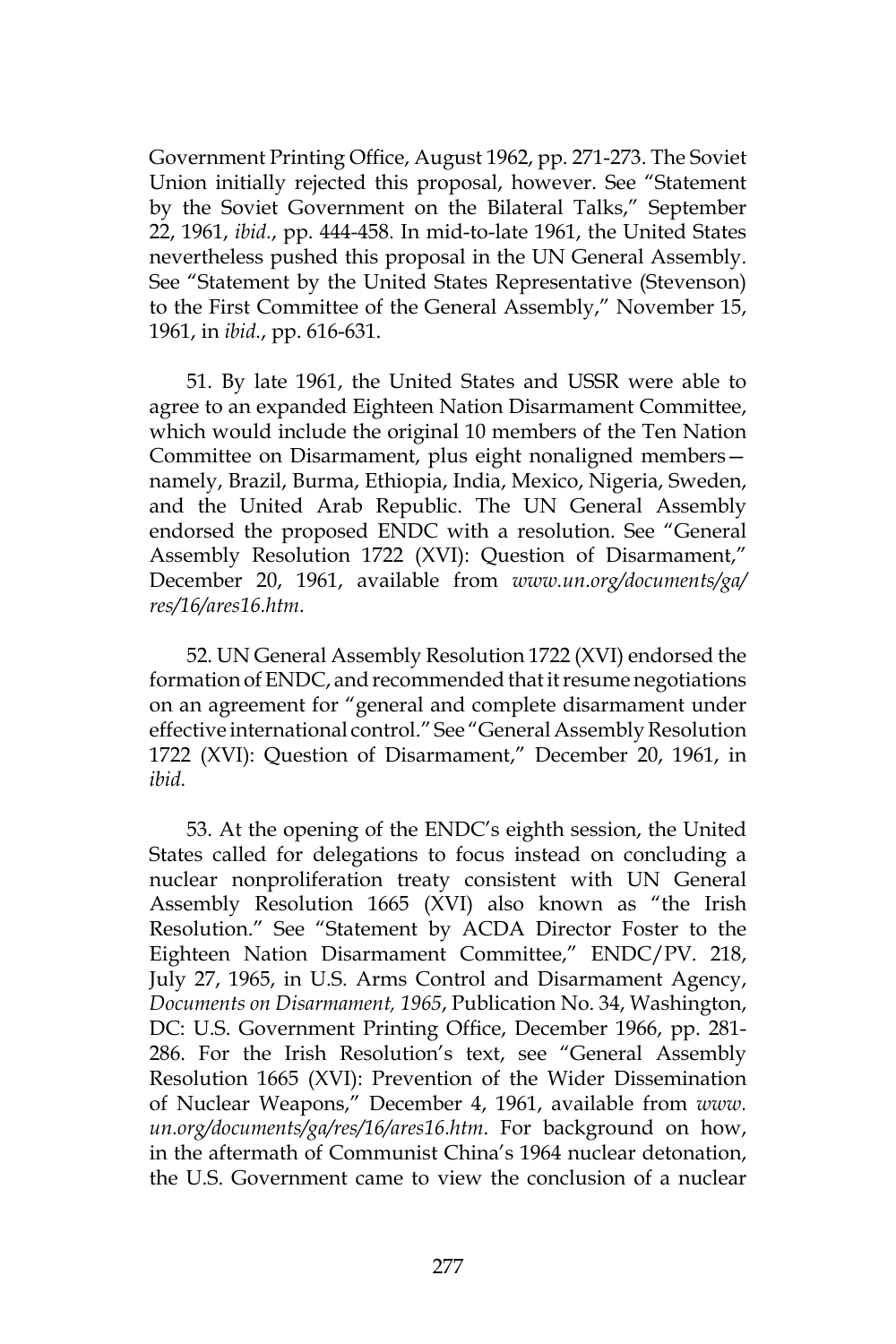nonproliferation treaty as an urgent priority, see "Report by the Committee on Nuclear Proliferation" (Gilpatric Committee), January 21, 1965, in U.S. Department of State, *Foreign Relations of the United States*, Vol. 11, No. 64, Washington, DC: U.S. Government Printing Office, 1997, available from *www.state.gov/ www/about\_state/history/vol\_xi/g.html*. For a more recent historical account of the Gilpatric Committee's role in changing the Johnson Administration's nonproliferation policy, see Frank J. Gavin, "Blasts from the Past: Proliferation Lessons from the 1960s," *International Security*, Vol. 29, No. 3, Winter 2004/05, pp. 112-113.

54. *Treaty for the Prohibition of Nuclear Weapons in Latin America and the Caribbean*, February 14, 1967, entered into force April 22, 1968, 634 UNT.S. 326, Art. 17. (Hereafter Treaty of Tlatelolco.)

55. "From U.S. Embassy, Mexico, Telegram No. 2419," U.S. Department of State, February 13, 1967, CONFIDENTIAL, Declassified on January 3, 1980, DDRS Document No. CK3100432606.

56. "Redraft of Possible Non-Proliferation Treaty Formations," U.S. Department of State, April 17, 1967, SECRET, Declassified on April 14, 1999, DDRS Document No. CK3100472688.

57. U.S. Arms Control and Disarmament Agency, *The U.S. Arms Control and Disarmament Agency during the Johnson Administration*, Volume I: "Summary and Analysis of Principal Developments," undated, circa 1969, CONFIDENTIAL, Declassified on August 21, 1992, DDRS No. CK3100005560, p. 56.

58. "Draft Treaty on the Nonproliferation of Nuclear Weapons," ENDC/192 (U.S. submission) and ENDC/193 (USSR submission), August 24, 1967, in *U.S. Arms Control and Disarmament Agency, Documents on Disarmament, 1967*, Publication No. 46, Washington, DC: U.S. Government Printing Office, July 1968, pp. 394-395.

59. Mexico's working paper proposed the following formulation for Article IV:

1. Nothing in this Treaty shall be interpreted as affecting the inalienable right of all the Parties to the Treaty to develop research, production, and use of nuclear energy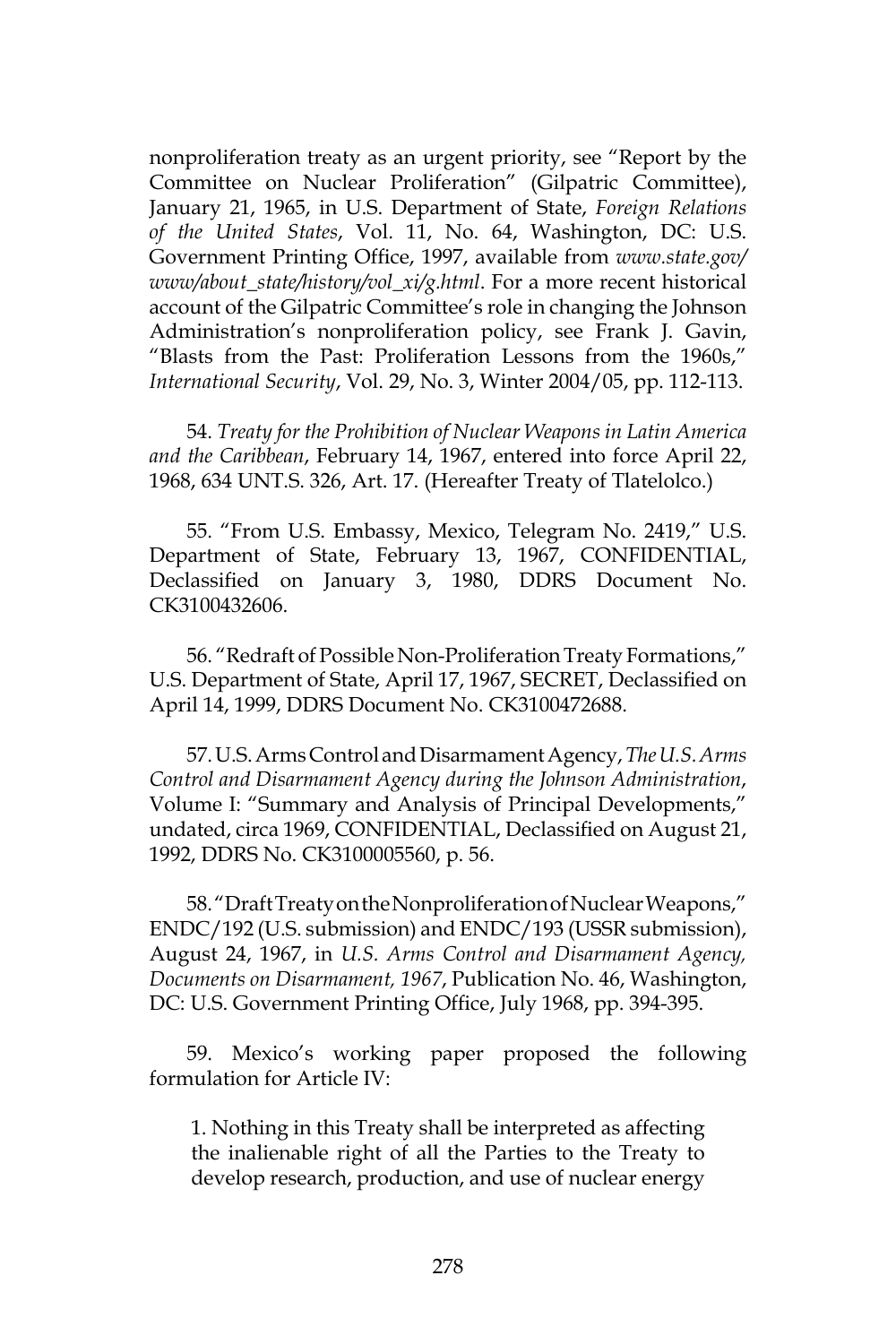for peaceful purposes without discrimination and in conformity with Articles I and II of this Treaty.

2. All the Parties to this Treaty have the right to participate in the fullest possible exchange of scientific and technological information on the peaceful uses of nuclear energy. Those Parties that are in a position to do so, have *the duty* to contribute, according to their ability, alone or in cooperation with other States or international organizations, to the further development of the production, industries, and other applications of nuclear energy for peaceful purposes, especially in the territories of non-nuclear-weapon States (emphasis added).

See "Mexican Working Paper Submitted to the Eighteen Nation Disarmament Committee: Suggested Additions to Draft Nonproliferation Treaty," ENDC/196, September 19, 1967, in U.S. Arms Control and Disarmament Agency, *Documents on Disarmament, 1967*, Publication No. 46, Washington, DC: U.S. Government Printing Office, July 1968, pp. 394-395. Mexico's working paper was cited by Eldon V. C. Greenberg, "The NPT and Plutonium: Applications of NPT Prohibitions to 'Civilian' Nuclear Equipment, Technology, and Materials Associated with Reprocessing and Plutonium Use," Washington, DC: Nuclear Control Institute, 1984, Revised May 1993, p. 16 and note 63, available from *www.nci.org/03NCI/12/NPTandPlutonium.pdf*.

60. Romania's working paper proposed the inclusion of the following language in the treaty's preamble: "Affirming *the absolute right* of all States, whether they possess nuclear weapons or not, to undertake research on the peaceful applications of nuclear energy and to use nuclear energy for peaceful purposes, both now and in the future, on the basis of equality and without any discrimination" (emphasis added). See "Romanian Working Paper Submitted to the Eighteen Nation Disarmament Committee: Amendments and Additions to the Draft Nonproliferation Treaty," ENDC/199, October 19, 1967, in U.S. Arms Control and Disarmament Agency, *Documents on Disarmament, 1967*, pp. 525-526.

61. Brazil's proposed amendments suggested that Article IV contain the following language: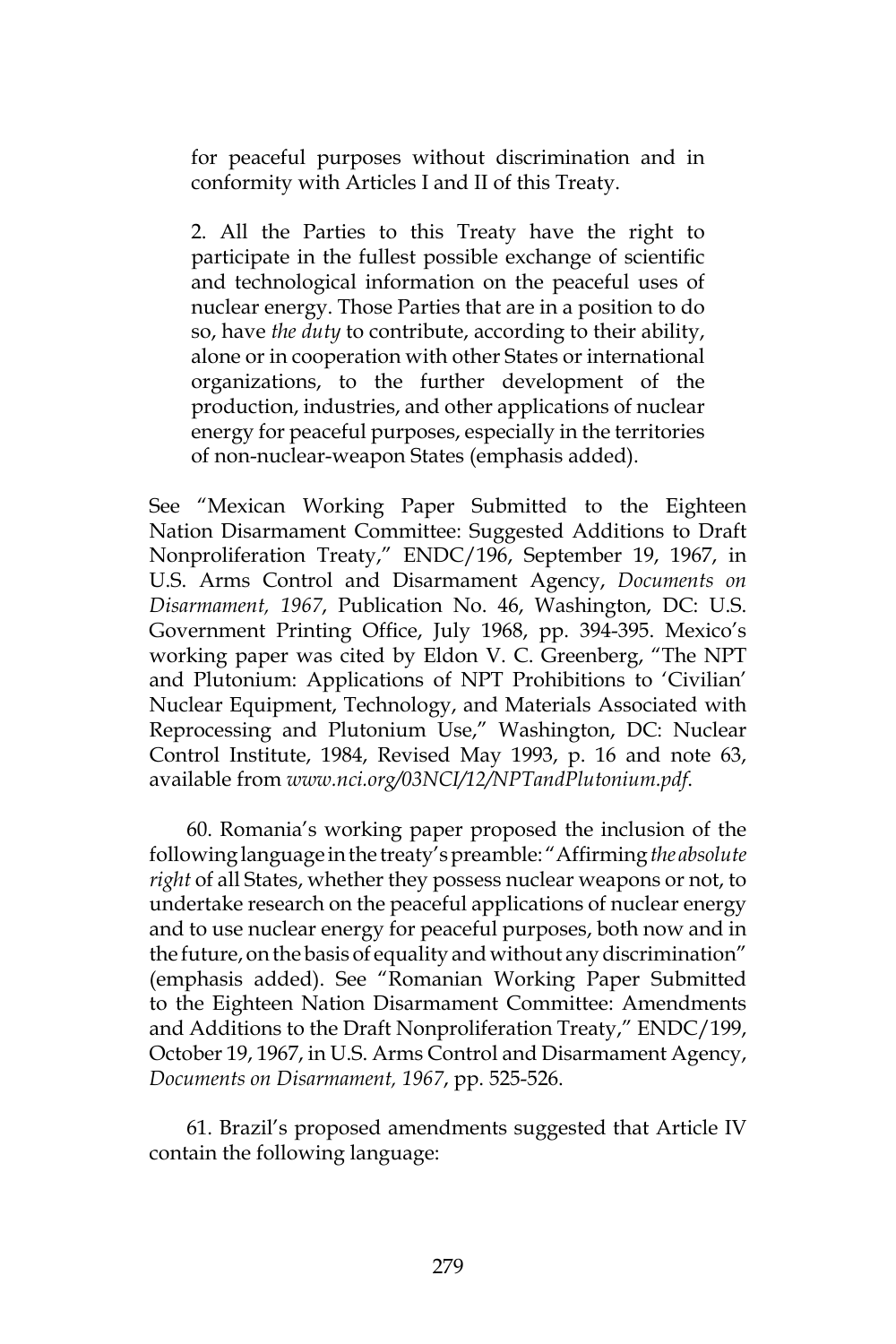Nothing in this Treaty shall be interpreted as affecting the inalienable right of all the Parties to the Treaty to develop, alone or in cooperation with other States, research, production, and use of nuclear energy for peaceful purposes, *including nuclear explosive devices for civil uses*, without discrimination, as well as the right of the Parties to participate in the fullest possible exchange of information for, and to contribute or in cooperation with other States to, the further development of the applications of nuclear energy for peaceful purposes (emphasis added).

See "Brazilian Amendments to the Draft Nonproliferation Treaty," ENDC/201, October 31, 1967, in *ibid.*, p. 546.

62. In early November 1967, the Nigerian delegation proposed the following amendments to Article IV:

#### ARTICLE IV A:

Each Party to the Treaty undertakes to cooperate directly or through the IAEA, in good faith and according to its technological and/or material resources, with any other State or group of States Party to this Treaty in the development and advancement of nuclear technology for peaceful purposes, and in the fullest possible exchange of scientific and technological information on the peaceful uses of nuclear energy.

The nuclear weapon States Party to this Treaty shall make available through the IAEA, to all non-nuclear weapon Parties, full scientific and technological information on the peaceful applications of nuclear energy accruing from research on nuclear explosive devices.

The nuclear weapon States Party to the Treaty shall also provide facilities for scientists from non-nuclear weapon countries Party to the Treaty to collaborate with their scientists working on nuclear explosive devices, in order to narrow the intellectual gap which will be created in that field as a result of restrictions imposed by this Treaty on non-nuclear weapon States.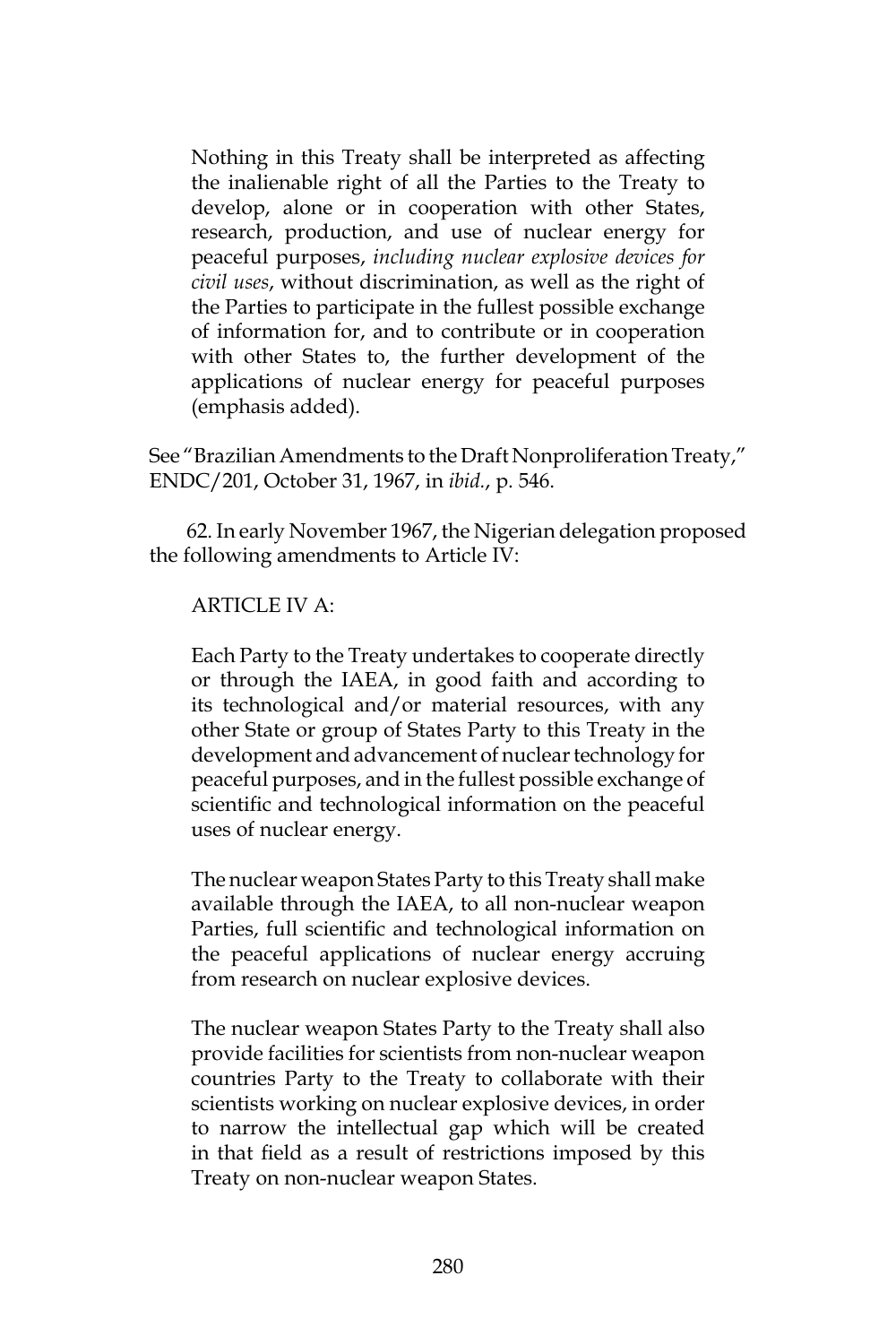#### ARTICLE IV B:

Each Party to the Treaty undertakes to communicate annually to the IAEA, full information on the nature, extent and results of its cooperation with any other Party or group of Parties, in the development of nuclear energy for peaceful purposes. The Reports so received by the IAEA shall be circulated by the Agency to all the Parties to the Treaty.

#### ARTICLE IV C:

Each Party to this Treaty shall take necessary legal and administrative steps to ensure that all organisations working on the development of nuclear energy in territory under its jurisdiction do so conformity with the aims and provisions of the Treaty.

See "Nigerian Working Paper Submitted to the Eighteen Nation Disarmament Committee: Additions and Amendments to the Draft Nonproliferation Treaty," ENDC/202, November 2, 1967, in *ibid.*, p. 558.

63. "Spanish Memorandum to the Co-Chairman of the ENDC," ENDC/210, February 8, 1968, in U.S. Arms Control and Disarmament Agency, *Documents on Disarmament, 1968*, Publication No. 52, Washington, DC: U.S. Government Printing Office, September 1969, p. 40. Spain's memorandum was cited by Greenberg, "The NPT and Plutonium," p. 16 and note 64.

64. Brazil proposed that Article IV be revised to read:

Nothing in this Treaty shall be interpreted as affecting the inalienable right of all the Parties to the Treaty to develop, along or in cooperation with other States, research, production and use of nuclear energy for peaceful purposes, *including nuclear explosive devices for civil uses*, without discrimination (emphasis added).

See "Brazilian Amendments to the Draft Treaty on Nonproliferation of Nuclear Weapons," ENDC/201/Rev. 2, February 13, 1968,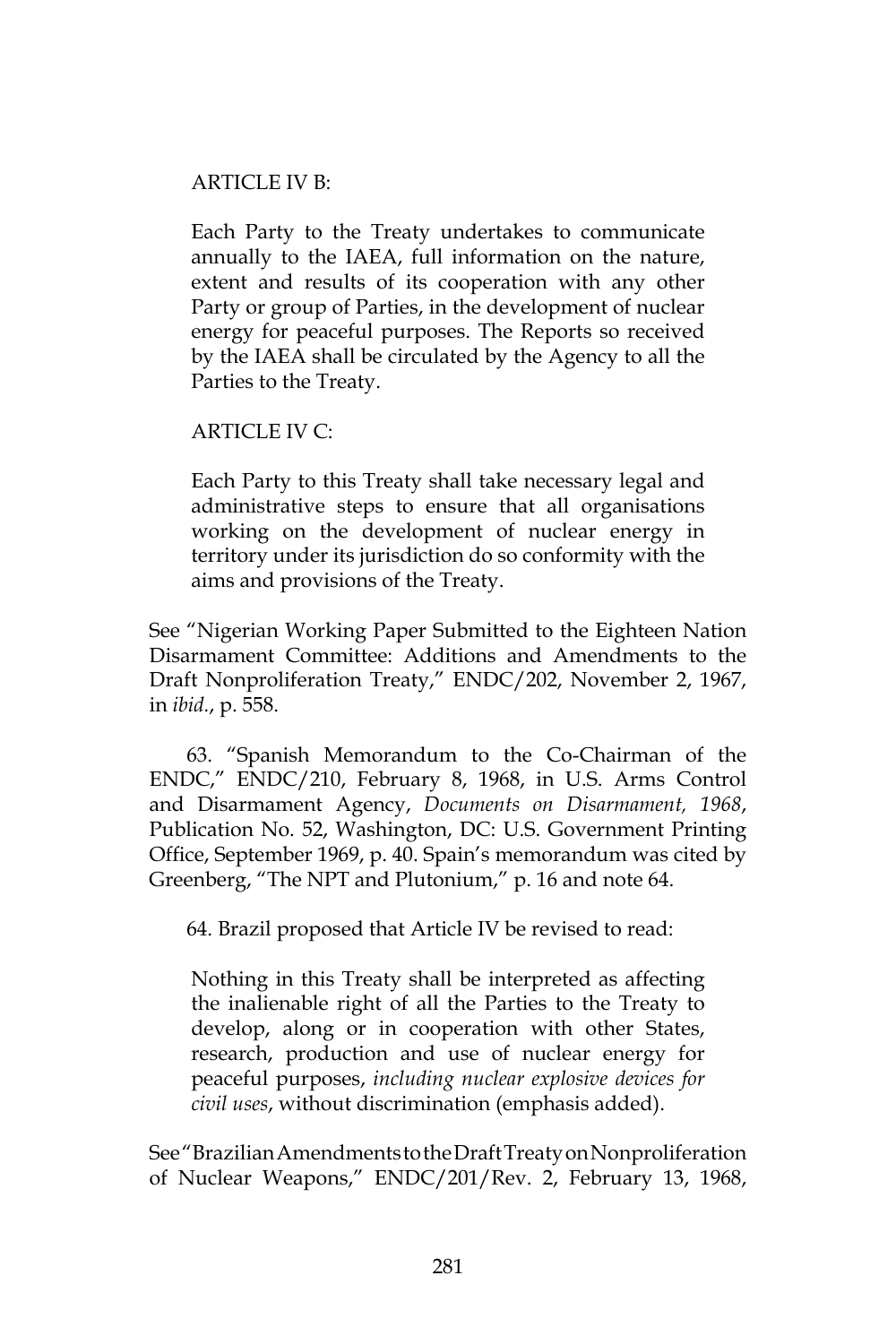in U.S. Arms Control and Disarmament Agency, *Documents on Disarmament, 1968*, p. 64.

65. Italian Working Paper Submitted to the Eighteen Nation Disarmament Committee: Additions and Amendments to Articles IV, VIII, and X of the Draft Nonproliferation Treaty, ENDC/218, February 20, 1968, Corr. 2, February 22, 1968, in *ibid.*, p. 92.

66. Moreover, though the NPT views "nuclear energy for peaceful purposes" through the prism of "inalienable rights," it is worth noting that an "inalienable right" is not an undeniable right. For example, though the *Declaration of Independence* affirms "life, liberty, and the pursuit of happiness" as inalienable rights of man, this affirmation does not imply that the U.S. Government cannot fine, imprison, or even execute an individual if s/he violates certain laws.

67. NPT, Art. III, para. 1.

68. *Ibid.*, Art. III, para. 2.

69. *Ibid.*, Art. III, para. 3.

70. *Ibid.*, Art. IV, para. 1.

71. *Ibid.*, Art. III, para. 1, .

72. The NPT's negotiation history confirms that the "benefitswithout-discrimination" principle is meant to be understood in relation to Article IV. In August 1967, when American delegate William Foster, along with Soviet delegate Alexey Roshchin introduced the first version of what we know today as Article IV, he said that the article's two paragraphs "are *specific elaborations of the principle stated in the preamble* 'that the benefits of peaceful applications of nuclear technology should be available for peaceful purposes to all Parties . . . whether nuclear-weapon or non-nuclear-weapon States'." See "Statement by ACDA Director [William] Foster to the Eighteen Nation Disarmament Committee: Draft Nonproliferation Treaty," ENDC/PV. 325, August 24, 1967, in U.S. Arms Control and Disarmament Agency, *Documents on Disarmament, 1967*, p. 345, emphasis added.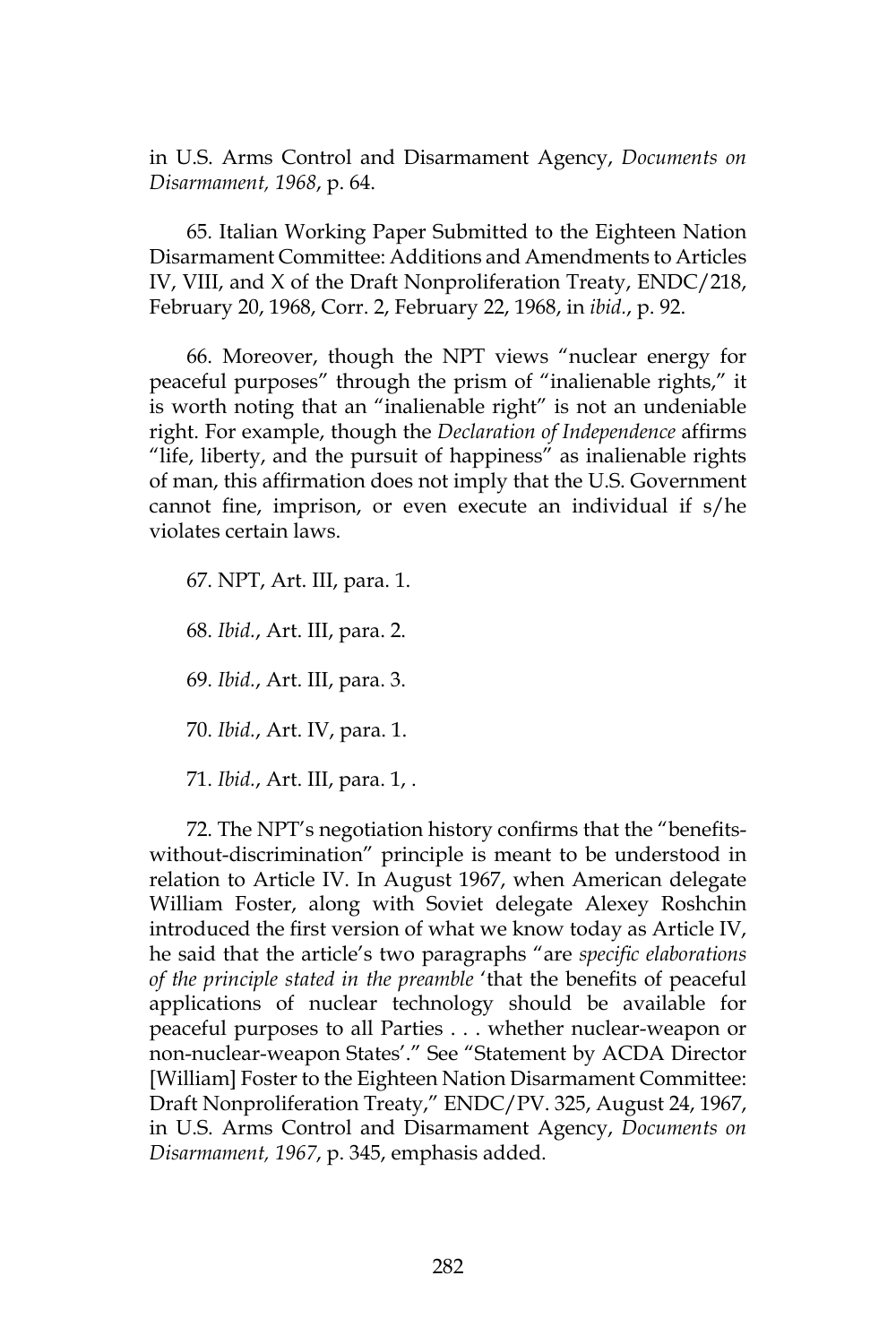73. NPT, preamble, para. 7.

74. *Ibid*., Art. I.

75. *Ibid*., Art. II.

76. Albert Wohlstetter and colleagues stressed this point in studies conducted for a number of U.S. Government agencies in the 1970s. In a 1979 report for ACDA, for example, they argued, "Article IV explicitly states that the inalienable right of all parties to the Treaty to the peaceful use of nuclear energy has to be in conformity with Articles I and II . . . [T]hese Articles are what make the Treaty a treaty against proliferation." See Wohlstetter *et al.*, *Towards a New Consensus on Nuclear Technology*, 1979, pp. 34-35. A few years later, Eldon V. C. Greenberg reiterated this point in a legal memorandum on the NPT's relation to plutonium fuelmaking and use:

There is, in short, a dynamic tension in the Treaty between its prohibitions and its injunctions to cooperate in peaceful uses of nuclear energy. An analysis of the language and history of the NPT, and particularly the key phrase "in conformity with [articles I and II]" in Article IV, paragraph 1, which is the link between the Treaty's promises and its prohibitions, tends to support the conclusion that Articles I, II and IV must be read together in such a way that assistance or activities which are ostensibly peaceful and civilian in nature do not as a practical matter lead to proliferation of nuclear weapons. The NPT, in other words, can and should be read as permitting the evaluation of such factors as proliferation risk, economic or technical justification, and safeguards effectiveness in assessing the consistency of specific or generic types of assistance and activities with the Treaty's restrictions, to ensure that action is not taken in the guise of peaceful applications of nuclear energy under Article IV which in fact is violative of the prohibitions of Articles I and II.

See "The NPT and Plutonium," p. 10.

77. NPT, Art. III, para. 1.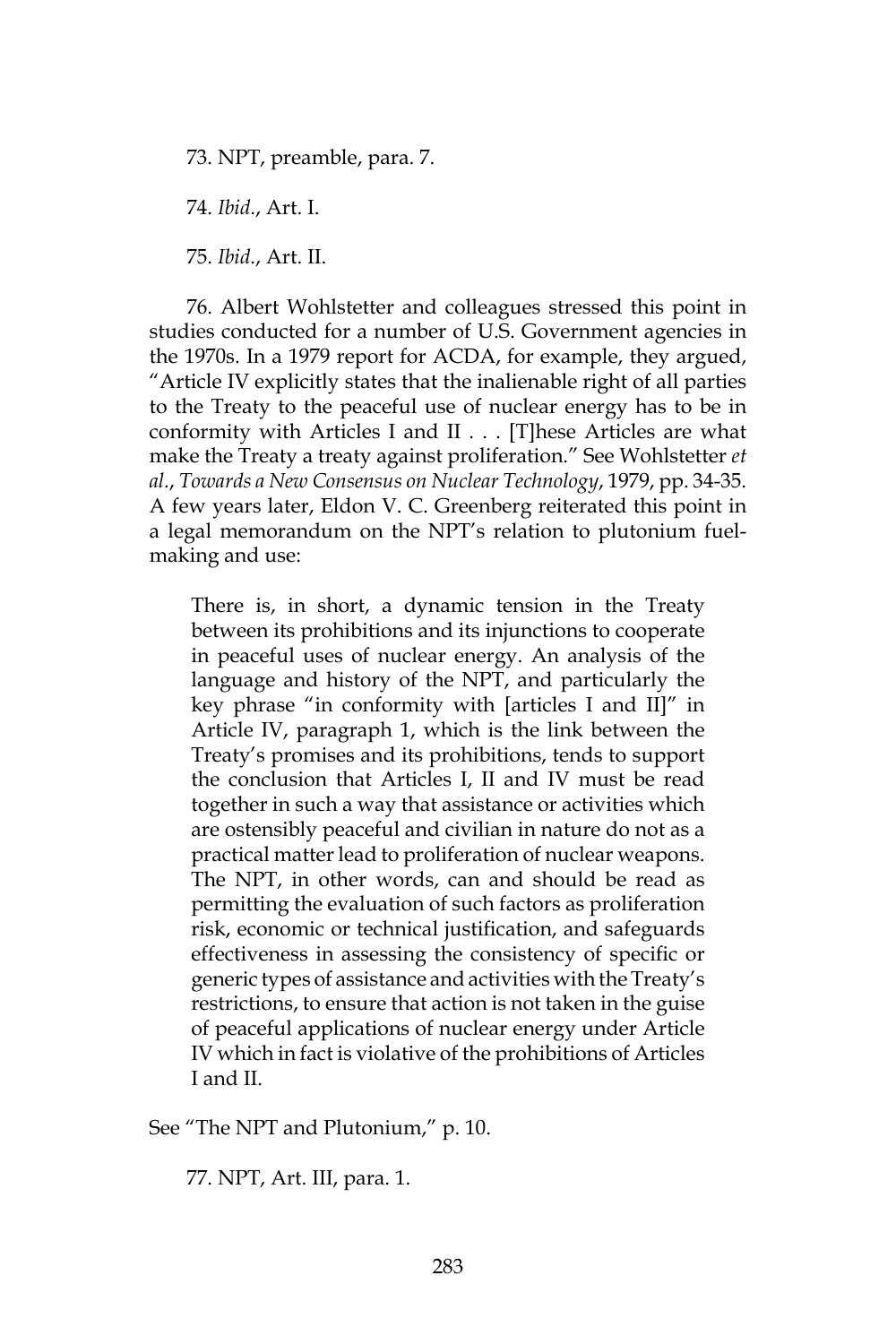78. It is of interest to note that both the 2000 NPT Review Conference and 2006 summit of the Non-Aligned Movement released a politically-binding final documents affirming that "nothing in the Treaty shall be interpreted as affecting the inalienable right of all the parties to the Treaty to develop research, production and use of nuclear energy for peaceful purposes without discrimination and in conformity with articles I, II *and* III of the Treaty." See 2000 Review Conference of the Parties to the Treaty on the Non-Proliferation of Nuclear Weapons, *Final Document,* NPT/CONF.2000/28, Parts I and II, p. 8, para. 2, available from *disarmament2.un.org/wmd/npt/finaldoc. html*; and Fourteenth Summit Conference of the Heads of State or Government of the Non-Aligned Movement, *Final Document*, NAM 2006/Doc.1/Rev.3, September, 16, 2006, para. 95. I am grateful to Andreas Persbo, a nuclear law and policy researcher at the Verification Research, Training and Information Centre (VERTIC) in London, who first drew my attention to this passage of the 2000 NPT Review Conference's *Final Document.*

79. Henry D. Sokolski and George Perkovich, "It's Called *Non*proliferation," *Wall Street Journal*, Apr il 29, 2005, p. A16, available from *www.npec-web.org/Frameset.asp?PageType=Single& PDFFile=OpEd50429ItsCalledNonprolife&PDFFolder=OpEds*; and Perkovich, "Defining Iran's Nuclear Rights," Washington, DC: Carnegie Endowment for International Peace, September 7, 2006, available from *www.carnegieendowment.org/npp/publications/index. cfm?fa=view&id=18687*.

80. NPT, Art. V.

81. Exceptions included Brazil, the government of which had argued before the ENDC that non-nuclear-weapon states should be allowed to develop peaceful nuclear explosive devices. For example, see"Brazilian Amendments to the Draft Nonproliferation Treaty," ENDC/201, October 31, 1967, U.S. Arms Control and Disarmament Agency, *Documents on Disarmament, 1967*, Publication No. 46, Washington, DC: U.S. Government Printing Office, July 1968, p. 546.

82. ENDC/PV. 359, January 25, 1968, p. 6, available from *www.hti.umich.edu/e/endc/*.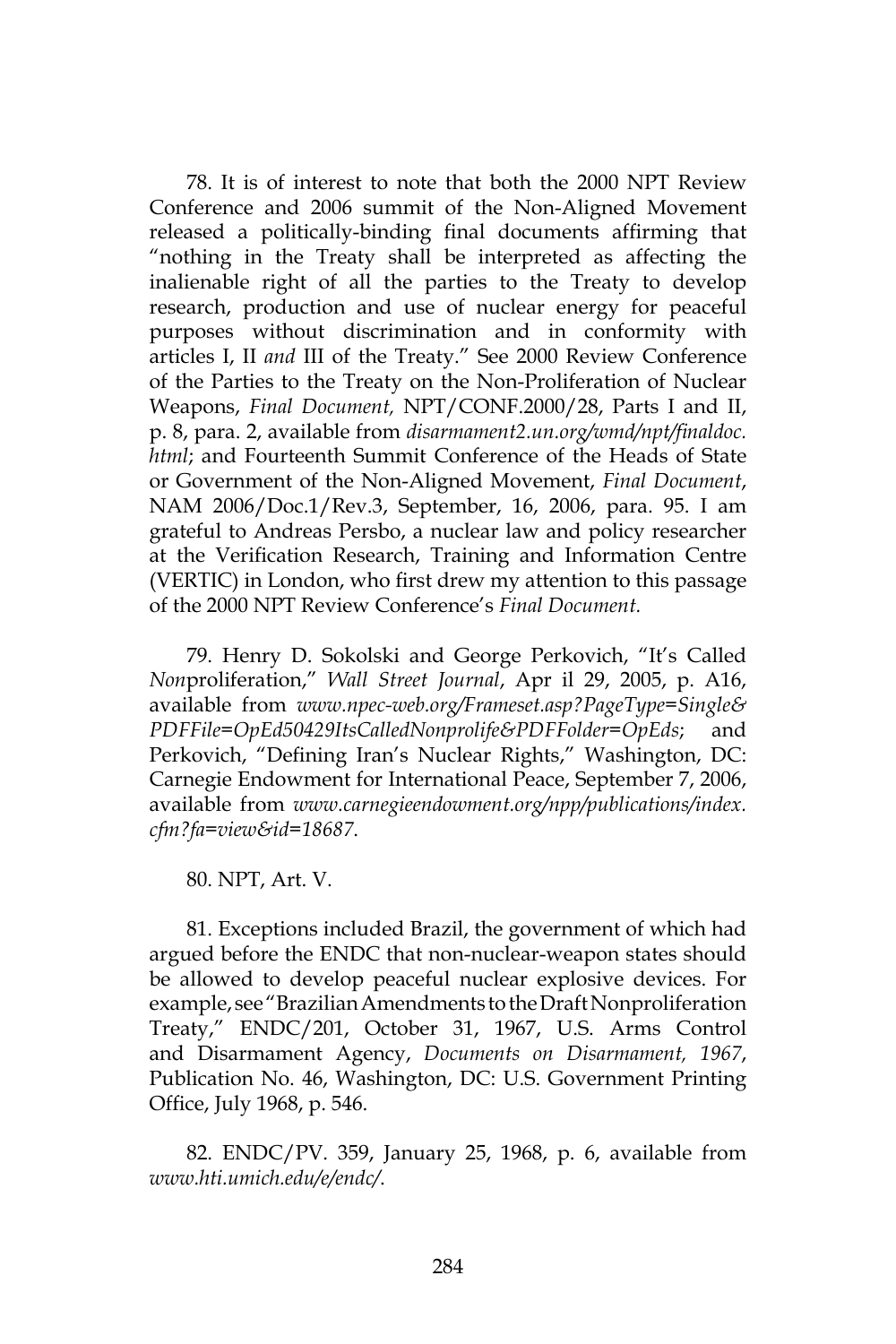83. ENDC/PV. 360, January 30, 1968, p. 7, available from *www.hti.umich.edu/e/endc/*.

84. On the comparative economics and proliferation dangers of PNEs, see Thomas Blau, *Rational Policy-Making and Peaceful Nuclear Explosives*, Doctoral Dissertation, Chicago, IL: University of Chicago, Department of Political Science, December 1972.

85. *Report of Main Committee III*, Treaty on the Nonproliferation of Nuclear Weapons Review and Extension Conference, May 5, 1995, NPT/CONF.1995/MC.III/1, sec. I, para. 2, available from *www.un.org/Depts/ddar/nptconf/162.htm*.

86. *Comprehensive Nuclear-Test-Ban Treaty*, September 10, 1996, 35 I.L.M. 1430.

87. Here I use what I view to be Article IV's three qualifications on the "nuclear energy for peaceful purposes" to which NPT signatories have an "inalienable right" to elaborate Eldon V. C. Greenberg's argument for the specific facts and circumstances under which peaceful nuclear energy should not be permissible:

If the [proliferation] risks are great, if there can be no reasonable civilian justification for particular forms of assistance or activities, and if there can be no certainty that safeguards would be effective with respect to such assistance or activities, then a presumption should arise under the Treaty that such assistance or activities are not for permissible, peaceful purpose but are rather for a weapons or explosive purpose and therefore in violation of Articles I and II. Only in this way can there be any assurance that the NPT's objectives will be achieved.

See Greenberg, "The NPT and Plutonium," p. 13.

88. Eldon V. C. Greenberg's legal memorandum on the NPT and plutonium fuel making argues:

[T]he distinction between permissible and impermissible activities must come down ultimately to quite pragmatic considerations. Activities must not be free from the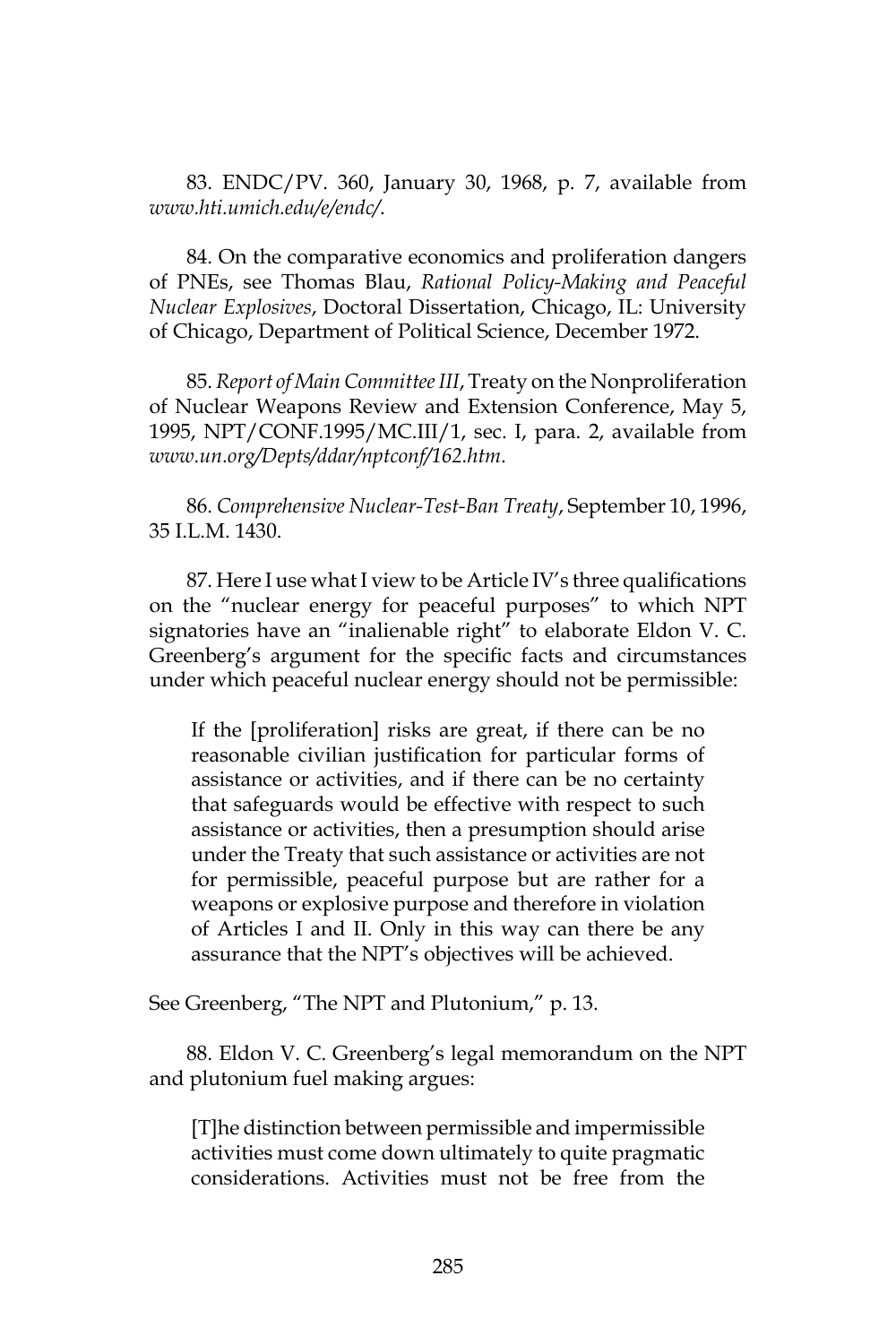Treaty's prohibitions just by virtue of being denominated "peaceful," civilian," power" or "research." The Treaty must be interpreted as viewing proliferation through something more than an "explosive lens." Rather, depending upon the facts and circumstances, assistance and activities relating to declared "peaceful," civilian," "power" or "research" purposes may be subject to the NPT's restrictions, if an evaluation of all the facts and circumstances, including such factors as economic or technical justification or effectiveness of safeguards, would indicate that the legitimacy of the assistance and/ or activity is questionable. Such a pragmatic, rather than a formalistic reading of the Treaty, is most consistent with the overriding purpose of stemming the proliferation of nuclear weapons.

See Greenberg, "The NPT and Plutonium," p. 24.

89. ENDC/PV. 82, September 7, 1962, p. 37, available from *www.hti.umich.edu/e/endc/*. See also "British Paper Submitted to the Eighteen Nation Disarmament Committee: Technical Possibility of International Control of Fissile Material Production," ENDC/60, August 31, 1962, Corr. 1, November 27, 1962, in U.S. Arms Control and Disarmament Agency, *Documents on Disarmament, 1962*, Publication No. 19, Vol. 2 of 2, Washington, DC: U.S. Government Printing Office, November 1963, pp. 834-852.

90. "Statement by the Swedish Representative [Alva Myrdal] to the Eighteen Nation Disarmament Committee: Nonproliferation of Nuclear Weapons," ENDC/PV. 243, February 24, 1966, in U.S. Arms Control and Disarmament Agency, *Documents on Disarmament, 1966*, Publication No. 43, Washington, DC: U.S. Government Printing Office, September 1967, p. 56.

91. ENDC/PV. 250, March 22, 1966, p. 28, available from *www. hti.umich.edu/e/endc/*.

92. NPT, Art. IV, para. 2.

93. As strategist Albert Wohlstetter and colleagues argued in a 1979 report for the U.S. Arms Control and Disarmament Agency: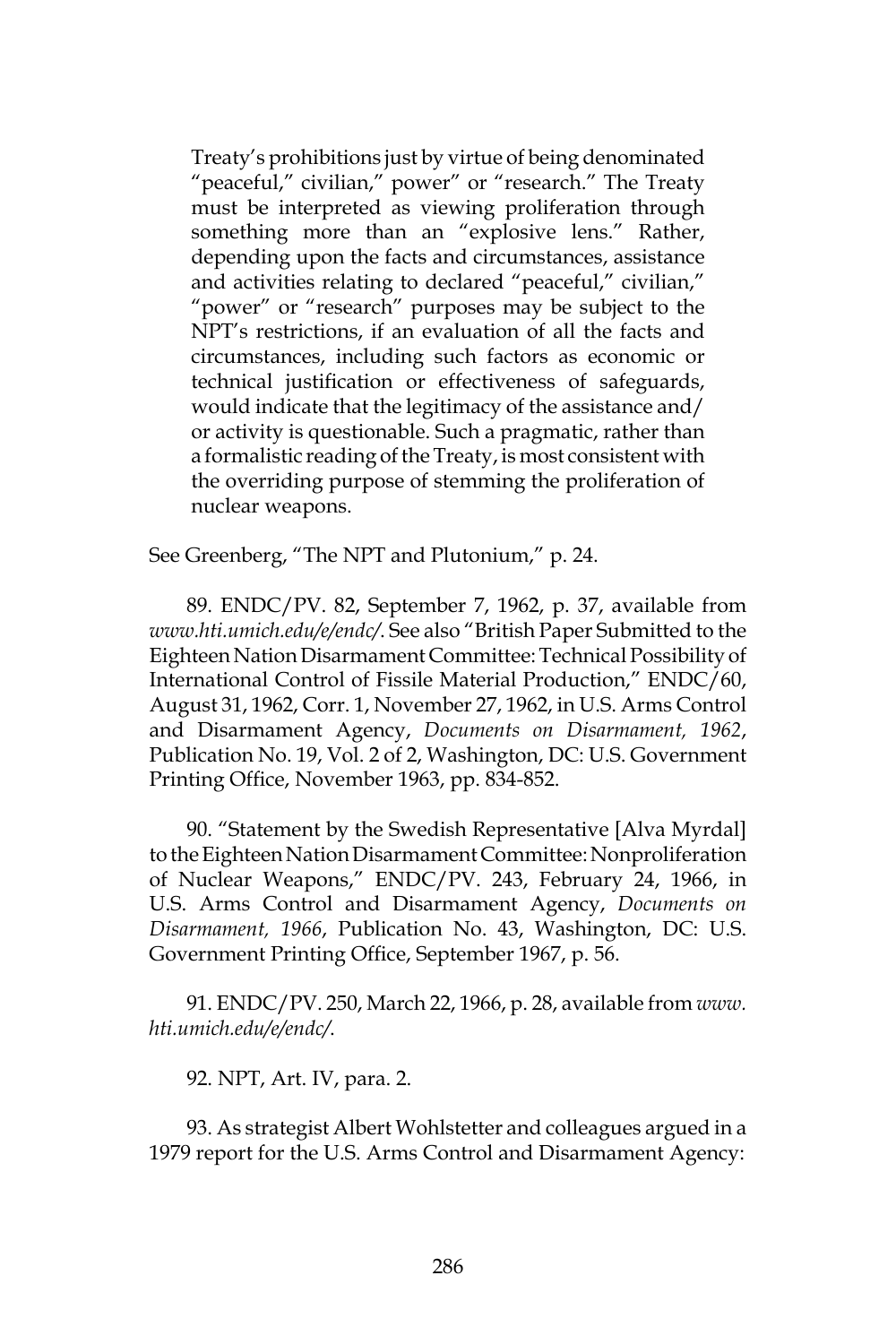If the "fullest possible exchange" were taken to include the provision of stocks of highly concentrated fissile material within days or hours of being ready for incorporation into an explosive, this would certainly "assist" an aspiring nonnuclear weapons state in making such an explosive. No reasonable interpretation of the Nonproliferation Treaty would say that the Treaty intends, in exchange for an explicitly revocable promise by countries without nuclear explosives not to make them or acquire them, to transfer to them material that is within days or hours of being ready for incorporation into a bomb . . . . The NPT is, after all, a treaty against proliferation, not for nuclear development.

See Wohlstetter *et al.*, *Towards a New Consensus on Nuclear Technology*, 1979, pp. 34-35.

94. Christopher Ford, "NPT Article IV: Peaceful Uses of Nuclear Energy," Statement of the Principal Deputy Assistant Secretary of State for Verification, Compliance and Implementation, to the 2005 Review Conference of the Treaty on the Nonproliferation of Nuclear Weapons, New York, May 18, 2005, available from *www. state.gov/t/vci/rls/rm/46604.htm*.

95. *Ibid.*

96. According to Henry D. Sokolski,

[The Principal Deputy Assistant Secretary of State for Verification, Compliance and Implementation] had attempted, to my knowledge, to get more cleared than what he was able to say [at the 2005 NPT Review Conference]. What he was able to say and what was cleared was that the United States at least is under no duty or obligation under Article IV to supply enrichment and reprocessing technologies to anyone. I think what he wanted to say might have included that countries really don't have a per se right to acquire this from others or to develop it even indigenously, but that was not approved.

See "Statement of Henry D. Sokolski," in "Assessing 'Rights'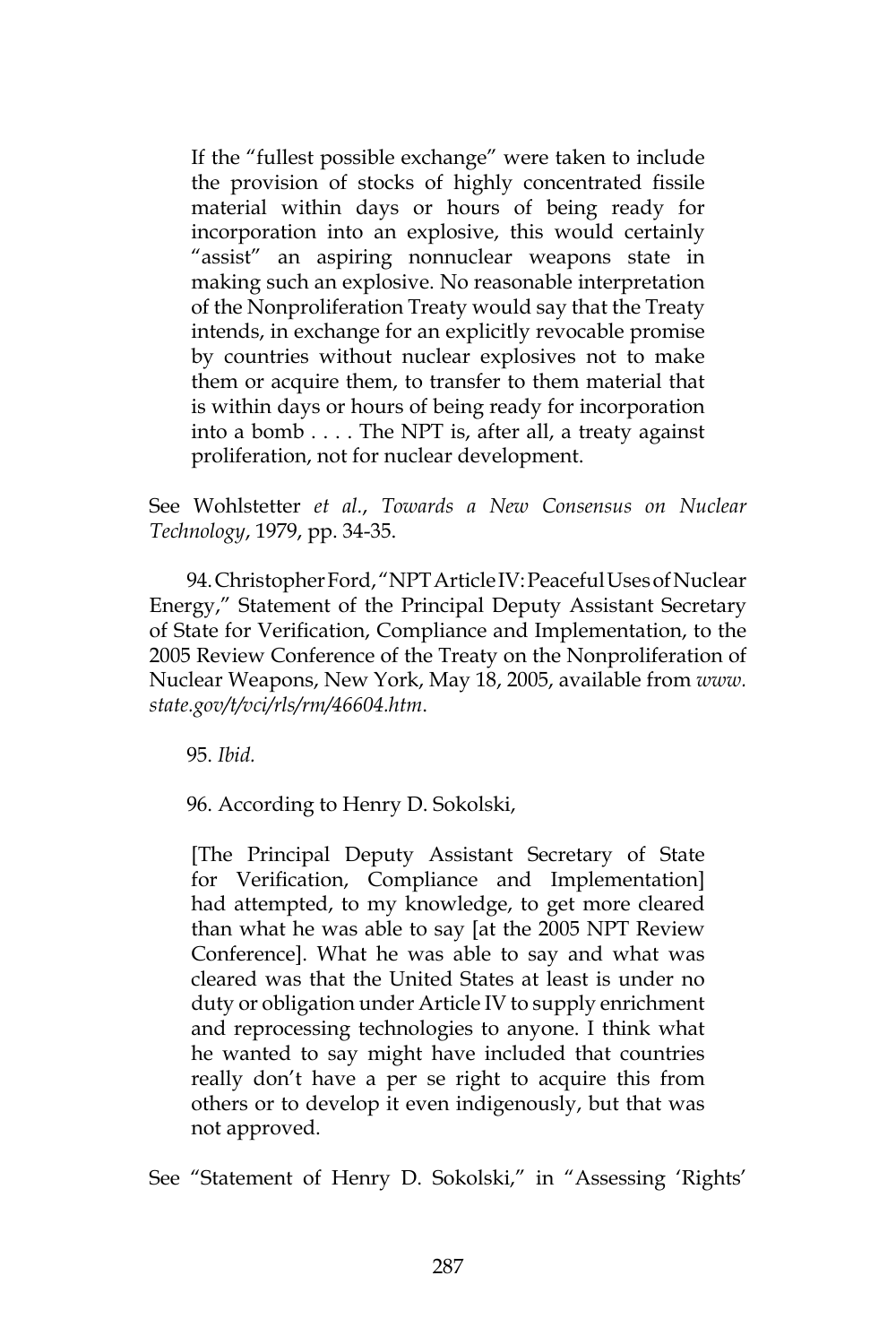Under the Nuclear Nonproliferation Treaty," a hearing before the Subcommittee on International Terrorism and Nonproliferation, Committee on International Relations, U.S. House of Representatives, 109th Congress, Second Session, Serial No. 109- 148, March 2, 2006, Washington, DC: U.S. Government Printing Office, 2006, p. 28, available from *www.foreignaffairs.house.gov/ archives/109/26333.pdf*.

97. See "Statement by the Office of the Director of National Intelligence on the North Korea Nuclear Test," Office of the Director of National Intelligence (ODNI) News Release No. 19-06, October 16, 2006.

98. North Korea acceded to the NPT on December 12, 1985, but officially withdrew from the treaty and terminated its IAEA safeguards agreement on January 11, 2002. See United Nations News Center, "Security Council Notified of DPR of Korea's Withdrawal from Nuclear Arms Accord," January 10, 2003; and IAEA, *Report of the Director General on the Implementation of the Resolution Adopted by the Board on 6 January 2003 and of the Agreement Between the IAEA and the Democratic People's Republic of Korea for the Application of Safeguards in Connection with the Treaty on the Non-Proliferation of Nuclear Weapons*, GOV/2003/4, January 22, 2003.

99. In February 1992, for example, the IAEA Board of Governors affirmed that the Agency's comprehensive safeguards agreements apply not only to declared nuclear material, but also to undeclared nuclear material that falls under the safeguards agreements and therefore should have been declared. See IAEA, *The Safeguards System of the International Atomic Energy Agency*, sec. B, para. 13, available from *www.iaea.org/OurWork/SV/Safeguards/ safeg\_system.pdf*. In May 1997, moreover, the IAEA Board approved the so-called *Additional Protocol*, a voluntary agreement which provides the Agency greater authority to inspect both the nuclear materials and the nuclear activities and technologies of states that have signed and ratified it. See IAEA, *Model Protocol Additional to the Agreement(s) Between State(s) and the International Atomic Energy Agency for the Application of Safeguards*, INFCIRC/540, Corrected, September 1997.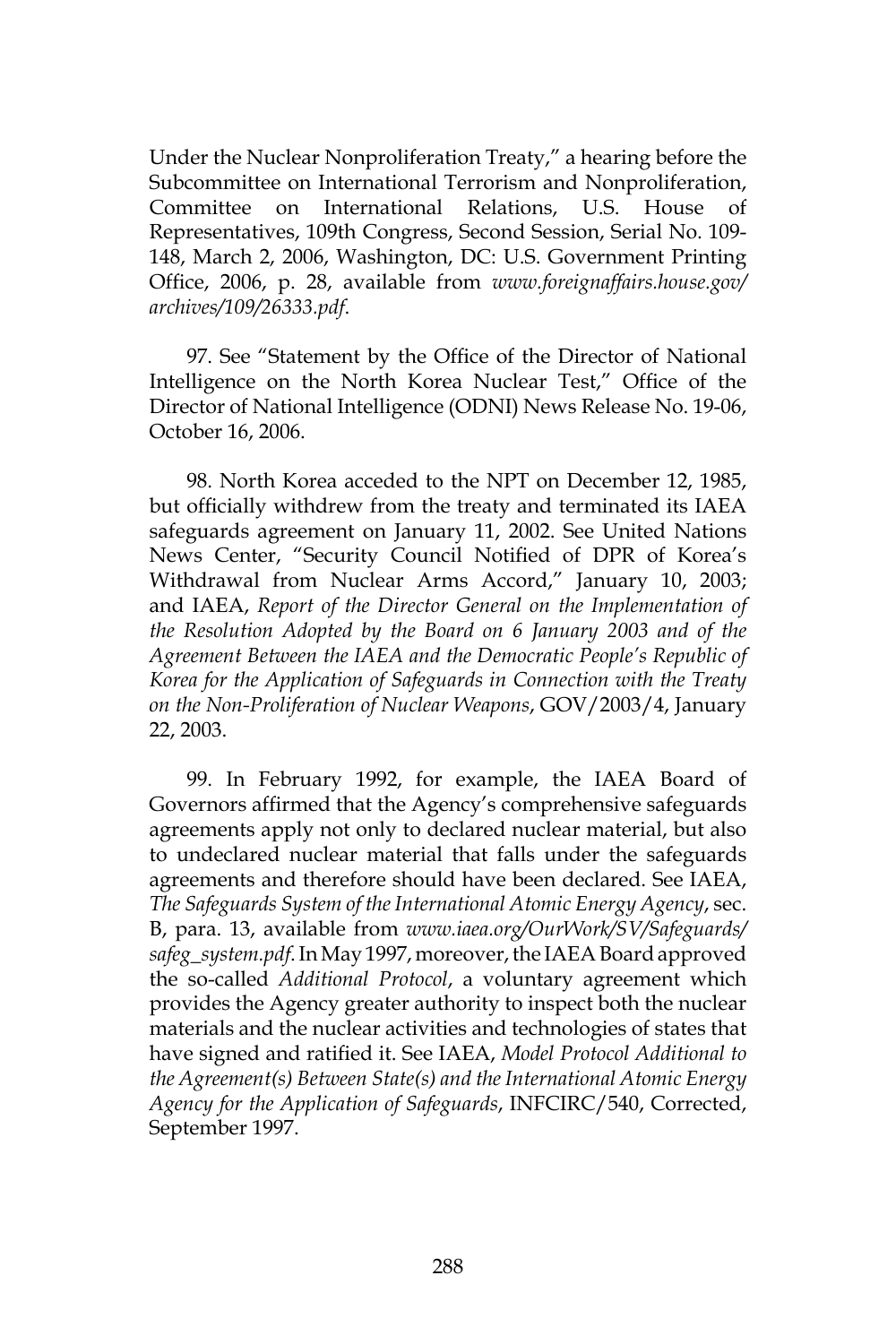100. See Nikolai Khlebnikov, David Parlse, and Julian Whichello, "Novel Technologies for the Detection of Undeclared Nuclear Activities," IAEA-CN-148/32, released by NPEC in March 2007, available from *www.npec-web.org/Essays/20070301- IAEA-NovelTechnologiesProject.pdf*. Co-author Dr. Whichello serves as Head of the IAEA's Novel Technologies Unit of the Division of Technical Support's Section for Technical Support Coordination.

101. Henry D. Sokolski made this point when he testified before the House Subcommittee on National Security, Emerging Threats, and International Relations:

The IAEA may be able to monitor nuclear fuel-making in rough terms, but it cannot inspect these facilities to provide timely warning of diversions or thefts equivalent to many nuclear weapons. It should admit this publicly. This would help put a spotlight on the dangers associated with additional governments trying to create even more nuclear fuel-making plants than already exist.

See Sokolski, "Clarifying and Enforcing the Nuclear Rules." Eldon V. C. Greenberg made a comparable point in 1993, when he wrote: "The NPT negotiators contemplated that safeguards had more than a merely formal role to play. If that role cannot be effectively fulfilled with respect to particular assistance or activities, then perhaps, in the presence of other factors, i.e., risk, lack of economic viability, such forms of assistance or activities should fall within the Treaty's prohibitions." See Greenberg, "The NPT and Plutonium," p. 19.

102. In November 2006, the IAEA decided to deny Iran (a government that is still in non-compliance not only with its NPT and IAEA safeguards obligations, but also several UN Security Council resolutions) technical cooperation at the latter's heavywater reactor at Arak. This decision is a welcome development in the direction of increased candor from the Agency. For further background, see IAEA, *Cooperation Between the Islamic Republic of Iran and the Agency in the Light of United Nations Security Council Resolution 1737, 2006,* Report by the Director General, GOV/2007/7, February 9, 2007, available from *www.iaea.org/ Publications/Documents/Board/2007/gov2005-7.pdf*.